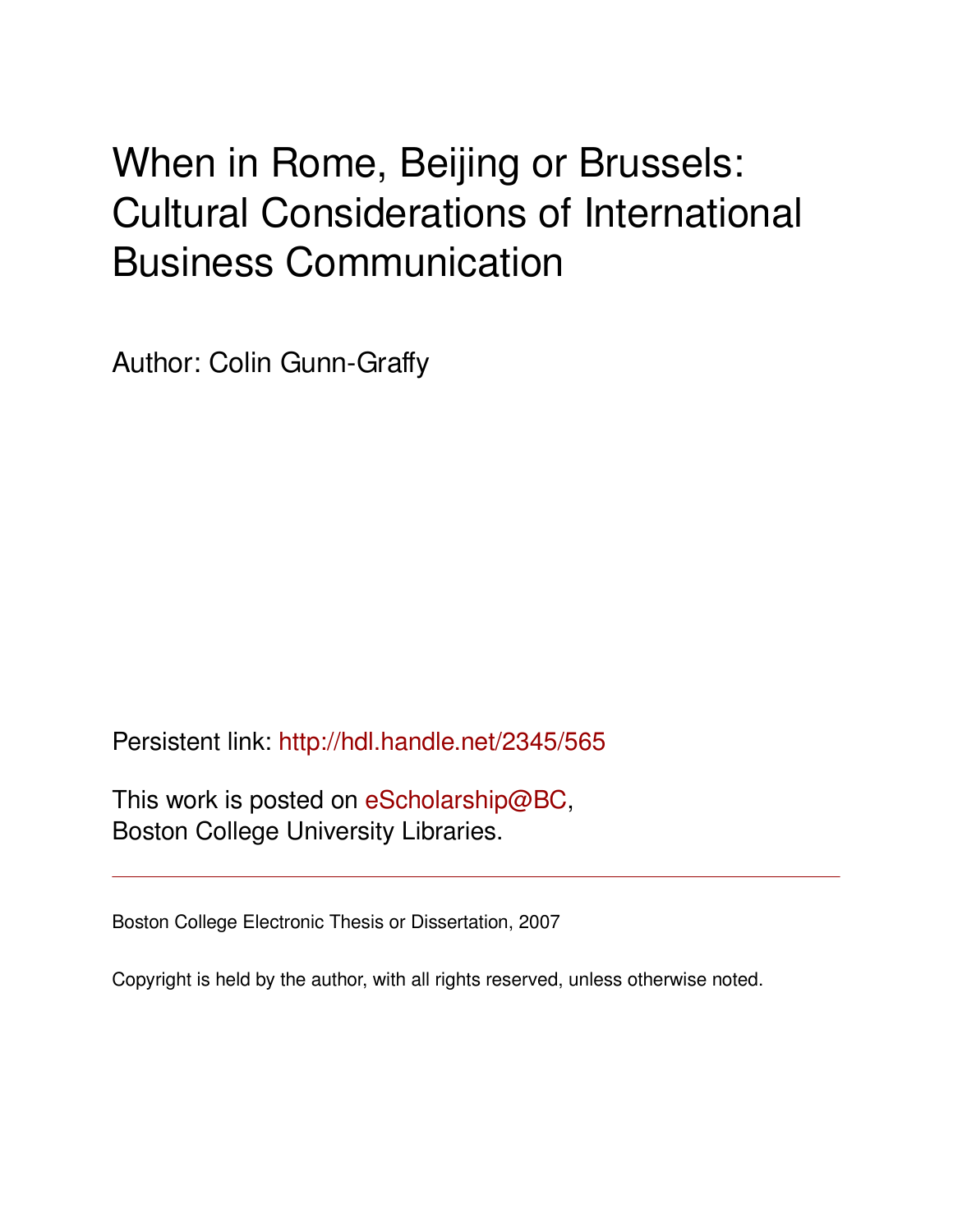**When in Rome, Beijing or Brussels:**

**Cultural Considerations of International Business Communication**

By

Colin Gunn-Graffy

A Senior Honors Thesis Submitted to the Department of Communication

Boston College

May, 2007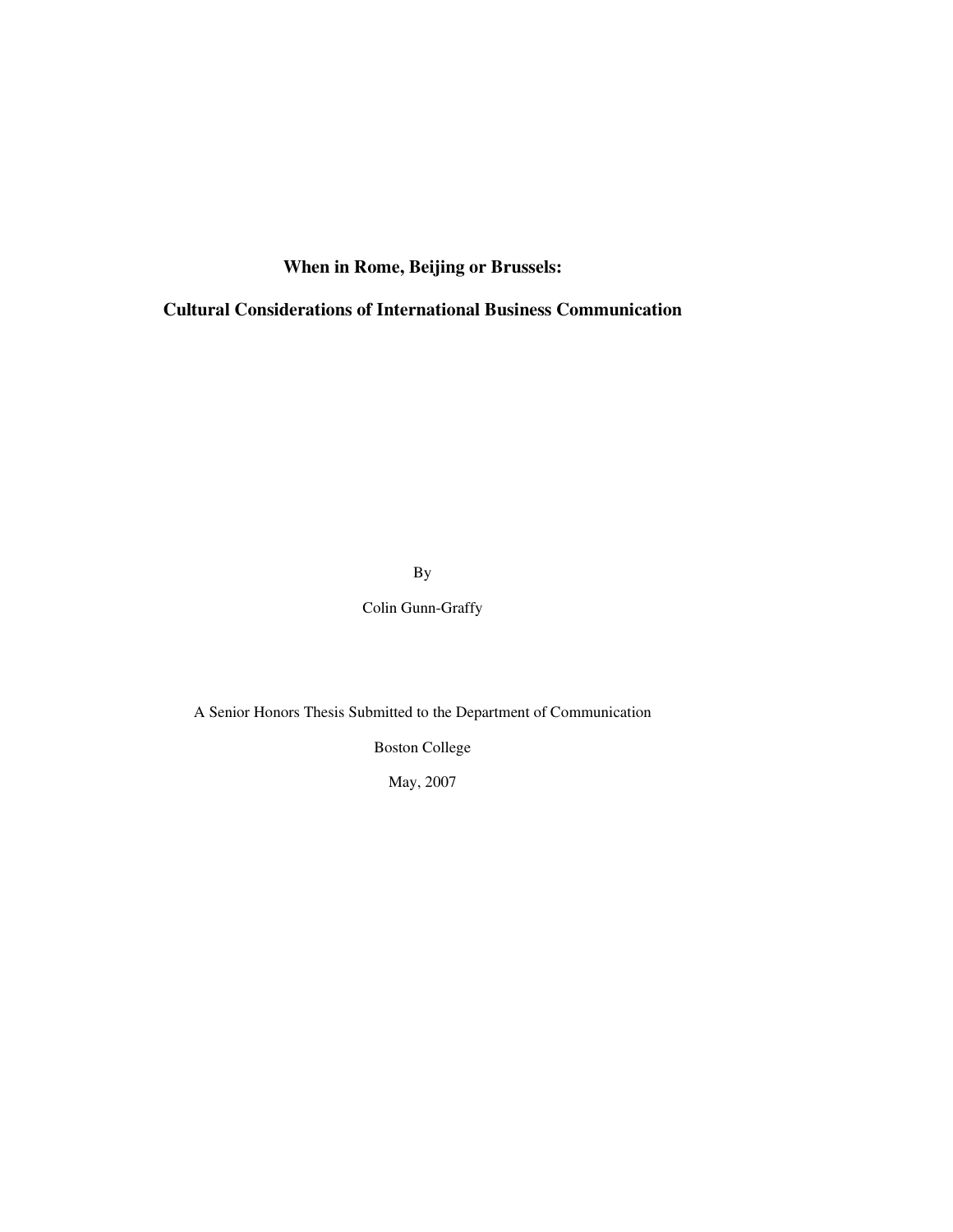Copyright, Colin Gunn-Graffy © 2007 All Rights Reserved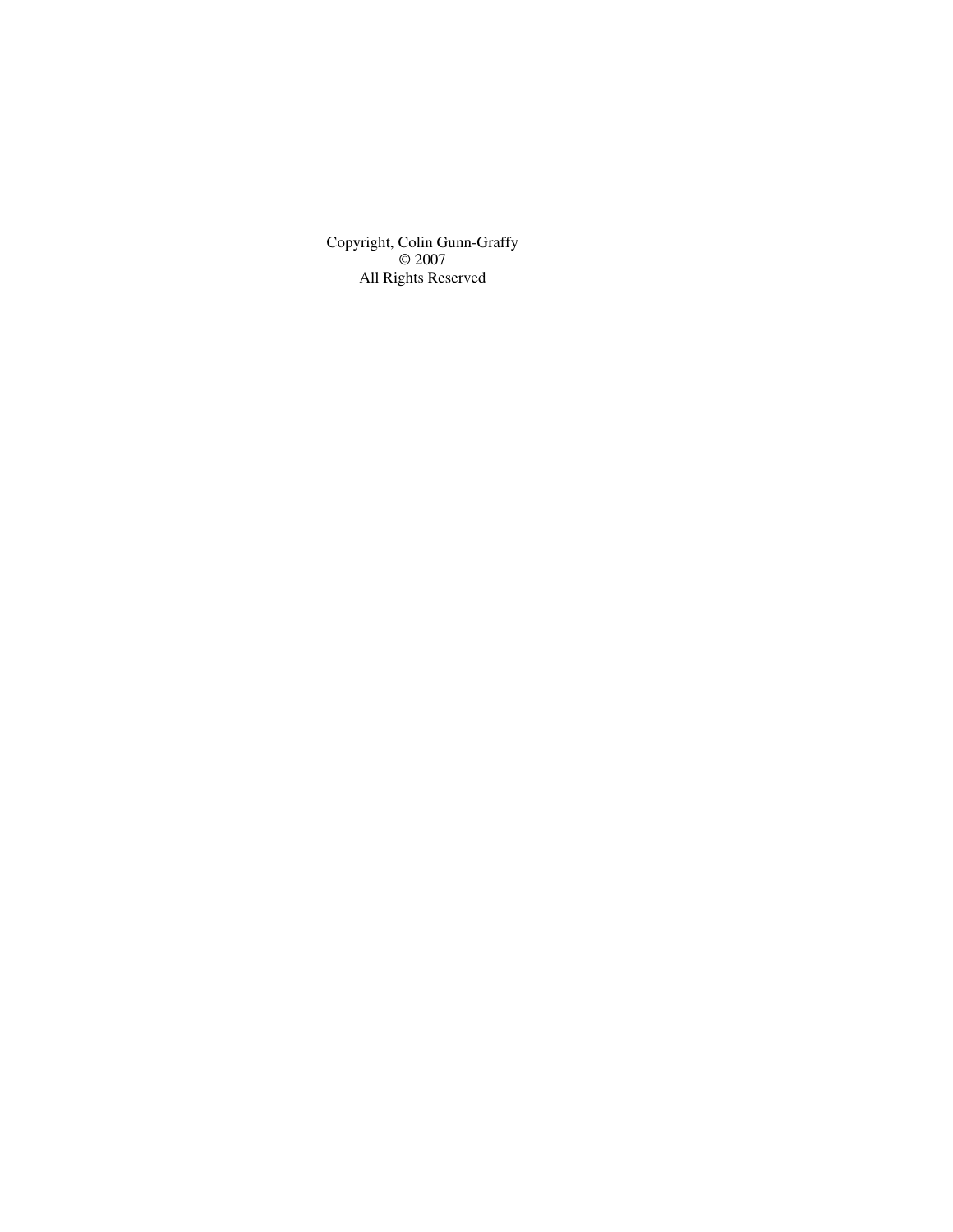# **Acknowledgements**

To my family, for their continued support, no matter what continent I'm on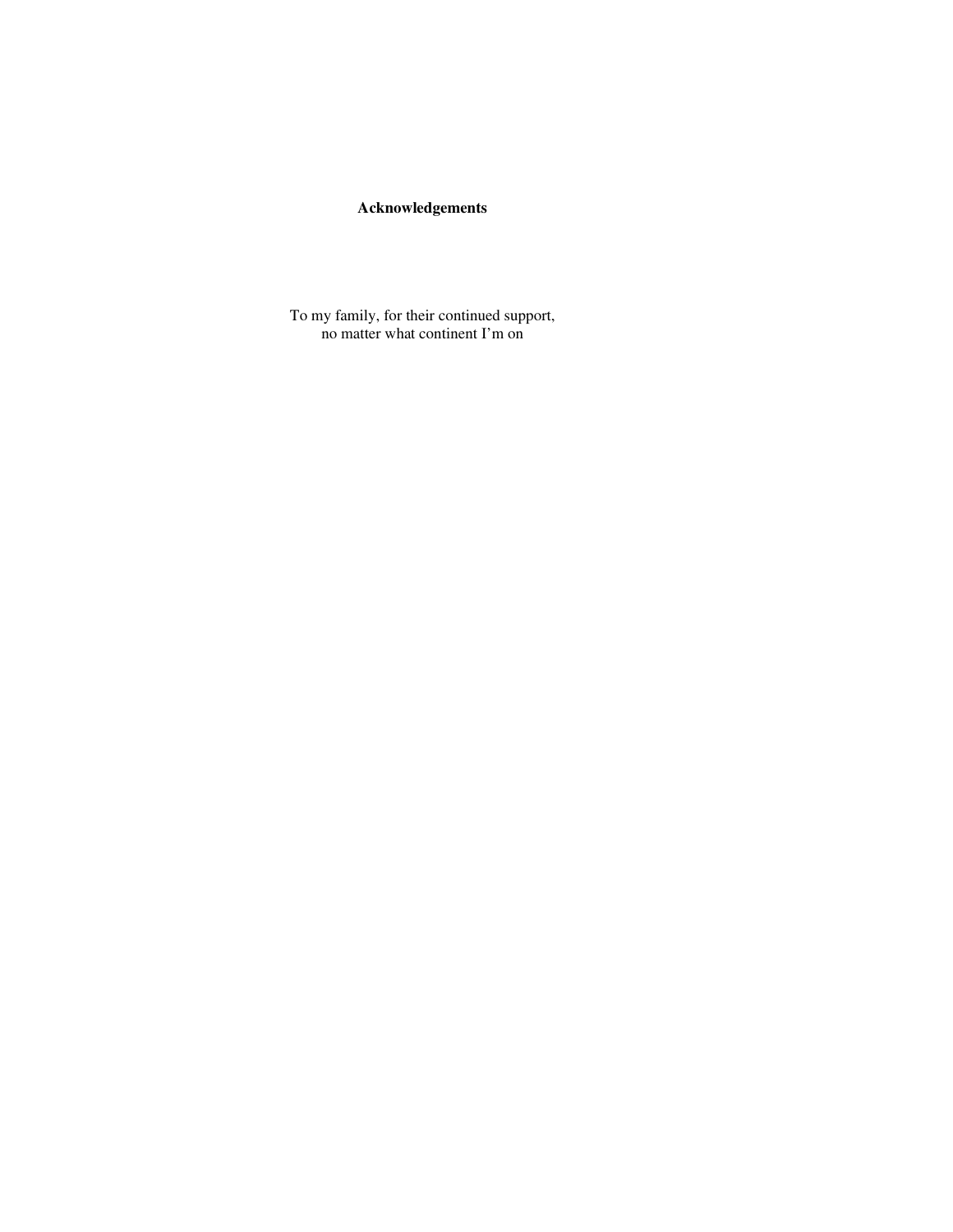# **TABLE OF CONTENTS**

|                       |                                                                            | Page |
|-----------------------|----------------------------------------------------------------------------|------|
| <b>CHAPTER ONE:</b>   | Introduction                                                               | 1    |
| <b>CHAPTER TWO:</b>   | Things Go Worse for Coke: The Coca-Cola<br>Contamination Crisis in Belgium | 12   |
| <b>CHAPTER THREE:</b> | The Magic's Gone: The Marketing Mistake<br>of Euro Disney in France        | 31   |
| <b>CHAPTER FOUR:</b>  | Looking Ahead: The Digital Age<br>and the Rising Markets of the East       | 55   |
| <b>CHAPTER FIVE:</b>  | Conclusion                                                                 | 69   |
| <b>REFERENCES</b>     |                                                                            | 74   |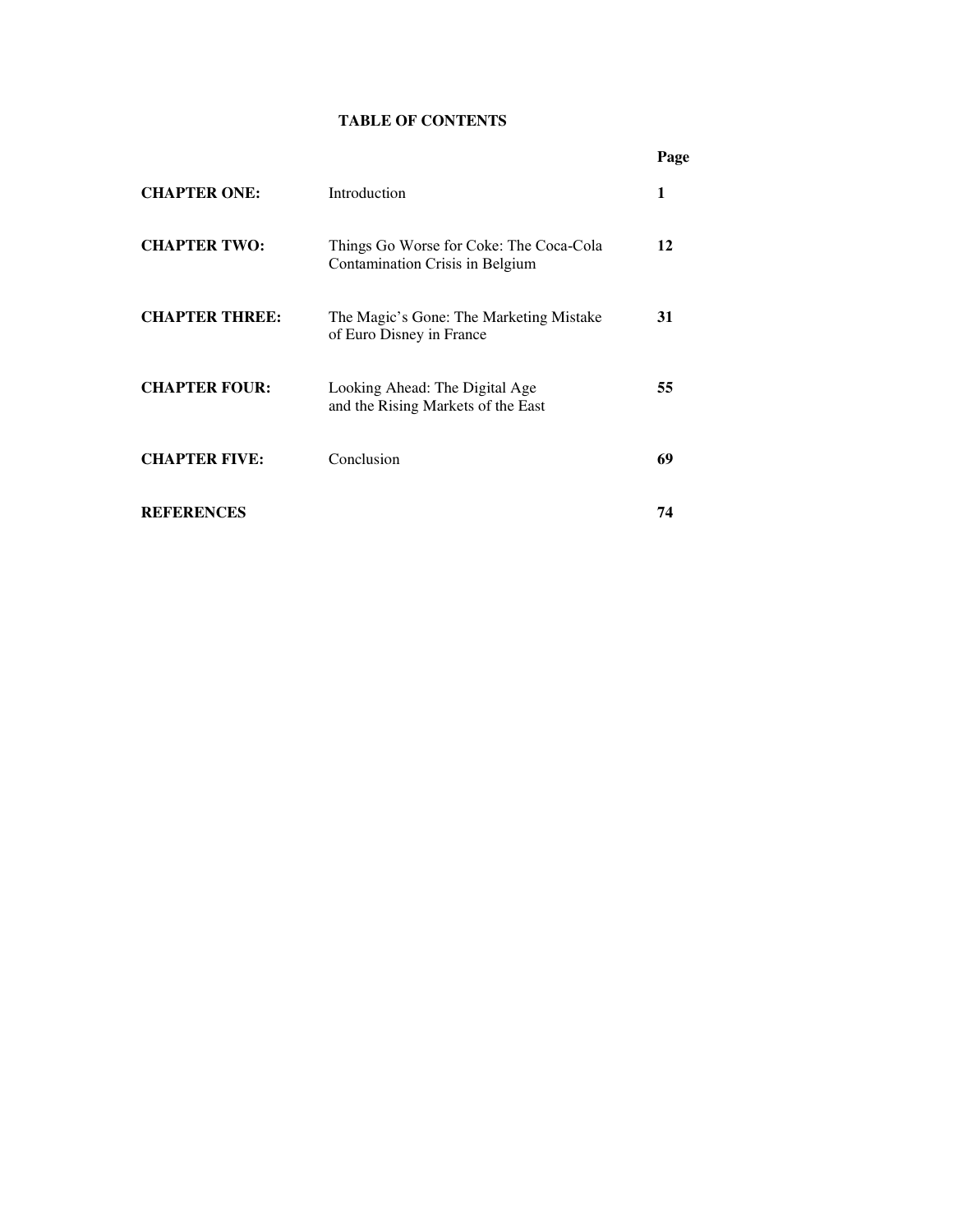## **CHAPTER ONE: Introduction**

#### **Globalization and the Rise of Multinational Corporations**

Even before the Dutch sailed to the East Indies or Marco Polo traveled to China, people have been interacting with other cultures in numerous ways, many of them for economic reasons. One would imagine it was quite difficult initially for these people to communicate and do business with each other, but even today obstacles in international business still exist. Although our world has certainly become much smaller in the last several centuries, cultural and geographical contexts still play a large part in shaping different societies and their methods of interaction with others.

The term "globalization" is one heard of quite often in today's world, particularly in economic terms, referring to the expansion of free market capitalism. There are many other aspects that fit into the globalization process, ranging from political to social to technological, that are a part of this increasing interconnectivity of people around the world. Thomas Friedman, journalist for *The New York Times* and a popular scholar of globalization, breaks it down simply into three main time periods. The first of these began with the exploration of the New World followed by the development of the nationstate, as business between different parts of the world was organized and determined by the strength of entire countries. Friedman (2005) describes this period of time as "Globalization 1.0," when the units of interaction were primarily these countries. More recently, following the industrial revolution and innovations in transportation and communication, the units of international interaction became multinational corporations who were finding materials, labor, as well as clients in countries outside their own.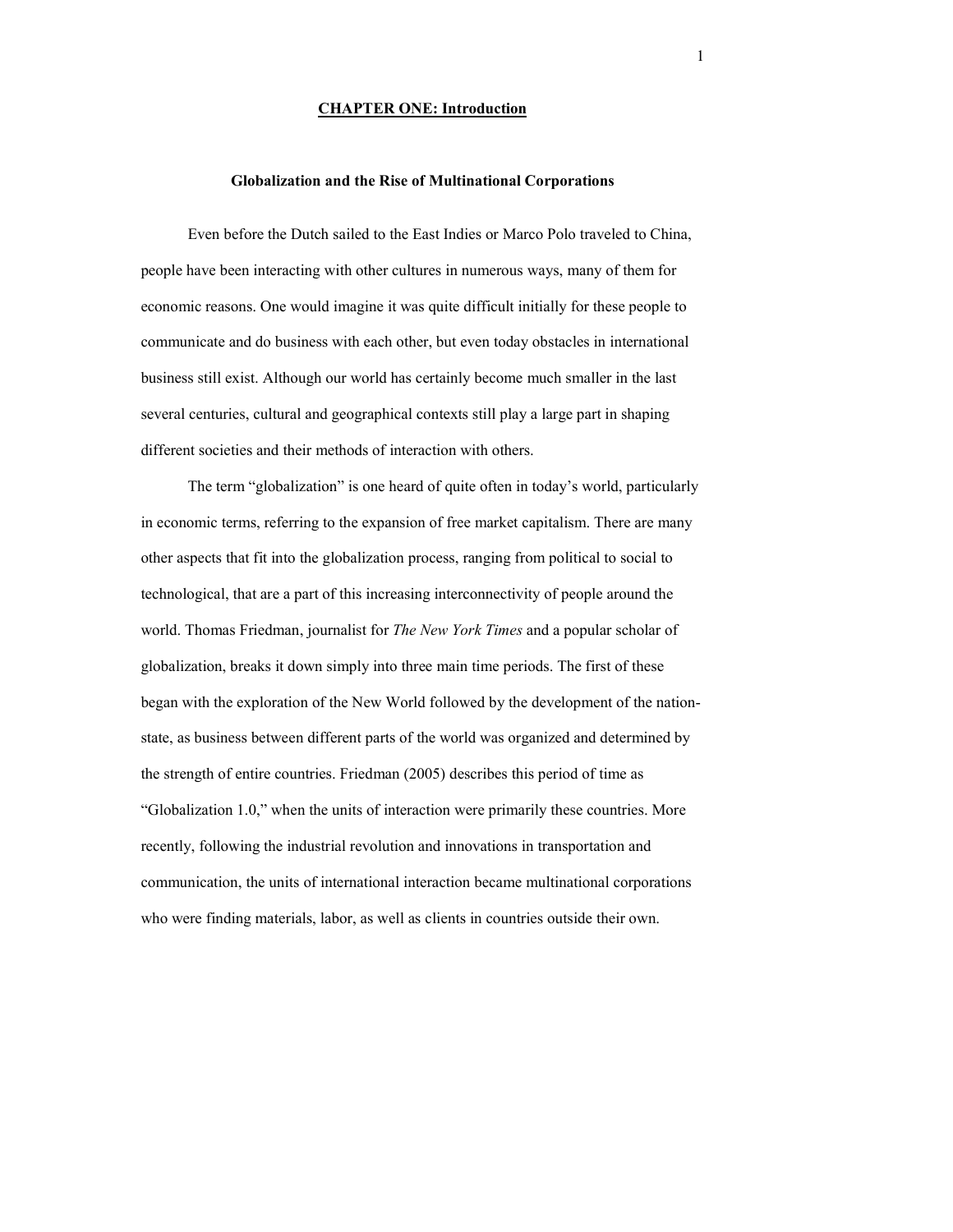Friedman calls this period "Globalization 2.0." This has been the period most familiar to people today, although in just the last several years, we have entered "Globalization 3.0," where interaction across nations can exist at the individual level and occur instantaneously (this will be addressed later).

There are two types of theories on the effect that globalization has had on the world. The first is that of convergence, in which some degree of "universalization and homogeneity" results, as the differences that do exist are overshadowed by the similarities that are growing among countries (Lee, 2005, p. 15). This is countered by the idea of divergence, which represents a drive to retain the unique qualities of individual cultures in the face of a globalized world. It would seem that although many similarities exist throughout the world, thanks to new technology as well as the spread of American culture, it would be naïve or perhaps even arrogant to believe that the world's population is becoming truly homogenous. McLuhan's "global village" idea means we are all in contact with one another, essentially neighbors, but it has certainly not meant that we have become fundamentally alike. Instead, globalization has "promoted diversity in interests, demands and values" (Sparks-Fitzgerald & Spagnolia, 1999, p. 12).

In the case of multinational companies doing business around the world, this certainly has implications for marketing to and communicating with consumers in different countries. Of course, the issue of culture has long been a factor. As communication scholar Alfred G. Smith proclaimed, "communication and culture are inseparable" (as quoted in Zaharna, 2000, p. 86), since the way we as human beings communicate is inherently tied to the culture in which we were raised. This has not been lost on those who are involved in international business, in which communicating to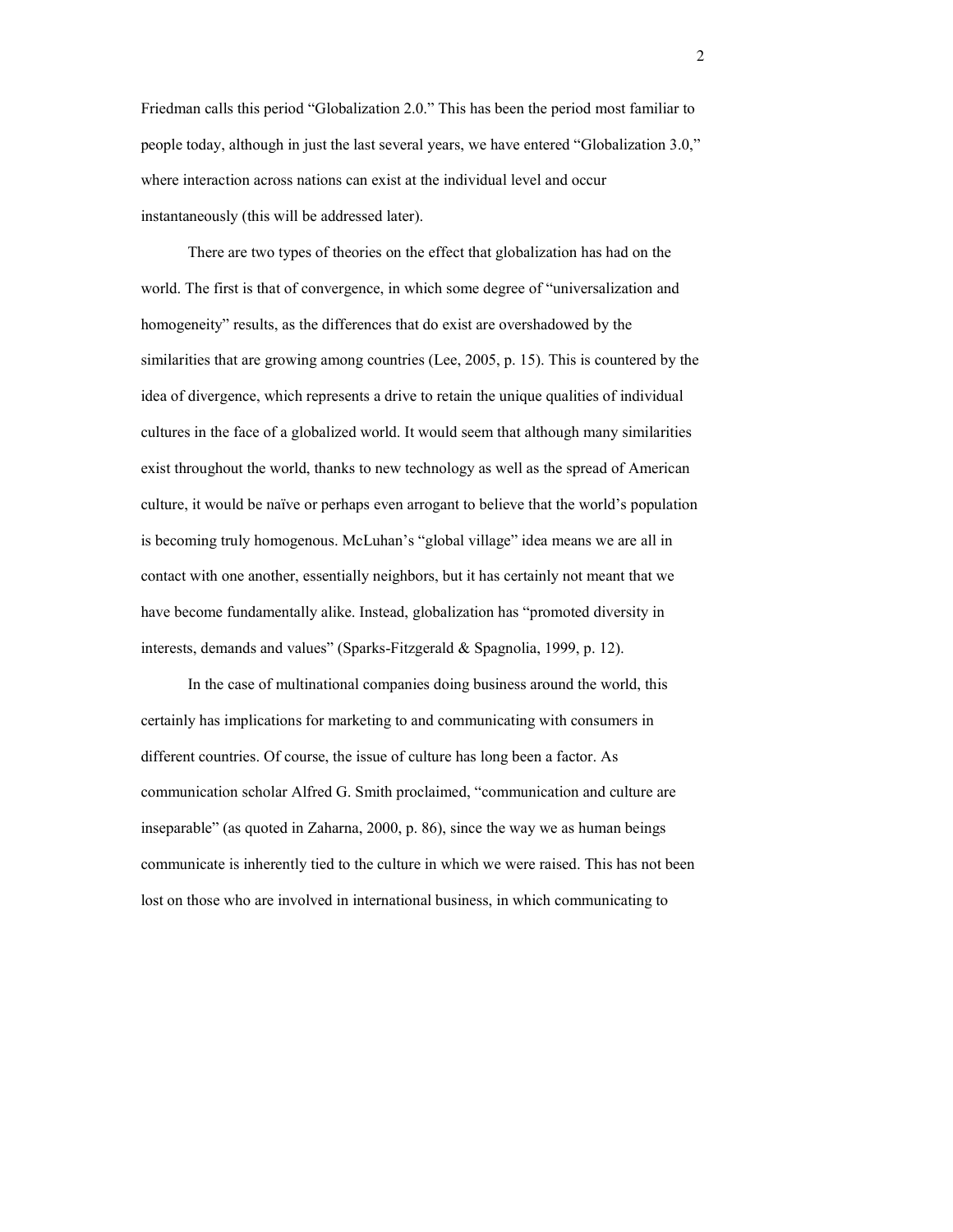business partners, clients and potential customers can be a complicated task. This seems to be especially true for American companies, who tend to assume that their business models, which are highly successful in the U.S., will be equally successful when transferred to another country. Cushman and King, however, suggest that "cultural settings not only determine much of behavior, but also require varying avenues for success within the diverse environments" (as cited in Packman & Casmir, 1999, p. 475). Thus, due to cultural differences, one cannot take for granted that practices in one country will bring about the same results in another.

#### **Considerations from the Field of Intercultural Communication**

Although it has been noted that the field of intercultural communication has focused more on "describing and defining specific instances" than actually generating any type of theory (Casmir & Asuncion-Lande, as quoted in Packman & Casmir, 1999, p. 474), its study can help to better understand the cultural contexts of business. Some brief basics will be introduced here. To begin with, Zaharna (2001) describes two sets of differences to be considered in reaching global publics: national and cultural. National differences include: the political structure, particularly the hierarchy of decision-making and power; the economic structure, with such issues as the existence of a free market system; the state of the mass media, in particular the level of technological development, but also in terms of ownership and reach; the infrastructure, both in transportation and communication, taking technological development into account; the legal structure, which determines what kind of behavior is allowed; and finally the social structure, which takes demographics into account.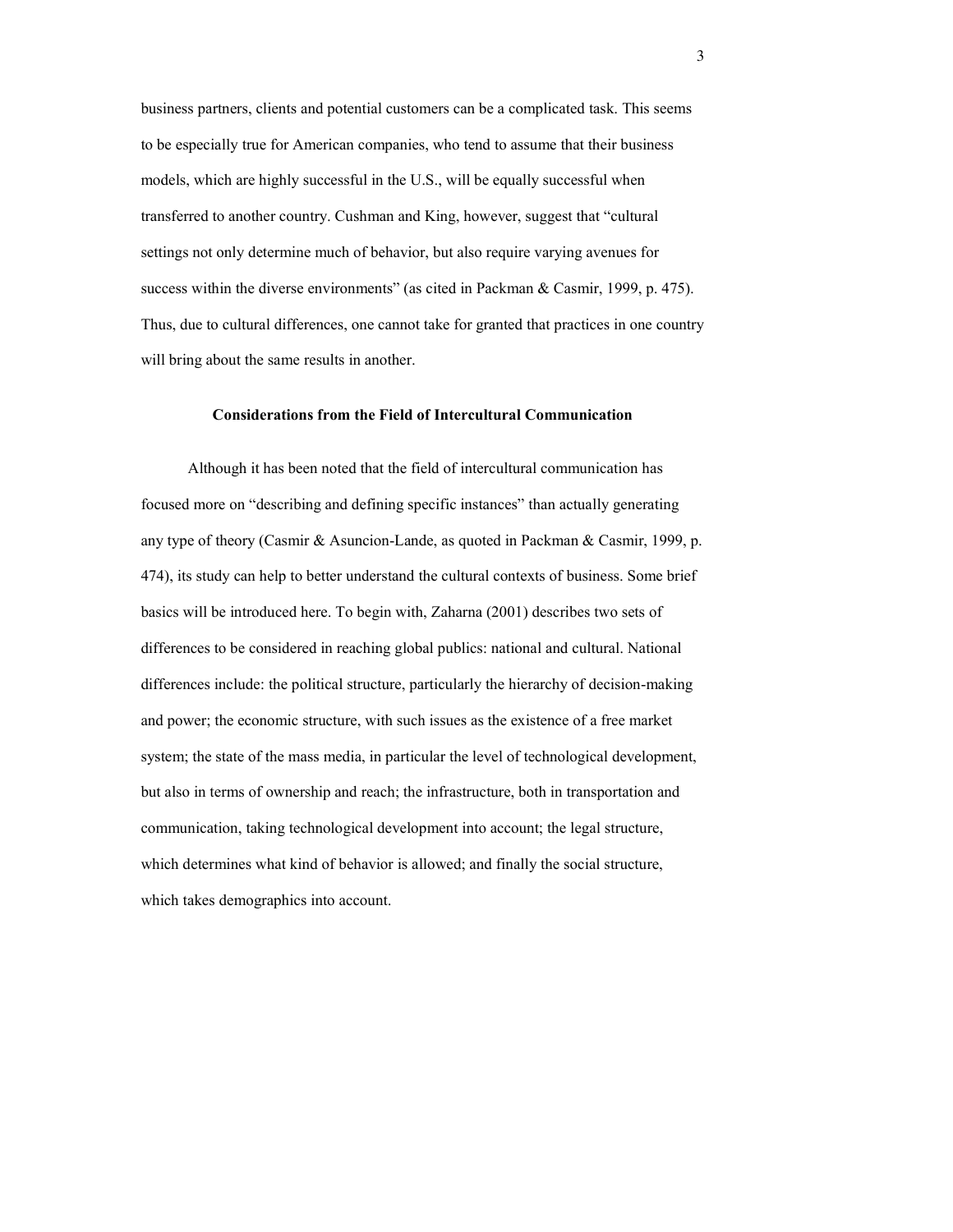Zaharna (2001) notes that understanding national differences offers an indication of what is "feasible" when operating in another country, but only by understanding cultural differences can a corporation have an idea of what might be "effective" in that country (p. 139). Scholars of intercultural communication have looked deeply into this issue of cultural differences and discovered several prominent distinctions. First of all, Edward T. Hall made the division into high-context and low-context cultures, depending on how much of the meaning of the communication message is placed in the external context of the message rather than explicitly in the message itself (Zaharna, 2001). There are also several distinctions that involve the concept of time. One of these, noted by Hall, is the split between monochronic cultures, who plan for events to happen one at a time, and polychronic cultures, who seem to be involved in a number of activities at the same time. Florence Kluckhohn studied the split between activity-oriented cultures, who focus on working toward measurable achievements, and being-oriented cultures, who place more importance on a person's origins and status than what he or she actually does. Kluckhohn also made a division between future-oriented cultures, who believe in the importance of constant innovation, and past-oriented cultures, for whom tradition and historical contexts are of great significance (Zaharna, 2001). A further consideration of time was made by Dorothy Lee, who noted differences in linear cultures, who believe in an organized start and end for events, and non-linear cultures, where organization can seem to be random or even cyclical (Zaharna, 2001).

 Another intercultural scholar, Geert Hofstede, devised five dimensions that further divide cultures. One of these is power distance, which focuses on the acceptance of inequality of power and authority as part of a culture; the greater the distance, the more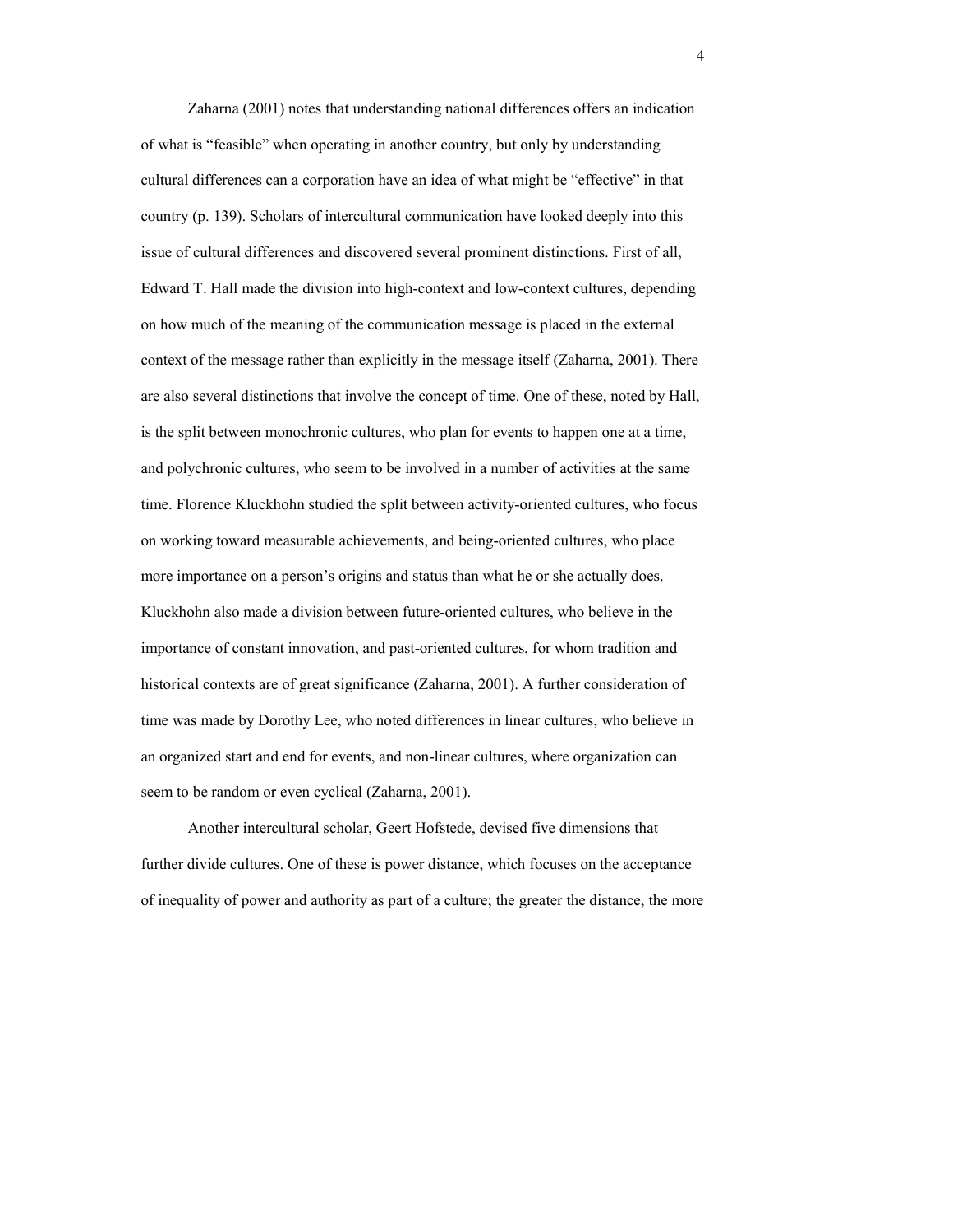natural the social hierarchy seems. Many Asian countries have a high power distance, while clearly for Western countries like the U.S. it is quite low. Another dimension is that of an individualist versus a collectivistic attitude, where identity and value are based either within one person or within a larger social system, where the concept of "face" is of high importance (de Mooij, 1998, p. 75). Cultures are further divided by the dimension of masculinity versus femininity, between those societies that value success and accomplishments and those that value the well being of others above all. Another dimension is that of uncertainty avoidance, which is determined by how much a society is made uneasy by a lack of predictability or clarity and how important strict rules and structure are. Finally, the fifth dimension is that of long-term versus short-term orientation, with long-term oriented cultures looking toward the future with a more pragmatic and prudent attitude (de Mooij, 1998).

 Clearly, there are many differences to consider, and there is no set list to consult for comparing any given culture. It is obvious, however, that some of these different values can make typical business models difficult to employ in other countries. Some companies have pushed for "the placement of resources and decision-making authority in local markets, where local communicators best understand the needs of their audiences" (Stohl, as cited in Lee, 2005, p. 15), while others may use local consultants. No matter how strong a corporation is, however, if it does not understand the basics of intercultural communication or chooses to ignore them, it can find itself in serious trouble when things go awry and it needs to inform and reassure its various publics, which in today's world often span a number of different cultures and even continents.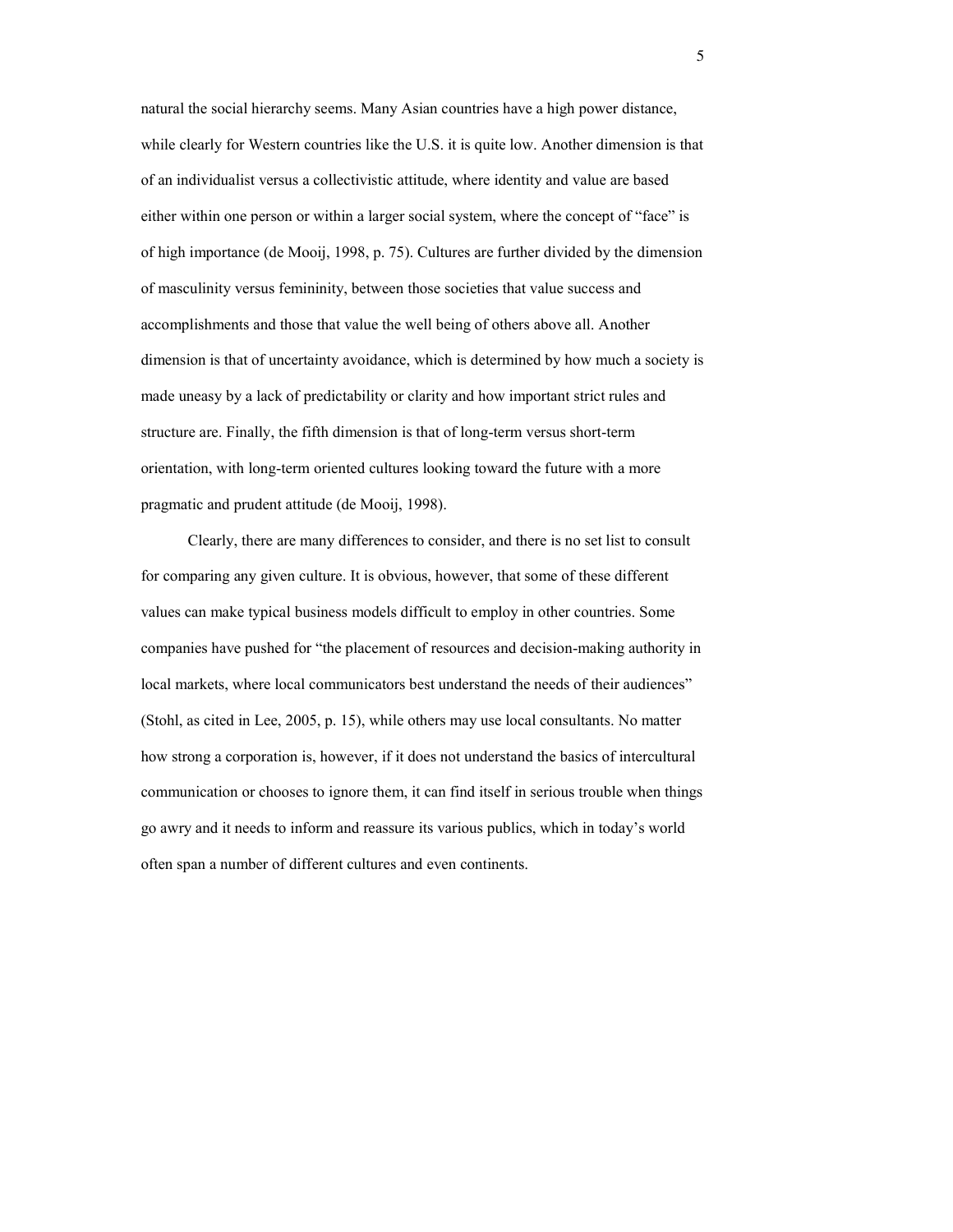#### **Product Recalls**

This thesis will examine two case studies of corporations that experienced a crisis on the international stage where a main problem was dealing with international publics. The first of these will focus on a crisis that appears in the form of a product recall. Product recalls are cause for anxiety for any business, due to their frequent occurrence, their potential for devastating ramifications, and their requirement of comprehensive involvement from public relations professionals (Gibson, 1995). Recalls can involve enormous costs for a company, and obviously preventing the need for one is the optimal strategy, but it is rarely a completely realistic one. Recalls thus provide a very important role for crisis communication officials, as there is a need to quickly inform the public but also to make sure that the company's image does not suffer for it. As German risk consultant Robin S. Socha explains, "a company has to draw a line…it has to take care of its business and protect its clients at the same time" (Andrews, 1999, p. 4). The best strategy is to have a recall plan already in place, so that when the event happens it can run as smoothly as possible. Smith, Thomas and Quelch (1996) suggest that such a plan should actually be a "reverse-marketing plan" where "customer satisfaction and other marketing goals remain paramount" (p. 105). The only difference is that instead of providing the consumer or retailer with a product, the company is taking it away.

Sometimes such crises can be managed so well that they actually result in unforeseen benefits for a company; for example, Saturn and Inuit both "reacted strategically" to their own product recalls, "focusing on long-term marketing implications," and were able to maintain and even strengthen relationships with their customers (Smith et al., 1996, p. 104). However this is more often the case with small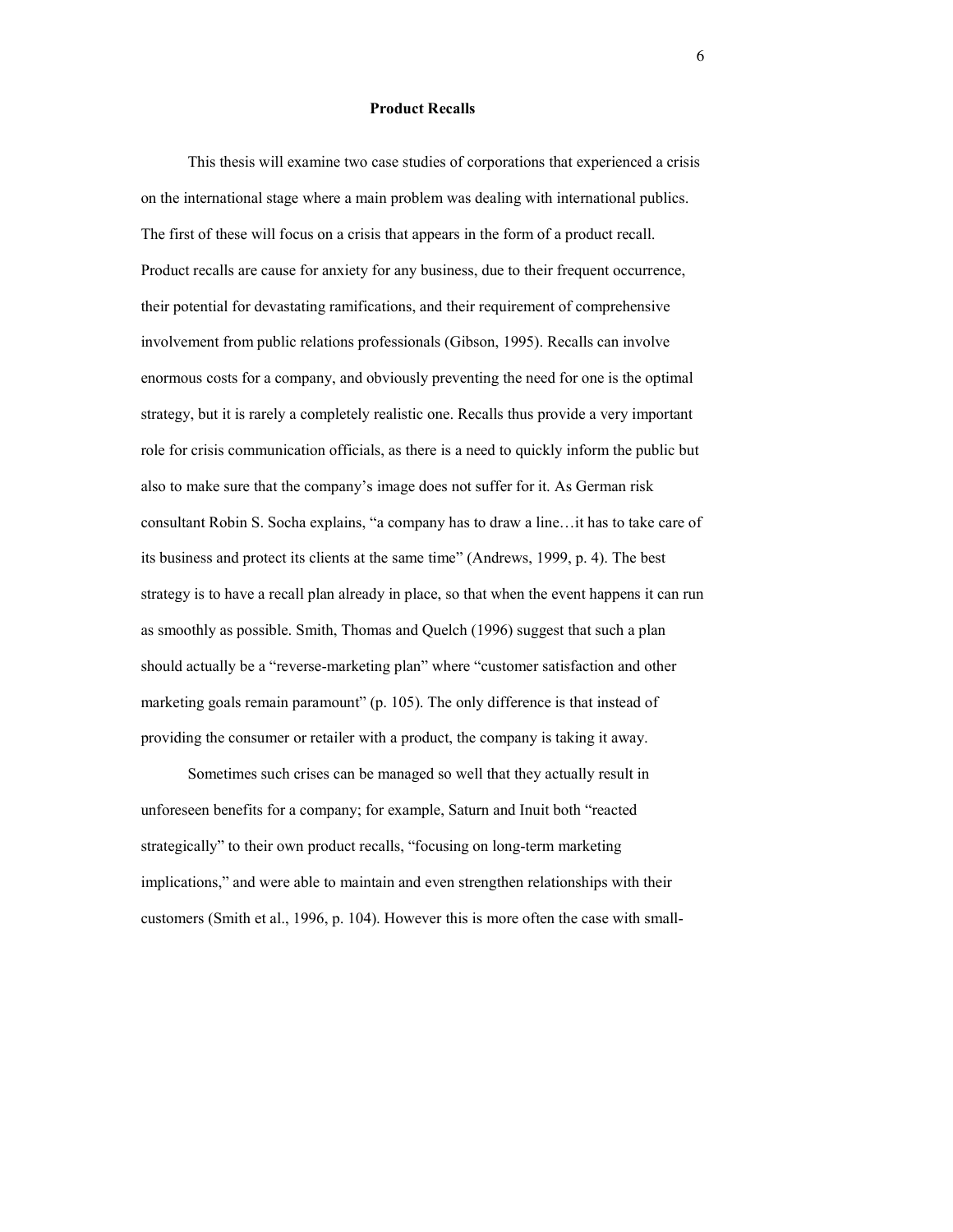scale recalls; any recall that involves serious harm or death to consumers can assure a more difficult and unpredictable road ahead for an organization. In cases where the possibility for public harm is high, it is imperative to make a decision of whether to enact a recall as soon as possible. However, making a recall too soon might "give credibility to an unsubstantiated charge" (Smith et al., 1996, p. 106). Pepsi successfully avoided doing this during its syringe hoax, but Audi, on the other hand, recalled over 100,000 cars to fix a problem that turned out to be caused by driver error, not mechanical error, and the company suffered a two-thirds reduction in sales, increased levels of model depreciation, as well as a slew of negative publicity (Smith et al., 1996). There is also the problem that a recall will imply liability and result in an influx of lawsuits against the company, while product regulators may step in as well to add to a company's woes. Meanwhile, competitors may take advantage of the situation to try and gain market share, and it will be difficult to reintroduce the recalled product to the market as a result (Smith et al., 1996). Even more so, the difficulty will arise from the damage done to the brand's image by the way a recall can "shatter consumer confidence" as well as "disrupt channel and supplier relationships" (Smith et al., 1996, p. 112). At the same time, however, failure or serious delay of a needed recall could exacerbate all of these factors to an even greater extent.

The problems faced by a corporation during a product recall can certainly multiply when the recall occurs outside of that company's home country, a situation that has now become quite possible in today's age of multinationals and global markets. Aside from the aforementioned national and cultural differences, American companies also face the added hurdle of being seen as cultural imperialists, which can stir up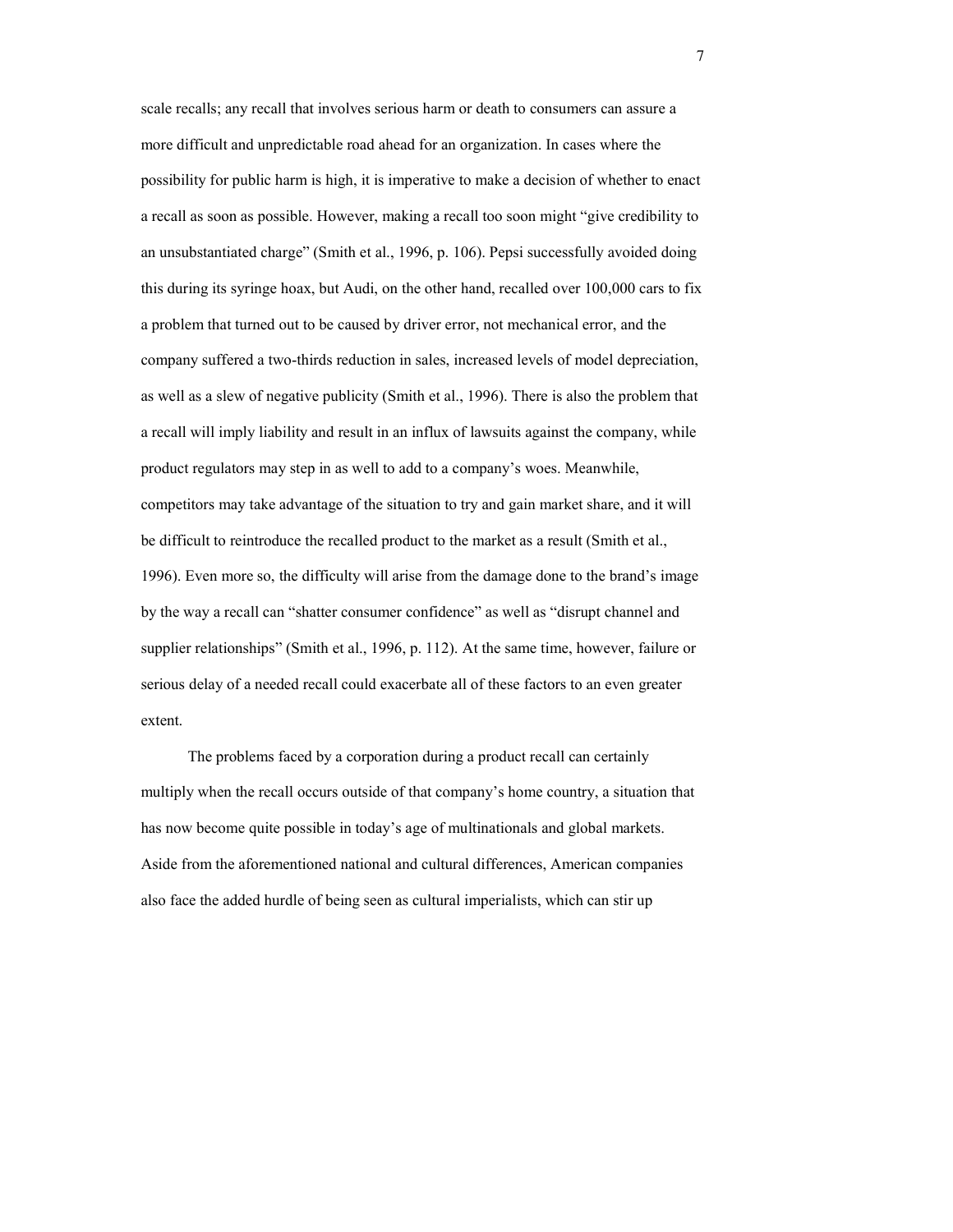nationalist sentiment. If not properly understood, these differences can have disastrous consequences for a corporation.

Larry Foster, former head of PR for Johnson & Johnson, notes that "the international realm is by far 'the most difficult to manage…it is more complex, more unpredictable, and generates more risk than most domestic-based public relations programs" (as quoted in Wakefield, 2000, p. 63). While for many firms public relations is only an arm of the marketing division, Wakefield stresses the need to develop an "outside-in" focus that views the organization "from the perspective of the various publics, then respond[s] to those views in an appropriate manner" (2000, p. 63). This requires that the public relations division be uncoupled from marketing and instead linked to management, with open interaction between all its parts. Because as this first case study will show, those companies whose public relations divisions do not adequately address global considerations can face a much steeper road ahead when a crisis hits.

#### **Marketing Mistakes**

The second case study will examine a crisis resulting from a flawed marketing plan. New marketing plans are being created everyday for the multitude of companies in the world who need consumers to purchase their products and services. Much research, of course, must go into these plans so that these companies can reach and inform the proper segments of the market. This research is not limited simply to consumers and their behavior but should extend to a host of external factors including the political climate, the shape of the economy, and social trends. When companies decide to launch international marketing efforts, this research becomes even more important due to the many national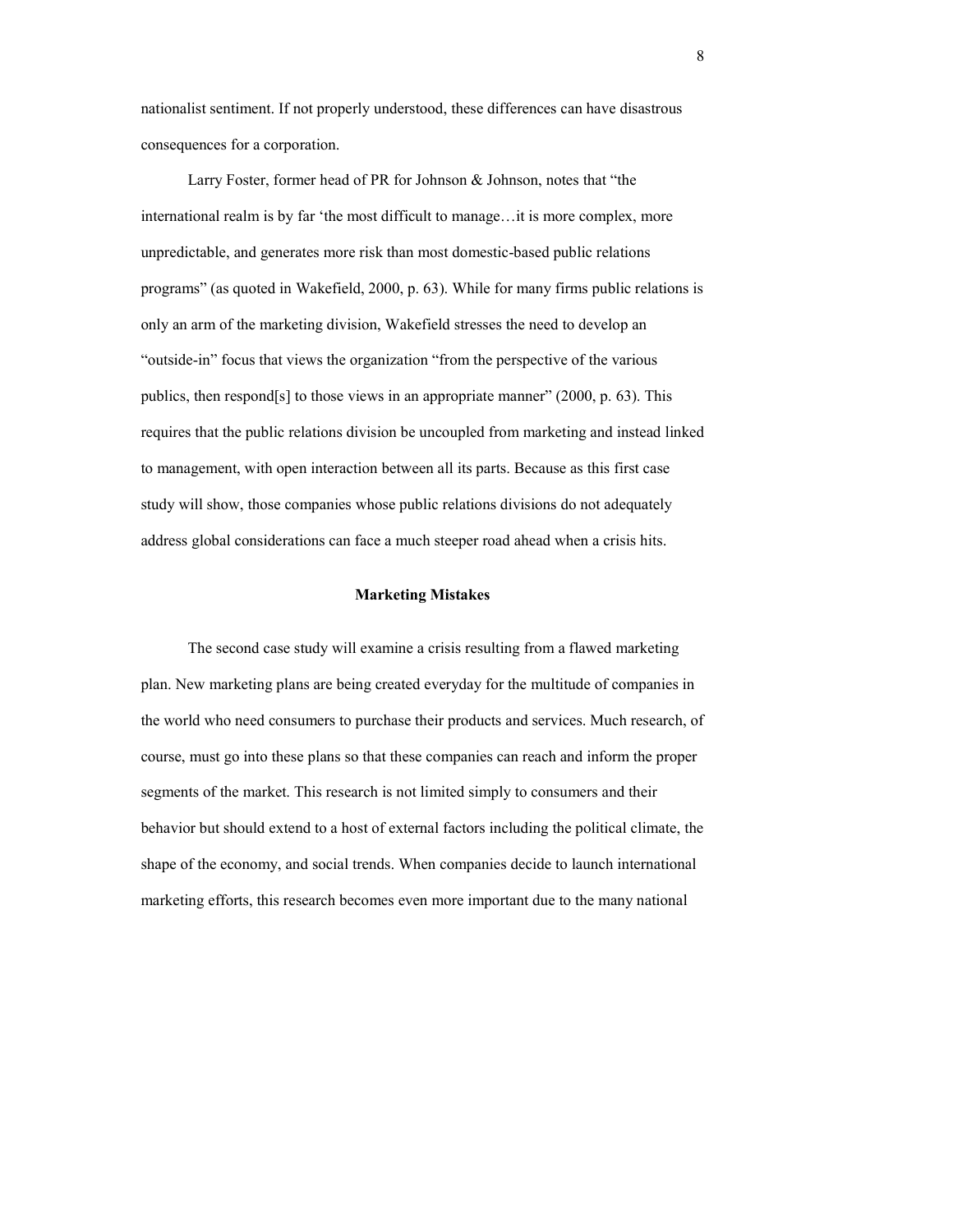and cultural differences that exist. Packman and Casmir (1999) stress the need for a "cautious, and sometimes time-consuming process that should begin prior to entering another culture," recommending a "'steady as she goes' approach" (p. 486).

Of course, mistakes can never be one hundred percent unavoidable, due to changing conditions in the world, but often they can be attributed to errors in judgment as well. In hindsight, many mistakes seem as if they should have been obvious, and in the realm of international marketing there are several notable cases of this. Chevrolet introduced the Nova model to Mexico, where that name means "does not go;" similarly, Ford brought the Feira truck into the Latin American market, where the name translates to "ugly old woman" (Herbig, 1998, p. 3, 37). Betty Crocker tried to enter the British cake mix market with American-style fancy cakes mixes and frosting, but the British like dryer, spongier cake that goes with tea (Herbig, 1998).

In international marketing, errors can also occur because of ethnocentrism, where a company assumes that its ways of doing things are superior to those of other cultures. One such example is Federal Express' expansion to Europe, where all its materials were printed in English and it kept its schedules tailored to the American workday, despite the variation in hours worked by Europeans (Herbig, 1998). Many companies have learned to avoid this behavior, instead customizing their offerings for different countries. Tyson Foods has adapted thousands of products to meet the local demand of over fifty countries; Levi's jeans leaves the marketing decisions to local managers in each country, so that its ads differ from place to place and can connect more directly with local consumers (Herbig, 1998).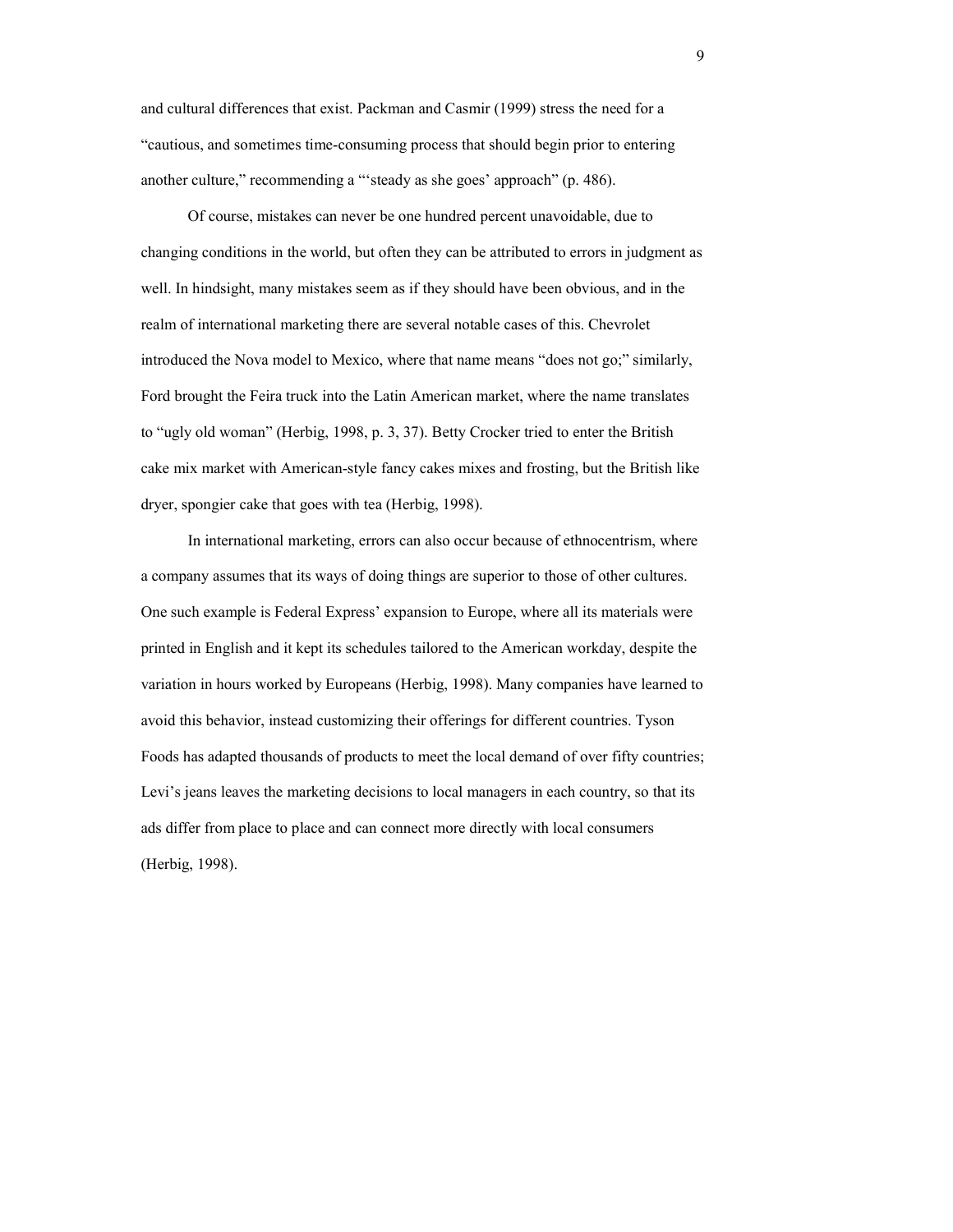In the field of marketing, Hartley (2001) identifies two types of mistakes that professionals make. The first are mistakes of omission, where a conservative management holds on to the status quo while the market environment changes around it. The second type are mistakes of commission, which include poor decision-making and usually have visible costs associated with them. The one benefit of mistakes is that they can act as learning experiences, so that the same mistake will not be made again in the future. Of course, a company must still look out for potential new mistakes and be able to take swift corrective action after discovering the root cause of any new problem (Hartley, 2001). Complacency with present success can create a false sense of security, leading to mistakes of omission, and can even foster an attitude of arrogance or superiority that can make mistakes of commission harder to foresee. This is indeed a precarious situation, for as this second study will observe, when a corporation combines mistakes of both omission and commission, the effect on its business can be devastating, and recovery becomes quite difficult.

#### **Looking Ahead**

This paper will conclude by suggesting some trends that exist now and will persist in the future in the field of international business communication, using the company Google as an example. There is no doubt that everything done in the world today can be viewed in a larger global context, and this is particularly true for business activities. Harris Diamond, CEO of the international public relations firm Weber Shandwick, suggests that "companies need to make their brands relevant in ways that are faithful to the core attributes of the brand, yet flexible enough to accommodate diverse trading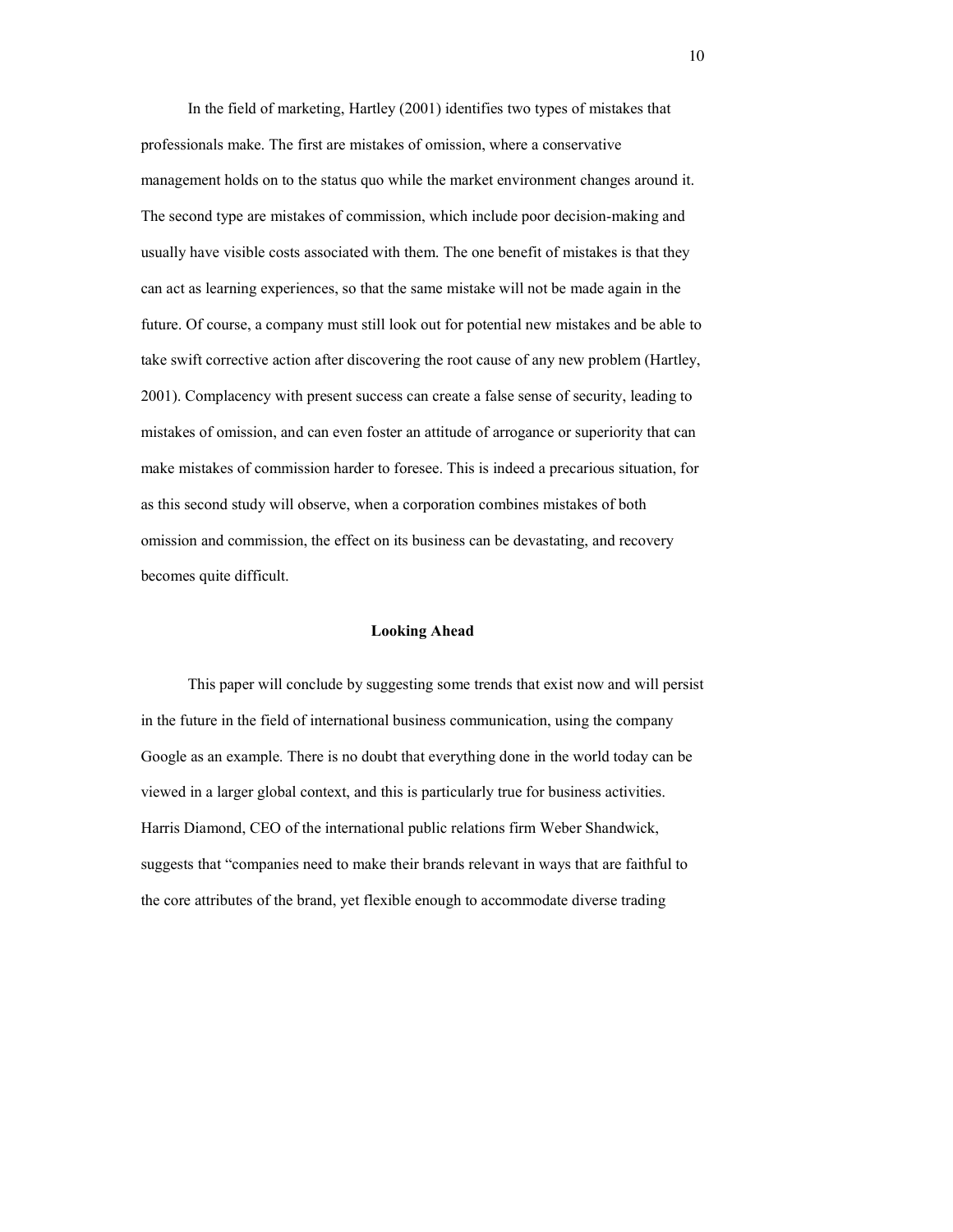patterns, differing consumer tastes and behavior, and a variety of businesses, media and political cultures" (2007, paragraph 17). As this paper will demonstrate, a thorough understanding of this global context and a willingness to embrace change are essential for the continued success of any organization operating in today's world.

#### **Organization of the Thesis**

This thesis is divided into five chapters.

 Chapter One has introduced the topic and some of the key ideas behind it, as well as some background information for the two case studies examined in the thesis.

 Chapter Two will examine a product recall that Coca-Cola struggled with in Belgium, which exhibited an uncharacteristic deviation from the company's well-known brand marketing brilliance.

Chapter Three will take a look at the problems that Disney encountered as it tried to establish its first theme park in Europe and found itself facing a culture as proud and protective as Disney itself.

 Chapter Four will explain some trends in international business communication and suggest what to watch out for in the future, with an analysis of Google in particular.

 Finally, Chapter Five, the conclusion, will discuss lessons learned from the case studies and strategies to be used for the future, as well as some final thoughts on globalization's effect on culture and corporations.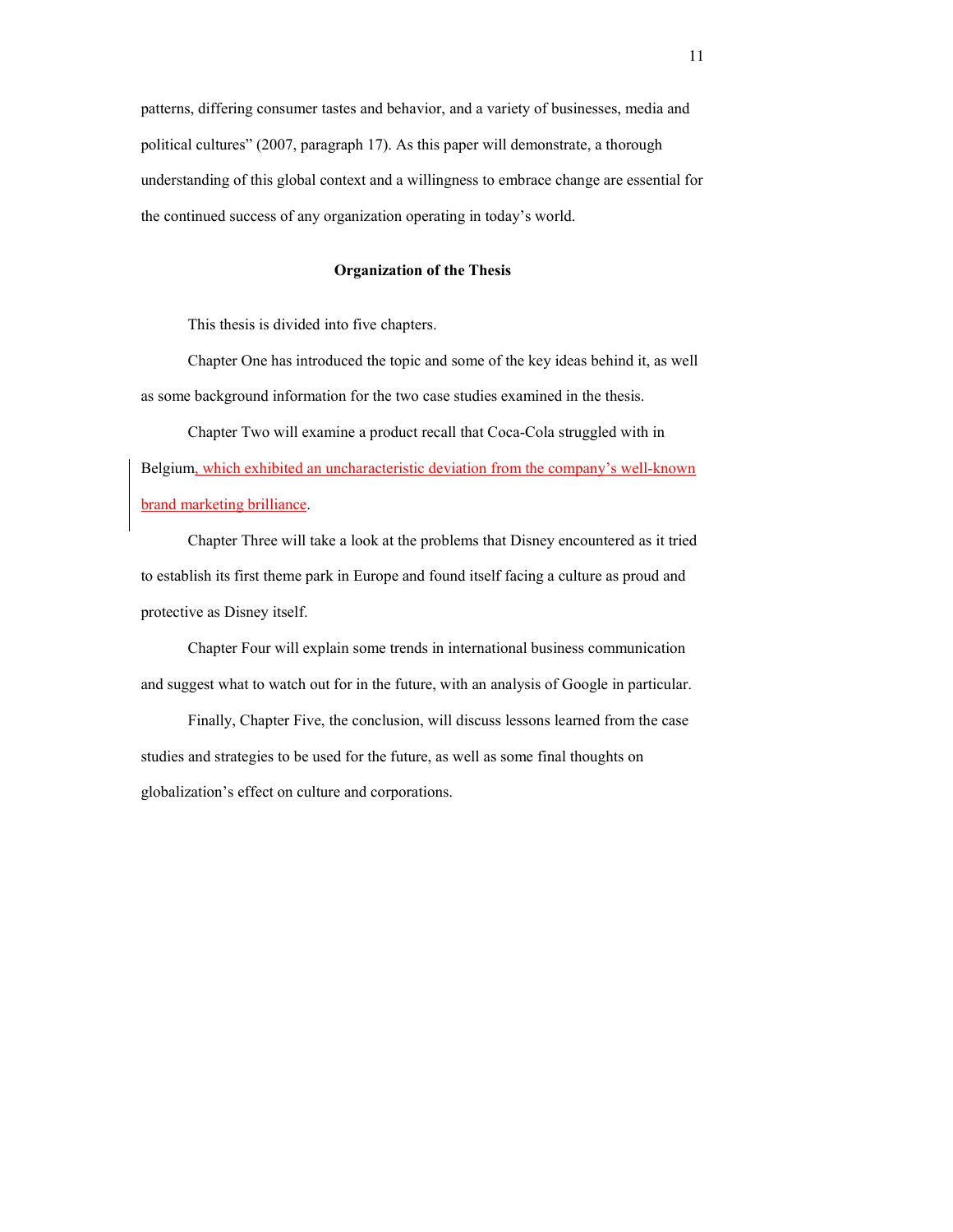# **CHAPTER TWO: Things Go Worse for Coke: The Coca-Cola Contamination Crisis in Belgium**

# **The Case of Coca-Cola**

Coca-Cola faced an international public relations crisis in Europe in 1999. Schoolchildren in various towns in Belgium were turning up sick after drinking Coke products, and the problem was eventually linked to quality control lapses at two bottling plants in Belgium and France. This resulted in a recall of seventeen million cases of Coke products in several European countries, costing Coca-Cola approximately \$250 million. Meanwhile, the company was criticized for its slow, vague, and unsatisfying explanations of the problem.

The cross-cultural nature of the crisis certainly intensified the situation. Coca-Cola's relations with Europe were strained due to antitrust accusations against the corporation after it had attempted to expand its European operations by merging with several bottling companies in the region, including Cadbury Schweppes and Orangina. Hartley (2001) suggests that these brazen moves not only frustrated European officials but "perhaps motivated them to make life difficult for Coke" (p. 17). Coca-Cola's CEO, Douglas Ivester, who has been described by a coworker as a "'terribly rational' manager" (Smith, Feighan & O'Rourke, 2002, p. 297), did not help matters with his aggressive personality and accountant's view of the world.

The larger contextual background of the crisis also included other contamination scares that had occurred in Europe. Earlier that year, dioxin, a carcinogen, had been found in meat products in Europe and Belgium in particular, and prior to that there was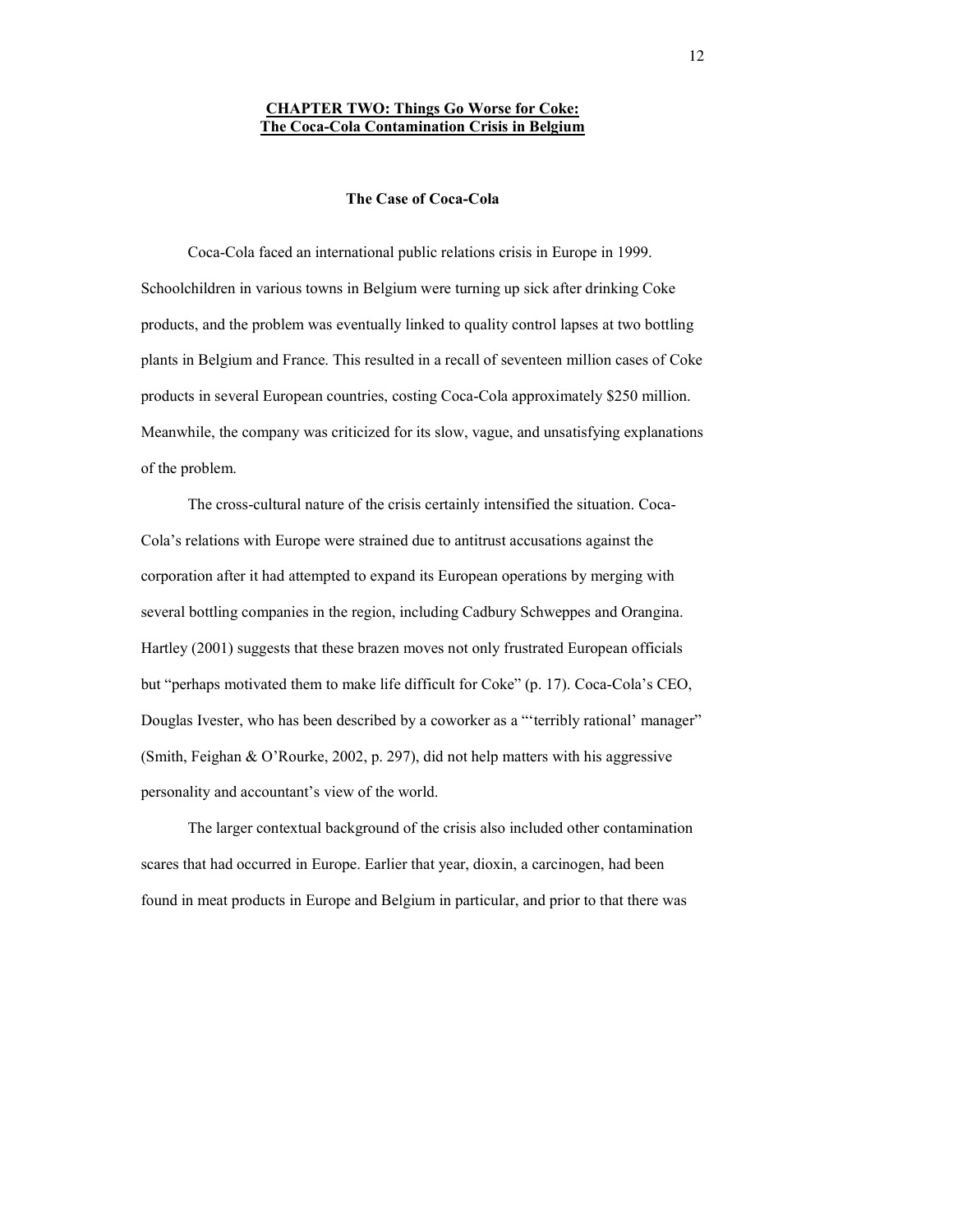the threat of mad cow disease. This was still fresh in the European public's minds, and so they were much more sensitive to the contamination crisis of Coca-Cola when it occurred. Similarly, the Belgian government was particularly shaken up by the earlier scares, which were a huge source of embarrassment. Both the prime minister and health minister had been forced to resign, so officials had become extremely wary of such health threats. Because of the criticism that had been heaped on them earlier, officials "were inclined to be overzealous in their dealings with this big U.S. firm" (Hartley, 2001, p. 18).

These issues presented a serious problem for Coca-Cola, which derived twentysix percent of its \$18 billion in revenues from the European market, where it enjoyed a forty-nine percent market share (Smith et al., 2002, p. 296). Unfortunately, it was not well equipped to handle such an international product recall crisis, and it would soon see those figures drop.

#### **The Early Stages -- Overlooking Problems**

In the months before the crisis hit, there were several warning signs that Coca-Cola either failed to notice or ignored, which could have prevented a crisis if they had been dealt with sooner. First of all, the bottling plant that Coca-Cola used in Antwerp had failed to procure certificates of analysis verifying the purity of carbon dioxide from its supplier, which was part of Coca-Cola's procedure. Furthermore, workers from the Antwerp plant had neglected to conduct routine tests of the carbon dioxide after it was pumped into storage tanks, something that was also required by Coca-Cola (Deogun, Hagerty, Stecklow & Johannes, 1999). Whether management of these factories, run by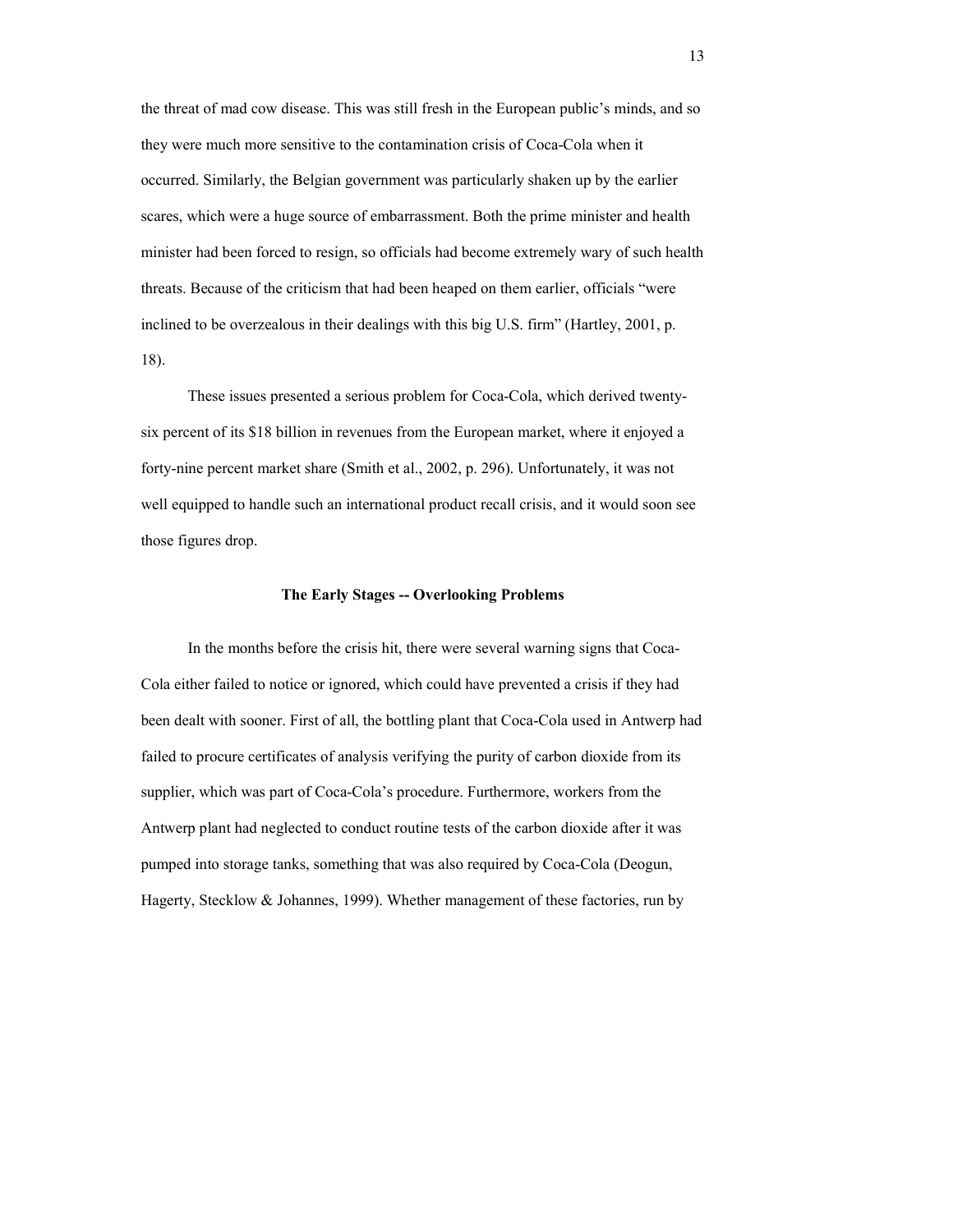Coca-Cola Enterprises, Inc. (CCE), knew about these issues or not, they clearly violated Coca-Cola's expected protocol.

One of the biggest signs of trouble that stared the company directly in the face, however, was the report of illness by four men at a bar near Antwerp, which occurred on May 15, less than a month before the crisis hit. These men claimed the symptoms occurred after drinking funny-smelling Cokes, but doctors did not find anything, nor did a government laboratory that took samples from the same batch of Coke. A Coca-Cola spokesman was reported as saying the company had "found no reason to be concerned," and that the situation was "thought to be an anomaly" (Cowell, 1999, p. C1). As such, no further attention was paid to it by either Coca-Cola or Belgian officials.

# **The Crisis Hits -- Sick Children, Skeptical Officials, Recall**

Because Coca-Cola did nothing to react to those warning signs, they escalated into a severe crisis in June of 1999 as over a hundred schoolchildren in different cities began to report symptoms after drinking odd-smelling Coca-Cola products. The first city affected was Bornem, in northern Belgium, where forty-one children fell ill on June 8. Coca-Cola determined the problem stemmed from Coke bottles produced at their Antwerp plant and recalled 100,000 cases—2.5 million bottles—in the next twenty-four hours. Meanwhile it sent a team of scientists to the plant, but nothing was found in any tests of samples. A Coca-Cola spokeswoman in Brussels assured that it was "a quality issue, not a health issue" (Brannigan & Richter, 1999, p. A4). Further comments by Belgian Coca-Cola spokespeople would continue this strategy of denial of health risks, even while children continued to become ill.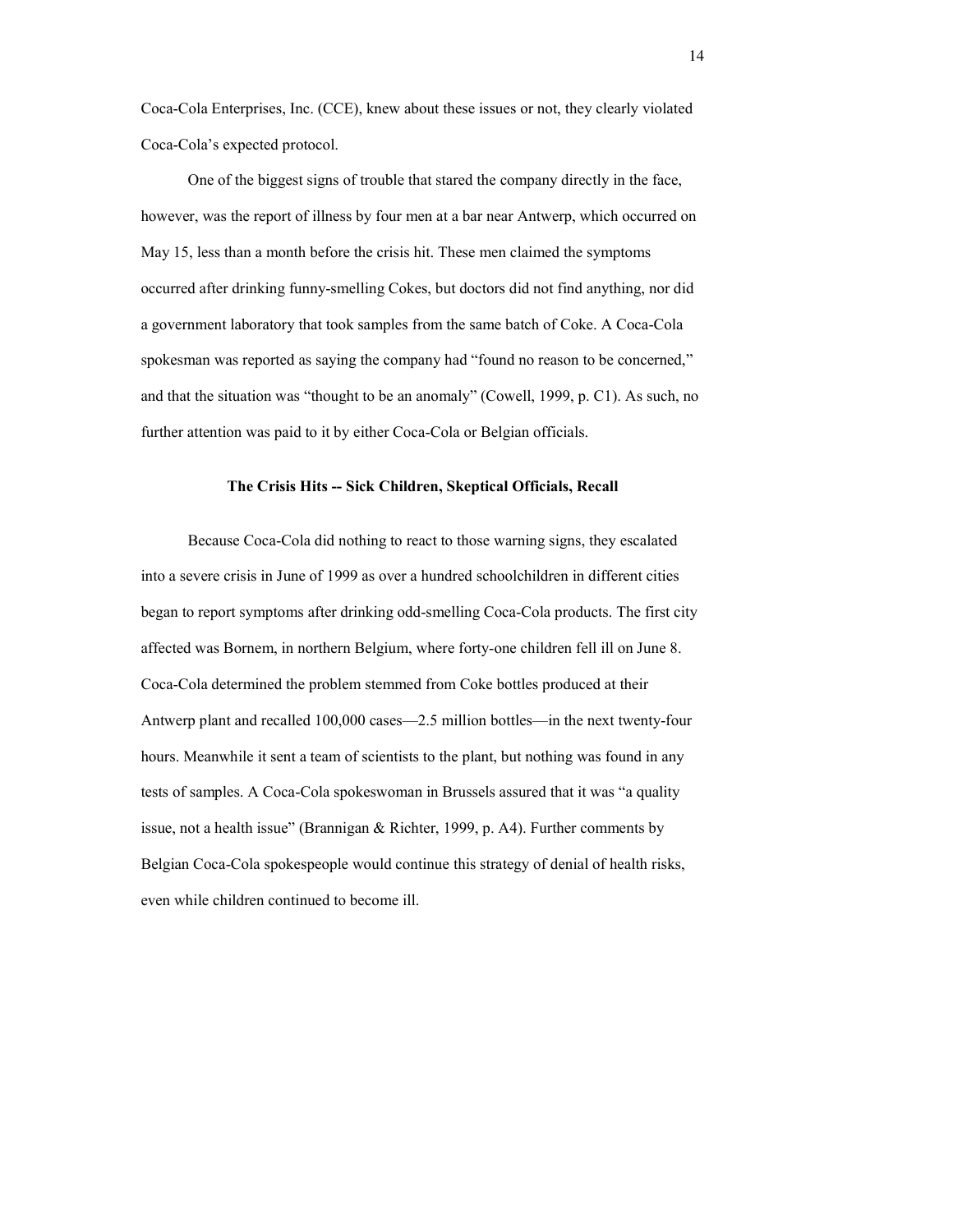On the same day as Bornem, reports came in from nearby Besele of bad-smelling Cokes from a vending machine, though there were no cases of illness. On June 10, however, eight people in Bruges reported becoming sick after drinking Coke. In both of these cases the product was linked to a production plant in Dunkirk, France, close to the border. On June 11, a senior executive from Coca-Cola Enterprises was sent to appease the new health minister Luc Van den Bossche, but during the middle of the meeting there was a phone call reporting that fifteen more people had become ill in Harelbeke after drinking Fanta, a Coke product produced at a plant in Ghent. On June 14, thirty-eight children were rushed to the hospital just hours after a school official had received word from Coca-Cola, via a hotline, that the school's vending machines should be safe as long as they did not contain certain codes on their products. It turned out that Coca-Cola had accidentally given the school an incomplete list of codes. The next day, eight more children became sick in Kortrijk (Deogun et al., 1999).

On June 14, the Belgian government banned the sale of all Coca-Cola products. It had already answered more than 200 calls after setting up a call center for Belgian consumers on June 11. A health ministry spokesman criticized Coca-Cola for not speaking out and for "failing to state 'clearly what was behind the intoxication,'" while Coca-Cola declared itself "mystified" by the government's decision to extend the ban ("Coca-Cola pulled," 1999). Whether it thought the ban was justified or not, Coca-Cola faced the fact that "unlike a voluntary recall…a ban may suggest that regulators believe a company is not taking sufficient steps to protect the public" (Abelson, 1999, p. 2). This view that Coca-Cola was not doing enough to respond to the crisis would continue to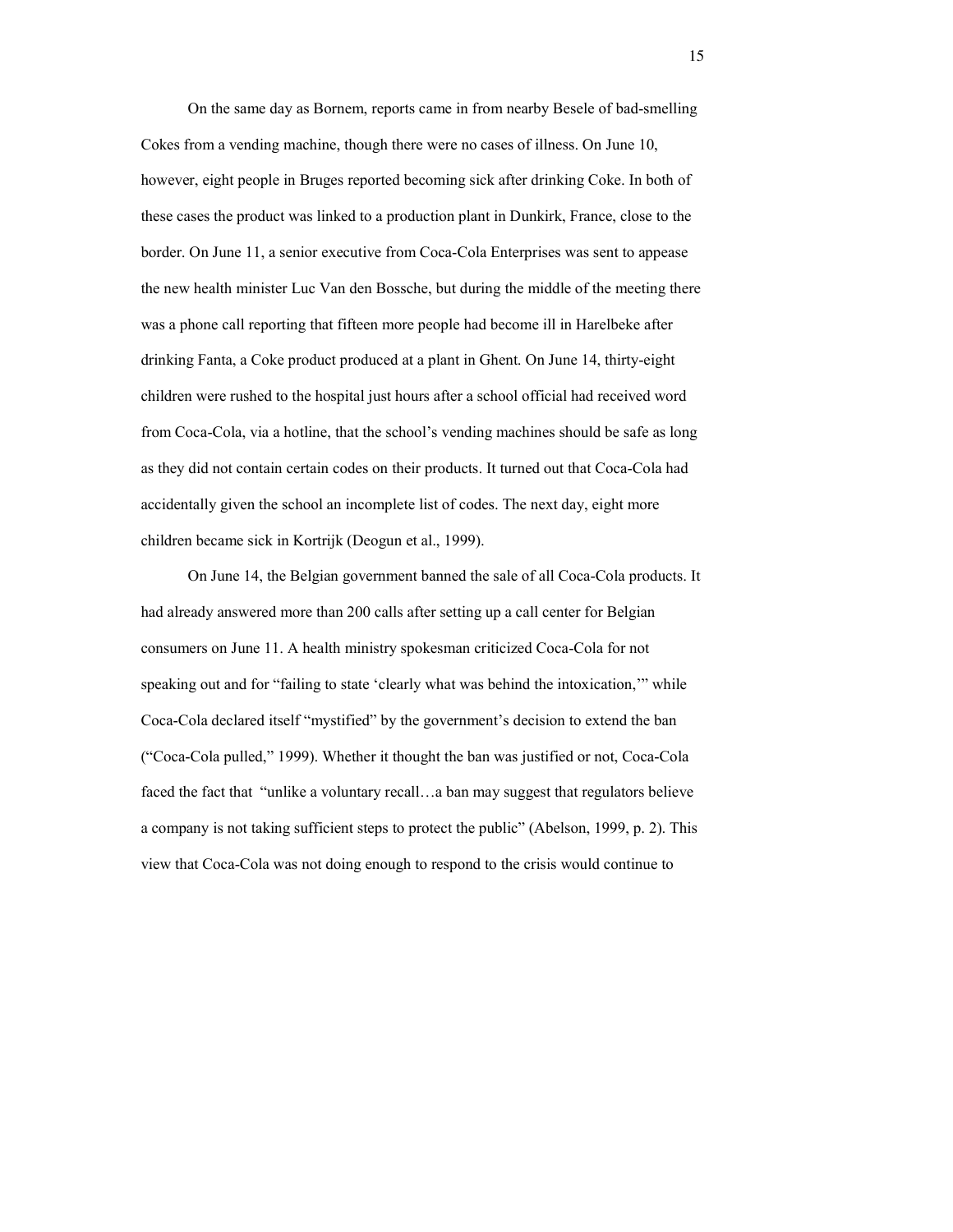pose problems for the company, because true or not, it followed Benoit's (1997) assertion that in a crisis, perception is stronger than reality.

# **Geographical Spread of the Crisis**

Coca-Cola went on to voluntary recall all of its products in the Netherlands that had been produced in Belgium as a precaution, while health officials in Luxembourg took action themselves to remove Coca-Cola products in its stores and insist that people not drink them. In Hesse, Germany, officials called for tests on Coke products, even though it was not clear if any of them had been imported from Belgium. However officials from the UK did not take action, thanks to a phone call from Coca-Cola to assure them that none of their batches were those involved ("Coca-Cola pulled," 1999). French consumer affairs minister Marylise Lebranchu, on the other hand, called for a withdrawal of fifty million cans of Coke, due to "Coca-Cola's inability to provide a clear explanation on the traceability of its products" in a prompt manner and skepticism of the company's description of the cause of the problem ("Fifty million cans," 1999).

Phillip Lenfant, the general manager of Coca-Cola Belgium, tried to assure that it was "a purely Belgian problem" ("Coca-Cola health scare still," 1999). The French government, however, later reported eighty cases of complaints of similar symptoms from people in northern France near the Belgian border (Hagerty & Deogun, 1999). Local groups were also taking action themselves; officials in Trier, Germany, confiscated cans with French labels, while cans with English labels were taken in northwest Spain (Andrews, 1999; "Belgian scientists question," 1999). Spain also ordered 390,000 bottles off its shelves even though no problems had been reported and Coca-Cola Espana assured its products were safe. In Switzerland Coca-Cola took a decidedly proactive approach,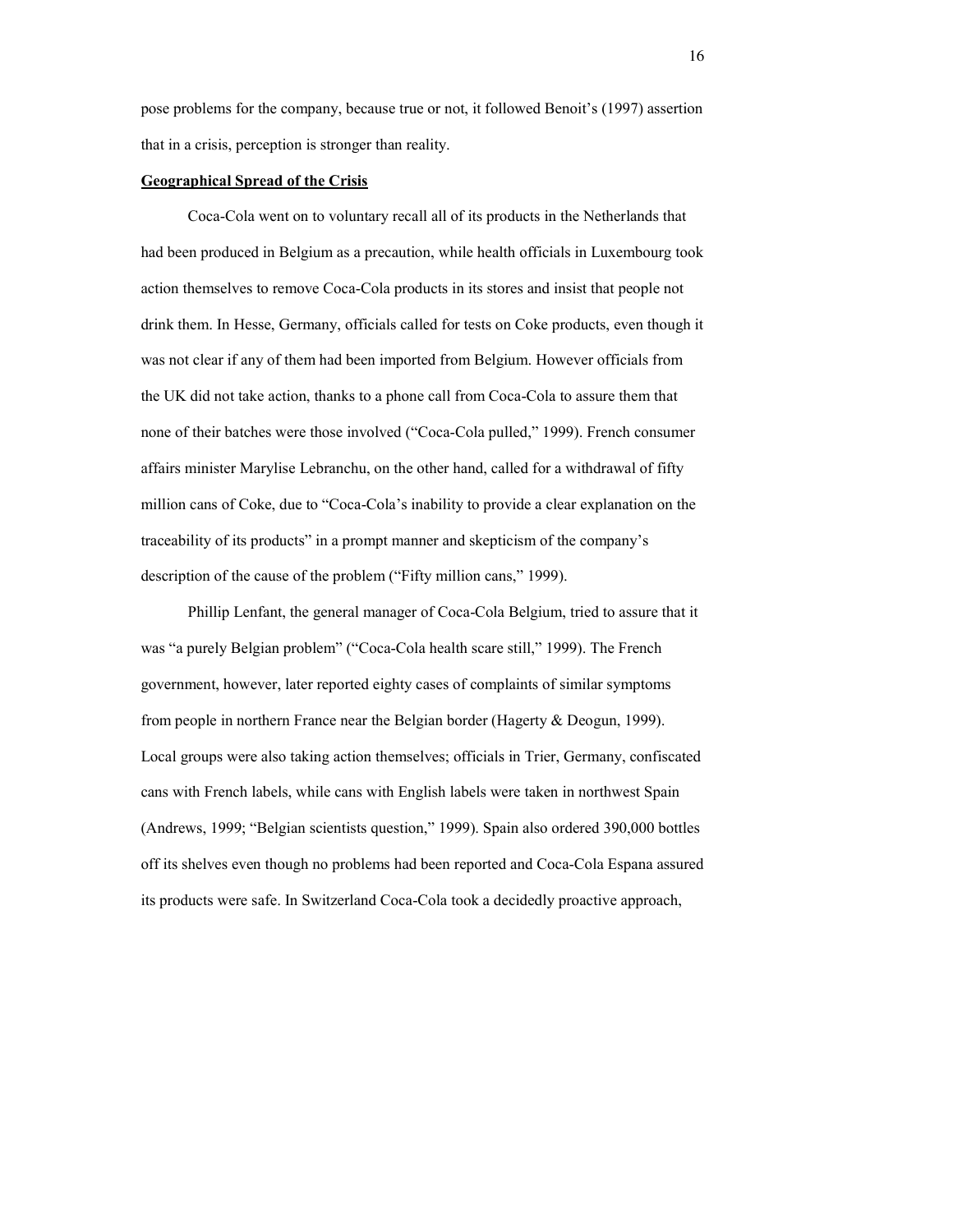exchanging imported cans with customers at no charge ("Coca-Cola health scare widens," 1999).

The scare spread even further than Europe, as even Saudi Arabia banned imports of any Coke products made in Belgium (Hagerty  $\&$  Deogun, 1999). The health minister of the Central African Republic also cautioned its people against drinking Coke products (Hagerty & Barrett, 1999a), while officials in Cote d'Ivoire withdrew 50,000 cans from its market ("Coca-Cola gives," 1999), and Kenya pulled Coca-Cola products from Europe off of its shelves as well (Kielmas, 1999). Coca-Cola's ambiguous denial and failure to quickly point to the source of the problem had led to widespread disruption of its business.

#### **Coca-Cola's Action**

After the reports of illnesses began, Coca-Cola sent officials from all of its global offices to Brussels to set up a main center of operations. Chief among these was Dr. Anton Amon, senior vice president for product integrity, who brought six technical specialists with him (Hagerty & Deogun, 1999a). After assuring that it had been "working…around the clock" (Deogun & Richter, 1999a, p. B15), on June 15 Coca-Cola finally released the cause of the problem, which was twofold. There was impure carbon dioxide used at the Antwerp plant, later found to be caused by a sulfur compound, and contamination from the fungicide used on wooden pallets at the Dunkirk plant in France. The company claimed these were "identified with absolute certainty" ("Coca-Cola Belgium identifies," 1999). In addition, as mentioned earlier, these lapses were the result of a failure to comply with Coca-Cola policy, which helped the company in its strategy of shifting some of the blame for the problem onto its bottling plants, although these were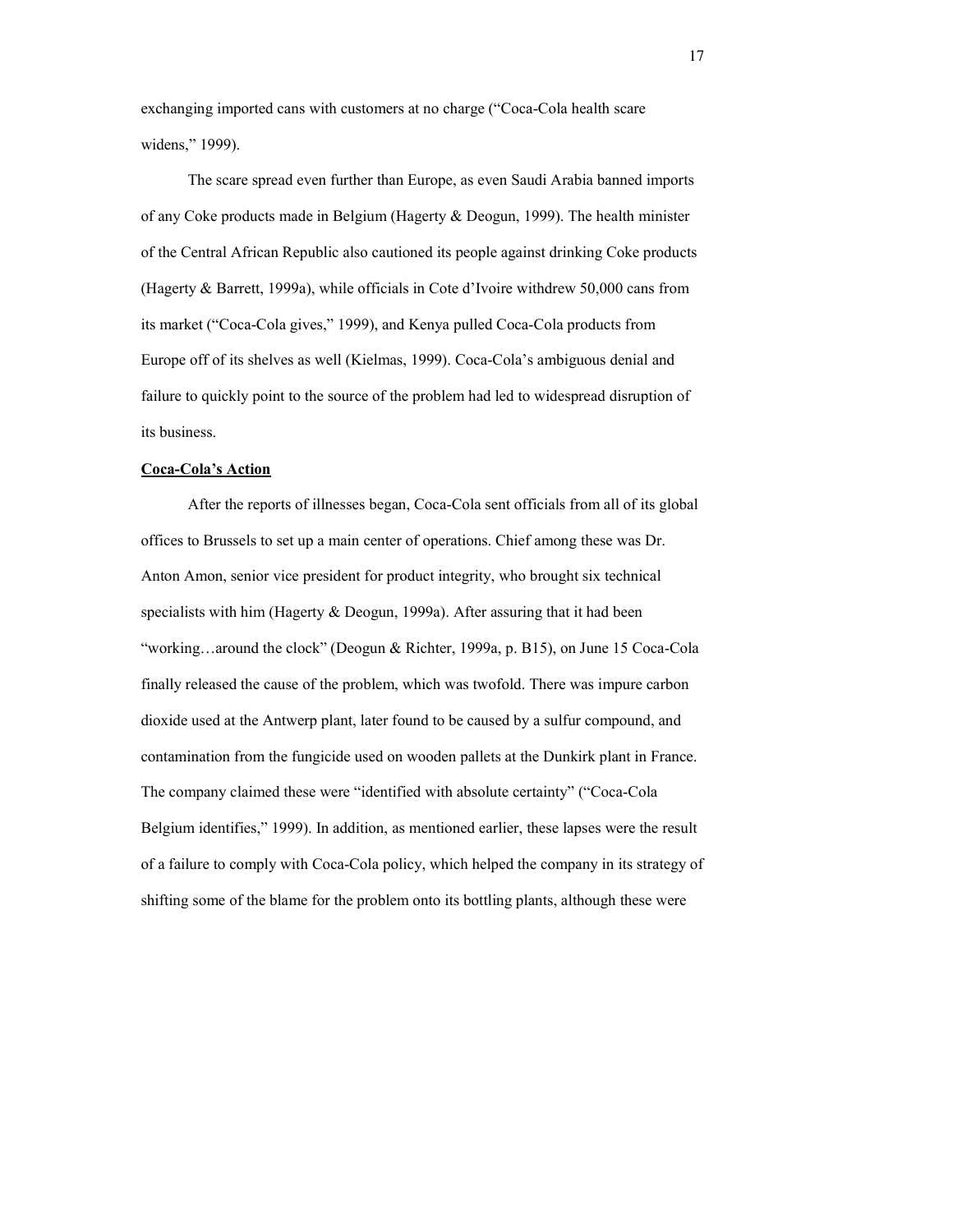owned by Coca-Cola. However, these explanations were still met with skepticism by many, authorities and consumers alike.

On June 16, Randal Donaldson, Coca-Cola's chief spokesman, arrived in Brussels to lead the effort, declaring the company's desire to "provide as much health and test data as possible to governments" (Hagerty & Deogun, 1999a, p. B1). Coca-Cola's chairman and CEO Douglas Ivester finally released a statement on June 16, over a week after the first case of sick schoolchildren had been reported. He expressed "[deep] regret" for any problems caused and stressed that the company was "taking all the necessary steps to ensure that all [their] products meet the highest quality standards," adding that "nothing less is acceptable…we will not rest until…this job is complete" ("Coca-Cola chairman," 1999). Ivester also appealed to consumers, noting, "our success has been based on the trust that consumers have in [our] quality" ("Coca-Cola chairman," 1999). As part of a strategy of appeasement, Coca-Cola also offered to compensate any customers for medical expenses, contingent upon a medical certificate verifying that a link between the illness and the product was established ("Coke will foot," 1999). However the fact that Ivester had waited so long to speak did not sit well with the public, many of whom were still anxious from previous health crises, and may have reduced the effectiveness of his message.

Just when Coca-Cola thought the Belgian government would decide to lift its ban after much appealing, on June 16 the government announced it would postpone its decision until it had met with health officials from the rest of the European Union (Hagerty & Deogun, 1999a). The next day, however, both Belgium and France relaxed the ban to include only Coca-Cola, Fanta, and Sprite drinks, not any other Coke products.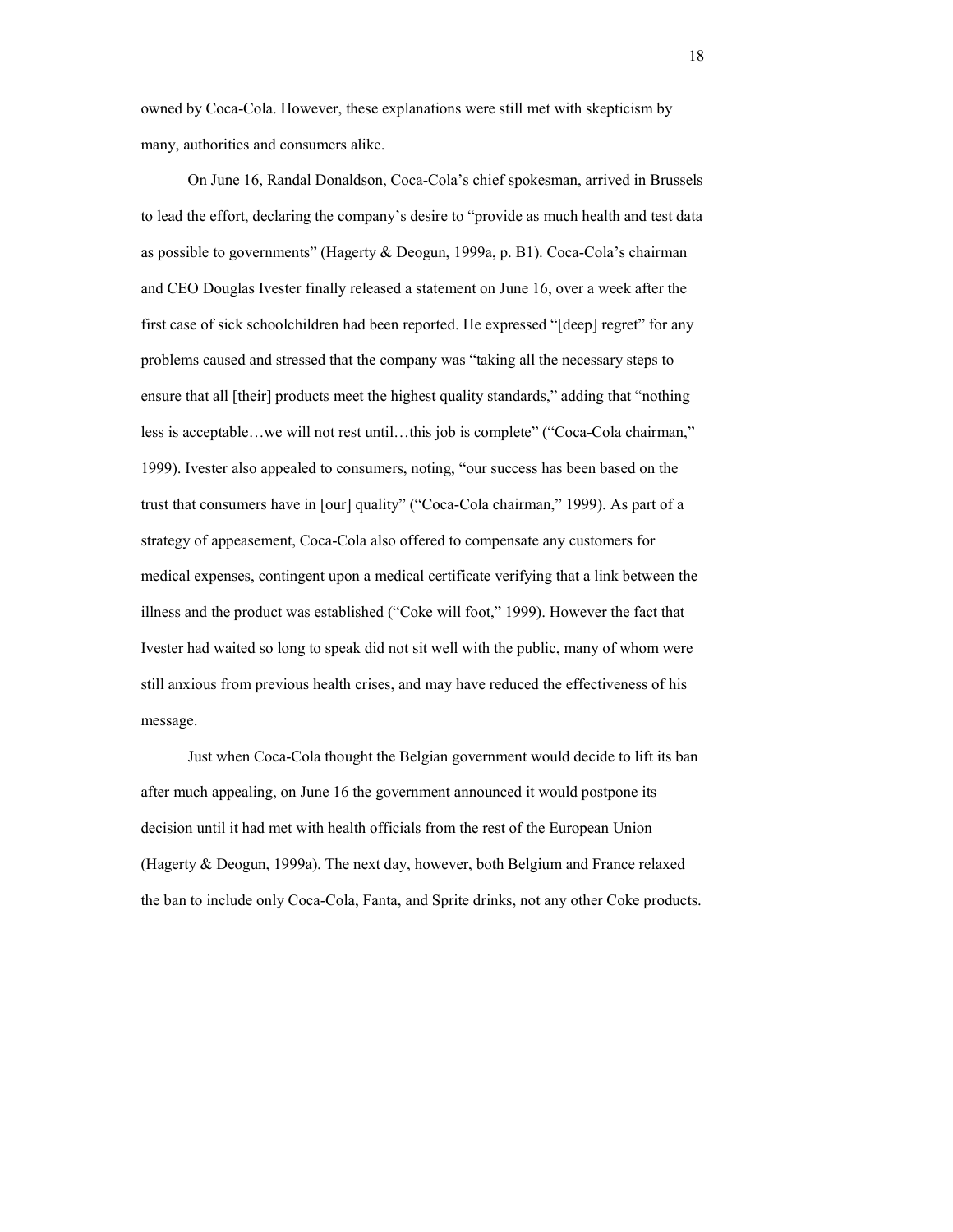Belgian health minister Van den Bossche still maintained that Coke's explanation was inadequate, that it could not "explain in a reassuring and satisfactory manner the appearance of these illness symptoms" ("Certain Coca-Cola," 1999).

Ivester did not actually show up in Brussels until June 18, ten days after the first reported illnesses, to work with the crisis management team. As another example of Coca-Cola's strategy to shift the blame onto other parties, Ivester cited the Belgian government as the reason Coca-Cola did not initially reveal much information; he maintained that health minister Van den Bossche did not want the issue "processed in the press" and that Coca-Cola "chose to follow his guidance" (Tomkins, 1999b, p. 3). Naturally, of course, the issue was the source of much interest and speculation by the media, most notably over why Coca-Cola was not giving out any specific information to the concerned public.

Earlier in the week the health ministry had reported that some blood tests done in a toxicology lab in Brussels had identified a few cases of hemolysis, a problem that leads to the destruction of red blood cells, in some of the hospitalized children (Deogun & Richter, 1999a). However the alarm caused by this announcement subsided somewhat after a lab spokesman later reported that there was only one known case and that there was no identifiable link to Coca-Cola (Deogun & Richter, 1999b). After enlisting the services of a toxicology professor from Utrecht University, Coca-Cola released a report on June 21 that stated that the contaminating substances were not present in large enough amounts to cause illness, though France still upheld its ban and its closure of the Dunkirk plant. European Commission inspectors also decided to undertake joint investigations at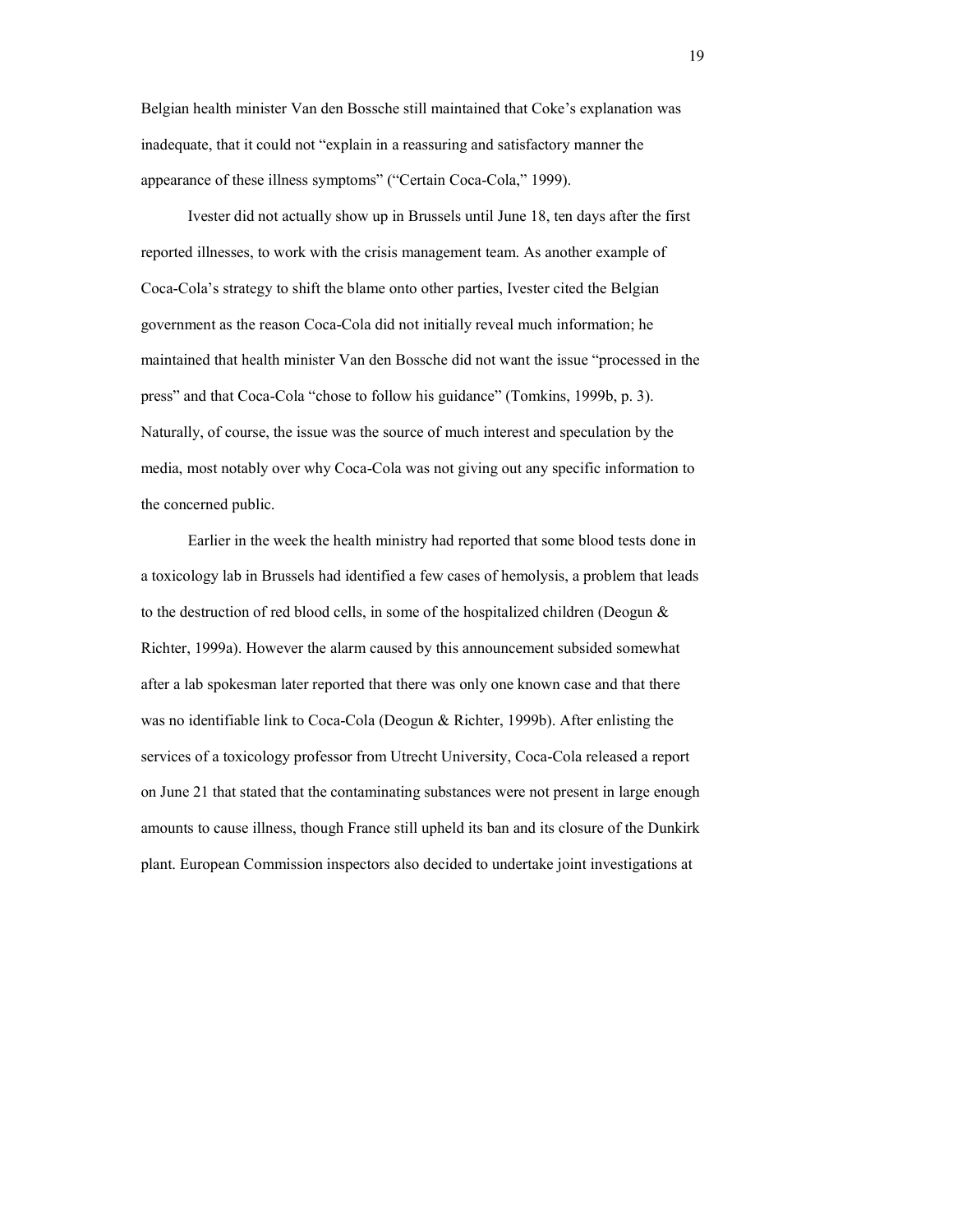the two plants with Belgian and French officials, believing the issues to still not be satisfactorily explained.

Some other Belgian scientists suggested that the whole situation could be "a form of psychosis" caused by the recent health scares with meat products, and a professor of social psychology hypothesized the existence of "a mass psychogenic malaise" ("Belgian scientists question," 1999). After finding no link between the illnesses and Coke, even the French health minister suggested that they could be psychosomatic ("New twist," 1999). Coca-Cola made use of this explanation, suggesting the symptoms were either short-term or psychological.

On June 22, Ivester finally made a formal personal apology to Belgian consumers for any problems, through newspaper advertisements, and he promised to get to the bottom of the issue, though he did not admit that any Coke products had made anyone sick. He also apologized in particular for the delay of Coca-Cola's response, saying, "I should have spoken with you earlier" and offered a toll free number to call for any questions (Hagerty & Deogun, 1999b, p. A3). In Spain, Greece, Italy, and France, Coca-Cola also bought full-page ads in newspapers. The French ad, signed by the president of Coca-Cola France, assured consumers that its products were "irreproachable" and also released a toll-free number to call ("Coca-Cola reassures," 1999). In addition, Ivester sent a companywide memo explaining the context of the crisis and noting that Europe was "understandably sensitive and cautious" (Hays, 1999a, p. 4). Coca-Cola Enterprises Inc., the bottling company, issued its own apology two days later.

This apology might have been more successful if it had not been so belated. On June 23, though, production was finally allowed to resume at Belgian plants after Coca-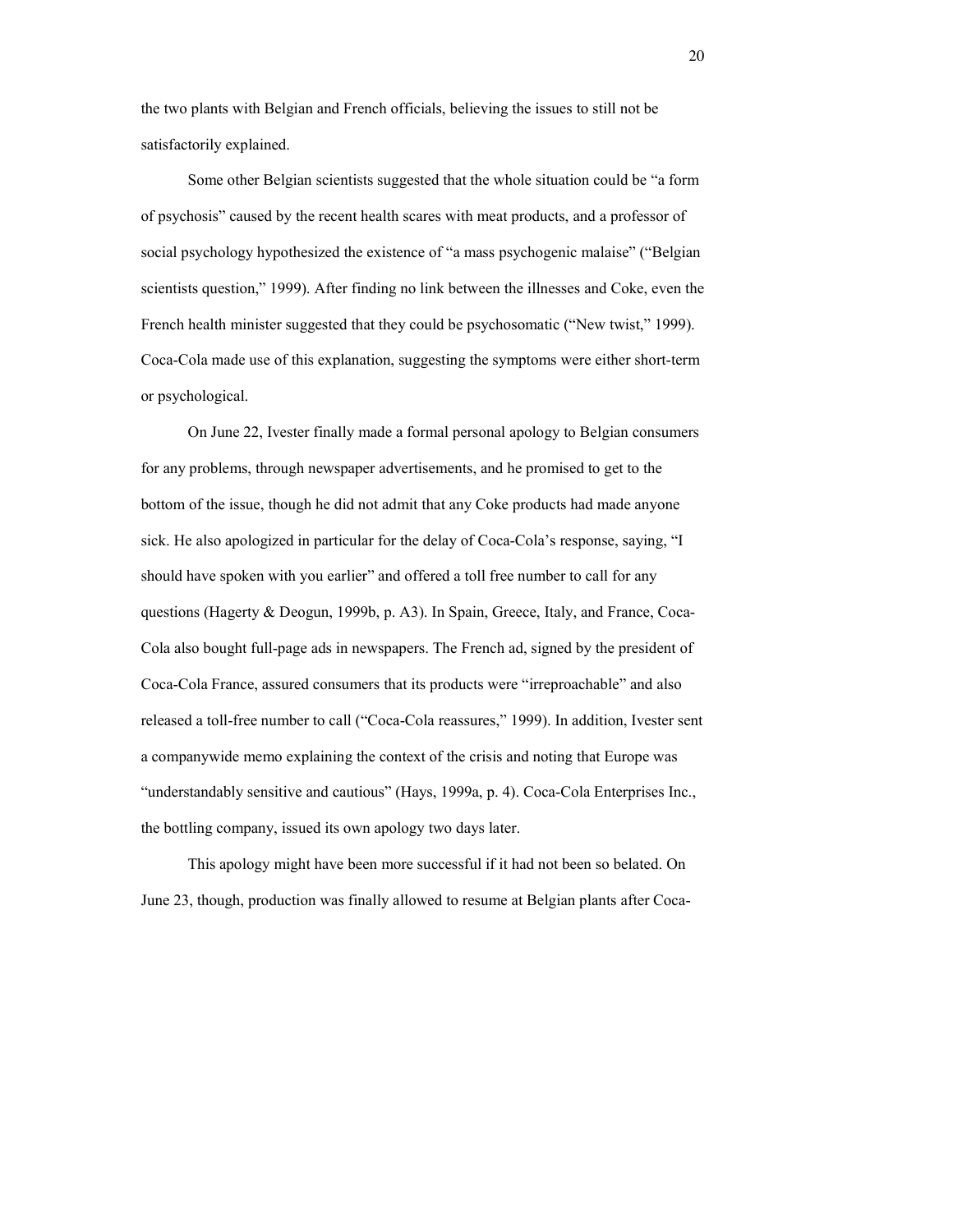Cola had complied with Van den Bossche's requirements to obtain new raw materials, clean the plants, improve safety measures, devise a better production-monitoring system, and properly dispense with any remaining product (Hagerty & Barrett, 1999b). The same day, however, Dunkirk authorities called for a judicial inquiry into the drinks bottled in its local plant, specifically for rat poison, though the consumer affairs minister reported no knowledge of it ("New twist," 1999). Production was still allowed to resume at the Dunkirk plant on June 25, after the French food safety council AFSSA was unable to cite any health risks. Coca-Cola vending machines throughout Belgium remained closed down, however, until they could all be examined.

## **Financial Implications**

The crisis had also affected Coca-Cola's financial stability, as shares dropped 1.6 percent on June 15 ("Coca-Cola health scare still," 1999). Coca-Cola Enterprises Inc., however, the bottling company that owns the plants, saw a ten percent drop in stock prices a week after the scare began (Hagerty & Barrett, 1999a). Analysts were estimating that as a result of bans CCE was losing \$3.4 million in revenue per day (Hays, 1999a), which was unfortunate as the summer was when the company usually saw its highest sales. CCE also expected a \$60 million cost for the recall for the second quarter, though some of it would be covered by insurance. Analysts predicted a further \$35 million reduction of operating profit due to lost sales and expenses to be used for new marketing plans (Hagerty & Deogun, 1999c).

Meanwhile, Coca-Cola's competitors were benefiting from the recall; Virgin Cola reported its highest ever demand in Belgium, though Pepsi officially said it would not try to take advantage of Coca-Cola's misfortunes (Slater & Wentz, 1999). Worldwide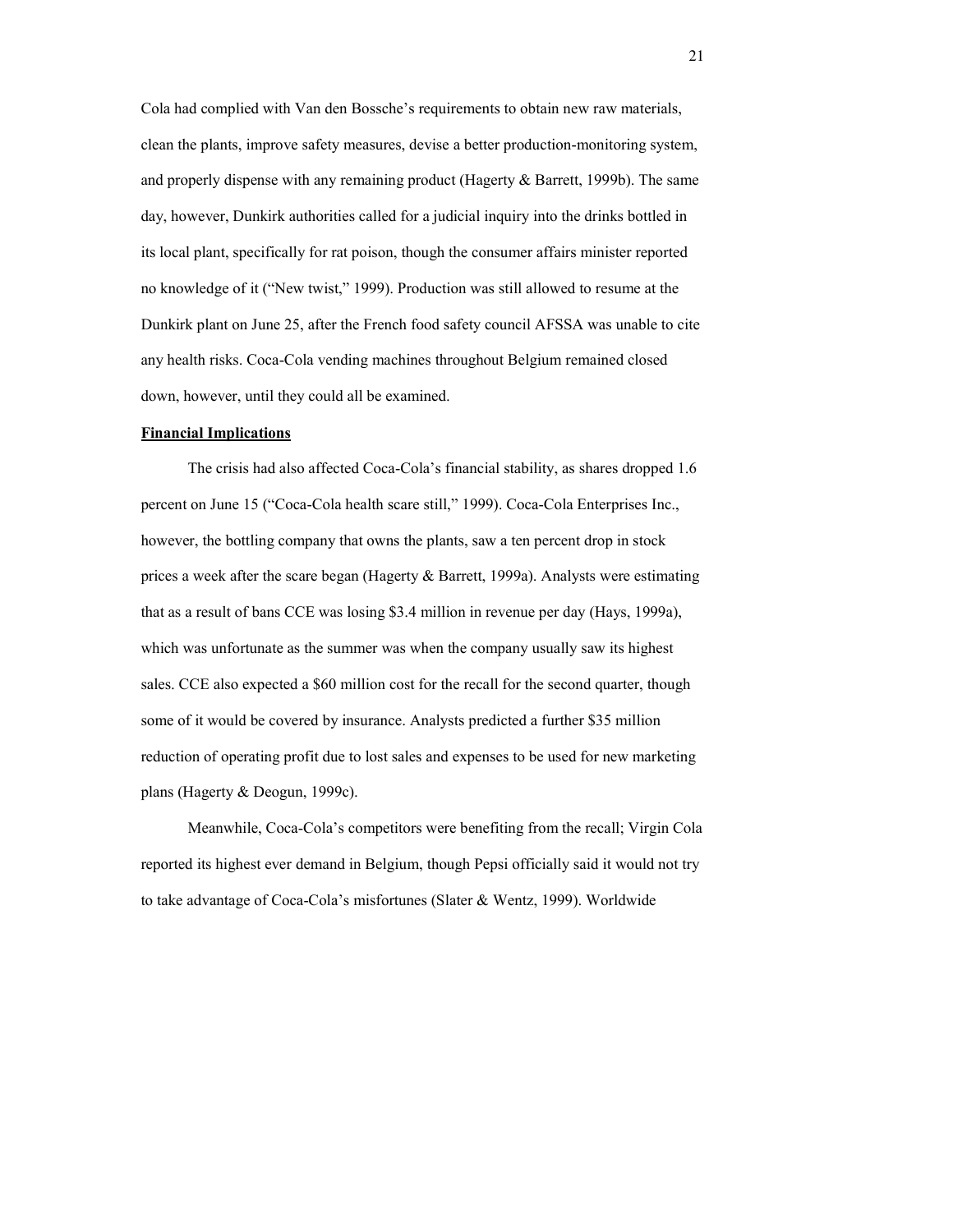markets, however, were reporting decreased sales of Coke as well as more demand for Pepsi.

# **An Uphill Battle -- Winning Back Europe**

After Coca-Cola had figured out the problem, explained it to the public, and was able to resume production in Belgium, it found itself facing the huge task of trying to restore its image with Belgian consumers as well as with Europe in general. In addition to hiring the Publicis Groupe to take charge of crisis communication, Ivester had called former Johnson & Johnson CEO James Burke, who had handled the Tylenol product recall crisis, to discuss how to formulate an effective strategy in order to accomplish this task. By the end of June Ivester had declared that the worst was over, and the focus was now on rebuilding the business and relationships with consumers ("Coca-Cola sees sales," 1999).

## **Marketing Strategy**

Coca-Cola first of all promised to improve its quality control measures to ensure that any such contamination could not happen in the future. It specifically swore to always make sure that carbon dioxide is received with a certificate of analysis and that each plant must also test it. Furthermore, it would no longer use fungicide on its wooden pallets.

The next strategy it employed was to compensate consumers, as Ivester himself promised to buy everyone in Belgium a Coke. The company sent 5,000 representatives to put coupons in the mailboxes of every home. Ivester had previously vowed to "spend whatever is required" to win back consumers (Echikson & Rocks, 1999, p. 32). Coca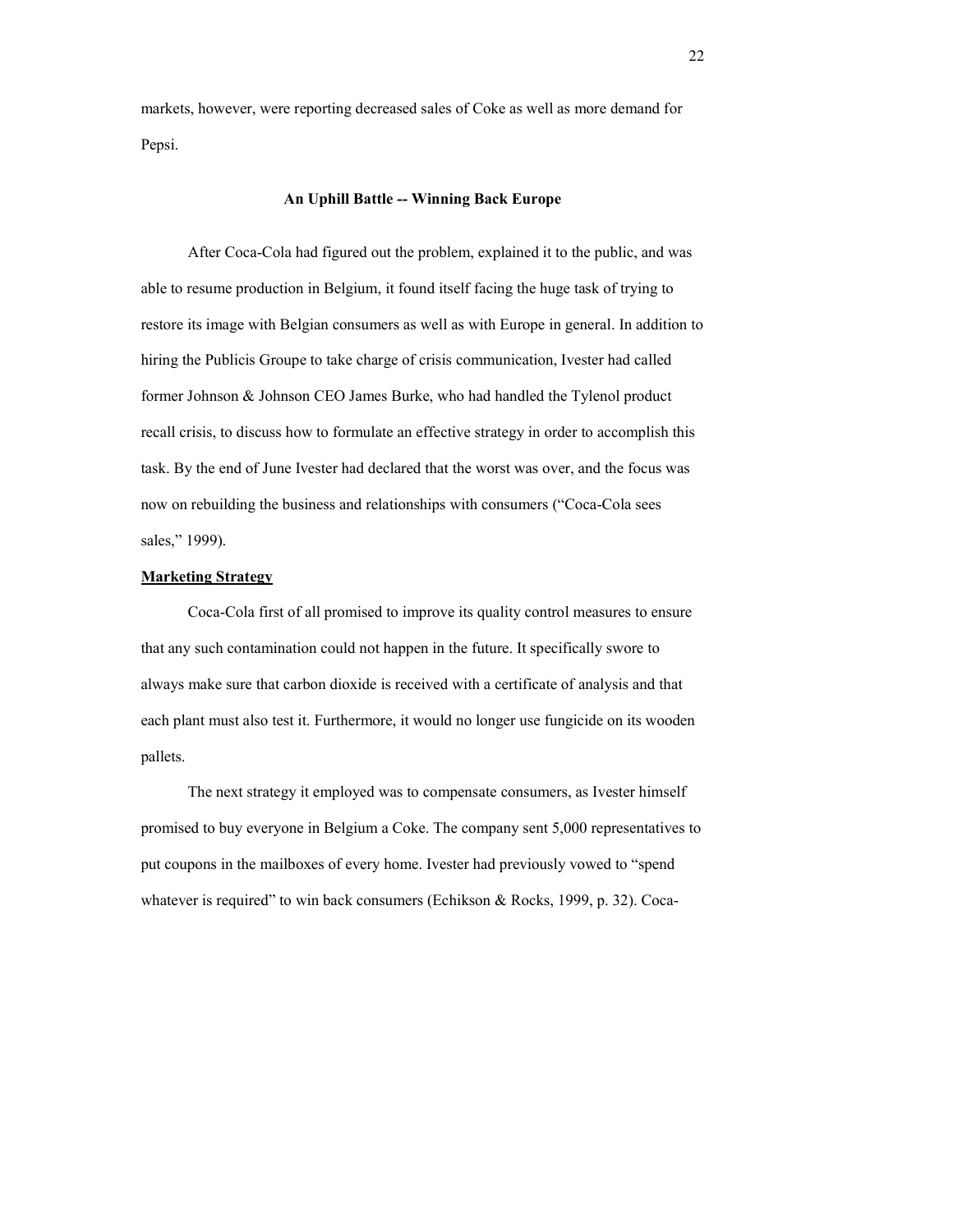Cola's new marketing campaign for Europe to help regain its share of the market was entitled "Coke's Back," and it stressed this message in all its efforts. It sent hundreds of representatives to talk to consumers in retail stores, while some of its other promotions included a beach party, a "Coca-Cola summer tour," concerts, and free premiums given to more than 72,000 consumers (Johnson & Peppas, 2003).

After the campaign had begun, a survey of consumers in Belgium, France and Germany revealed that nineteen percent of those polled showed "at least some reservation" about continuing to buy Coca-Cola. But seventy-seven percent of Belgians, seventy percent of French and sixty-one percent of Germans reported that they after viewing the new ads they had "complete faith" in Coke ("Coke faces struggle," 1999).

#### **More Obstacles Surface**

Coca-Cola also experienced a few more problems with contaminated products in the following weeks. A small recall was undergone in Portugal due to charcoal residue found in some cans from filtration systems, though there was no health risk. A bigger scare occurred in Poland, however, where mold and bacteria were found in its Bonaqua mineral water due to an incomplete bottle cleaning process. Fortunately the mold and bacteria did not pose a health threat, but Coca-Cola still had to recall 1,500 bottles, which was later expanded to 180,000. In both instances Coca-Cola responded much quicker than it did in Belgium, as it had obviously learned from that mistake.

 Coca-Cola also reported a loss of second-quarter profit of twenty-one percent, while European sales volume fell seven percent and worldwide sales dropped two percent, which were all worse than predicted (Hays, 1999b). Meanwhile, Coca-Cola Enterprises adjusted its estimate of the cost of the product recalls to \$103 million.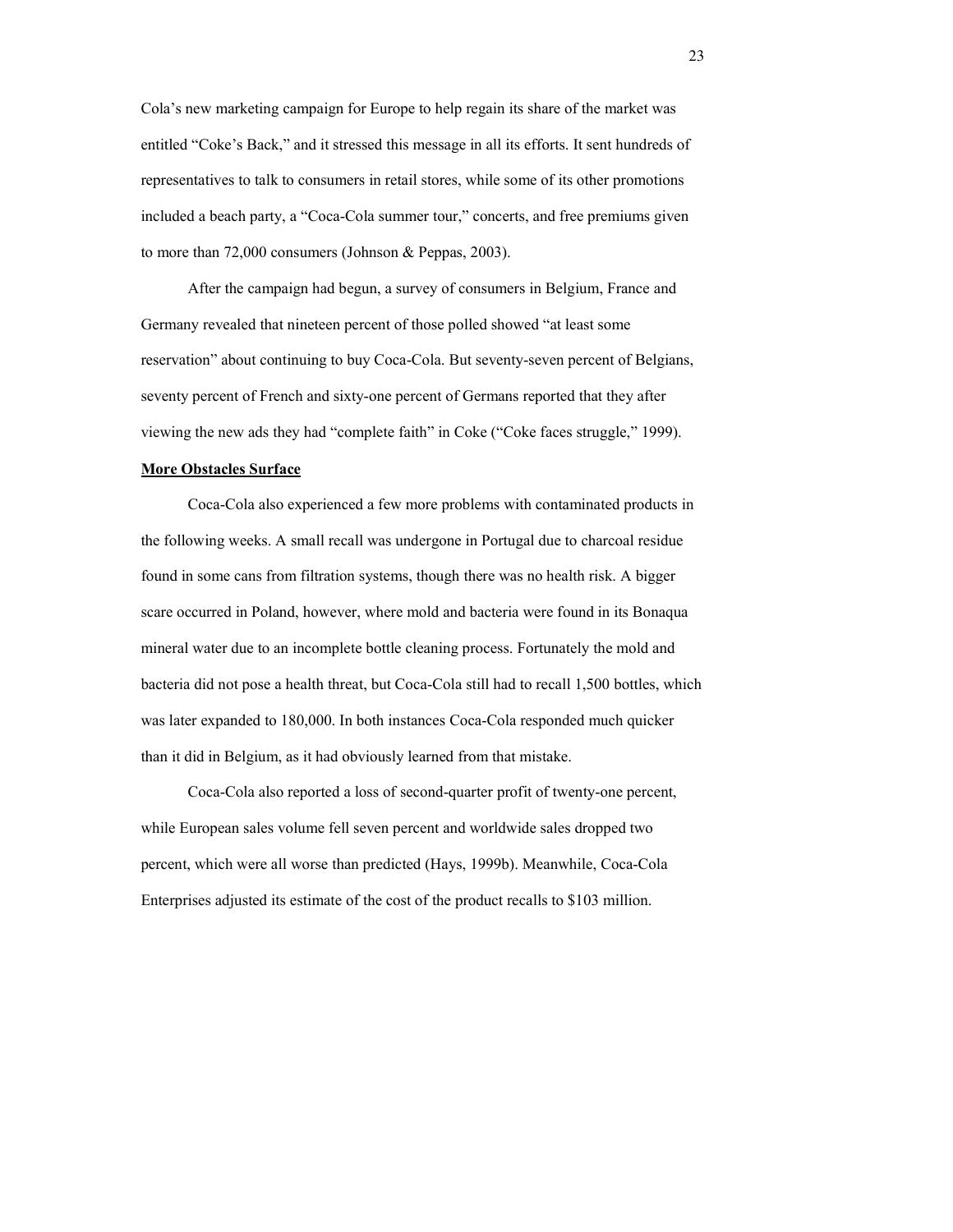In October, just when things seemed to be nearly back to normal, Coca-Cola received a huge shock when it found that more Belgian schoolchildren had gotten sick, this time in Tienen. However there was no bad smell involved with the product, and samples tested in a lab turned out normal. Coca-Cola was thus freed of responsibility, but it brought back an unfortunate reminder to the public. The real causes of the original illnesses had never been unequivocally determined, and the European Commission had also joined the ranks of those unsatisfied with Coca-Cola's explanations following its investigation.

The attitude of European officials to Coca-Cola had clearly not improved, as E.U. officials raided several of its offices in four countries due to antitrust suspicions of illegal use of rebates. Later on in November a Belgian court ordered Coca-Cola to terminate its promotional campaign at the behest of a competitor, Chaudfontaine, who was concerned that the company was abusing its market position by giving out free cases of drinks and discount vouchers. Coca-Cola was told to stop within three days and to tell all its wholesalers and 60,000 retail outlets or else face a hefty fine. The promotion had been effective, however, as Coca-Cola had recovered its market share in Belgium, which was back up to fifty-six percent ("Coca-Cola ordered," 1999).

Early the next year, Isy Pelc, head of psychiatry and psychological medicine at Brugmann Hospital in Belgium and member of the governmental health advisory board, carried out psychological tests on 150 children, 110 of whom had become ill after drinking Coke. His findings agreed with earlier ones that the children had real, not imaginary symptoms, but that these were "psychosomatic illnesses…triggered by unpleasant odors," due to the recent concerns about dioxin and mad cow contamination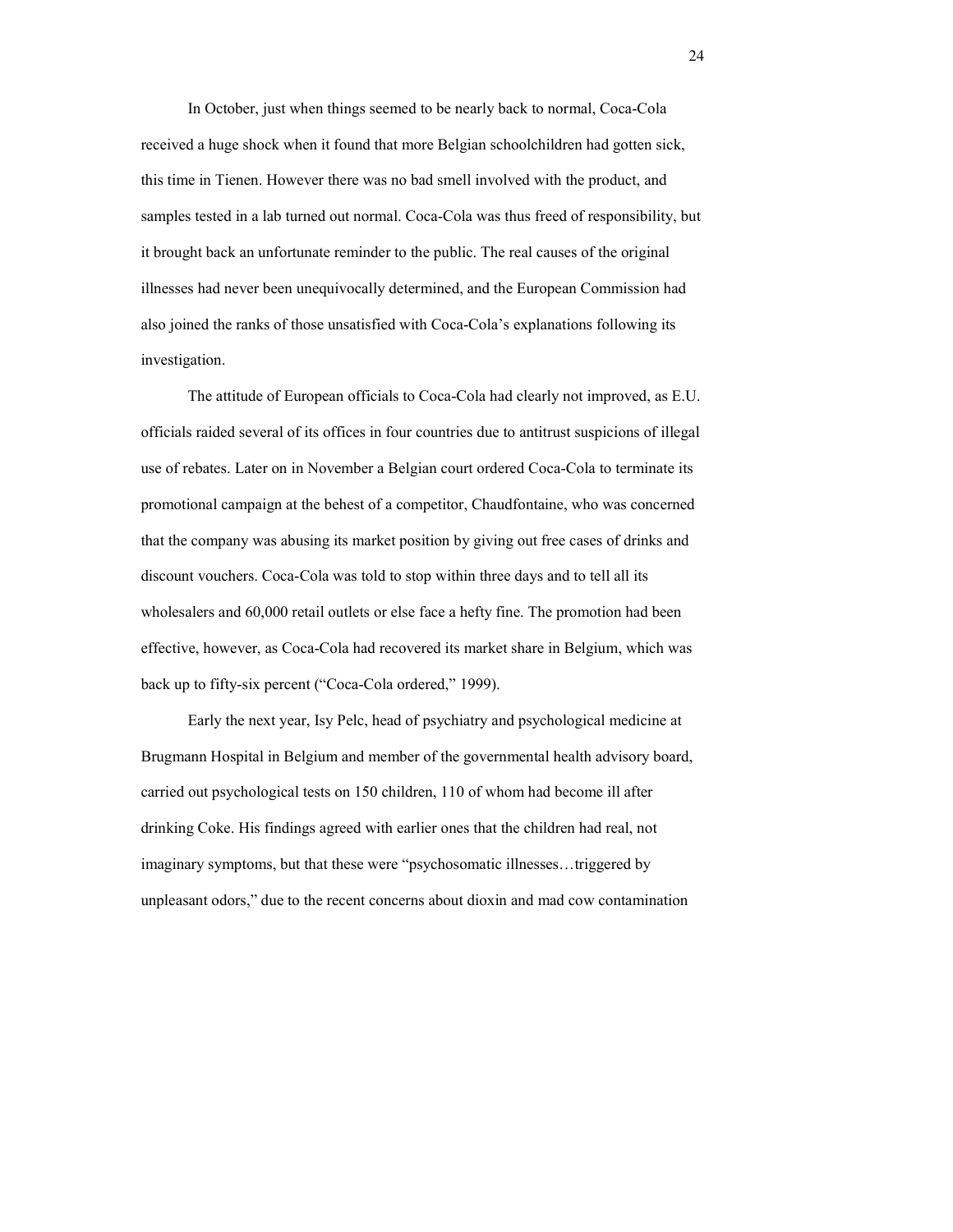(Unger, 2000, p. 1F). A Coca-Cola spokesman stated that these findings brought "clarity and closure" to the previous summer's incident, which the company recognized as "a humbling experience—a wake-up call" (Unger, 2000, p. 1F).

#### **Management Changes**

Coca-Cola also underwent a reorganization of its management. After a period of "extensive reflection, chairman and CEO Douglas Ivester decided to retire, citing the need for "change" and "fresh leadership" (McKay & Deogun, 1999, p. B1). The company selected Douglas Daft, who was in charge of the Asian business, to succeed him. Daft was seen as close to the opposite of Ivester, instead noted for his "gravitas" and "broader strategic view of the business" (McKay & Deogun, 1999, p. B1). Part of Daft's new strategy involved heavy restructuring of the company, such as a layoff of 6,000 workers including half of those at the Atlanta headquarters, which would be decentralized, putting the decision-making process at the local level as part of a new goal to "ensure that Coca-Cola complements the local culture in every community where it is sold" (Taylor, 2000, p. 290).

# **Crisis Resolution -- Thinking and Acting Locally**

Finally, Coca-Cola's crisis reached a resolution, as the company regained its precrisis health, specifically in terms of market share. Although the ban itself had only been in three countries, Belgium, France, and the Netherlands, whose sales only accounted for four percent of Coca-Cola's global revenue, the stigma of a contamination crisis was much more of a threat to its business, both with appealing to consumers and expanding its distribution in Europe.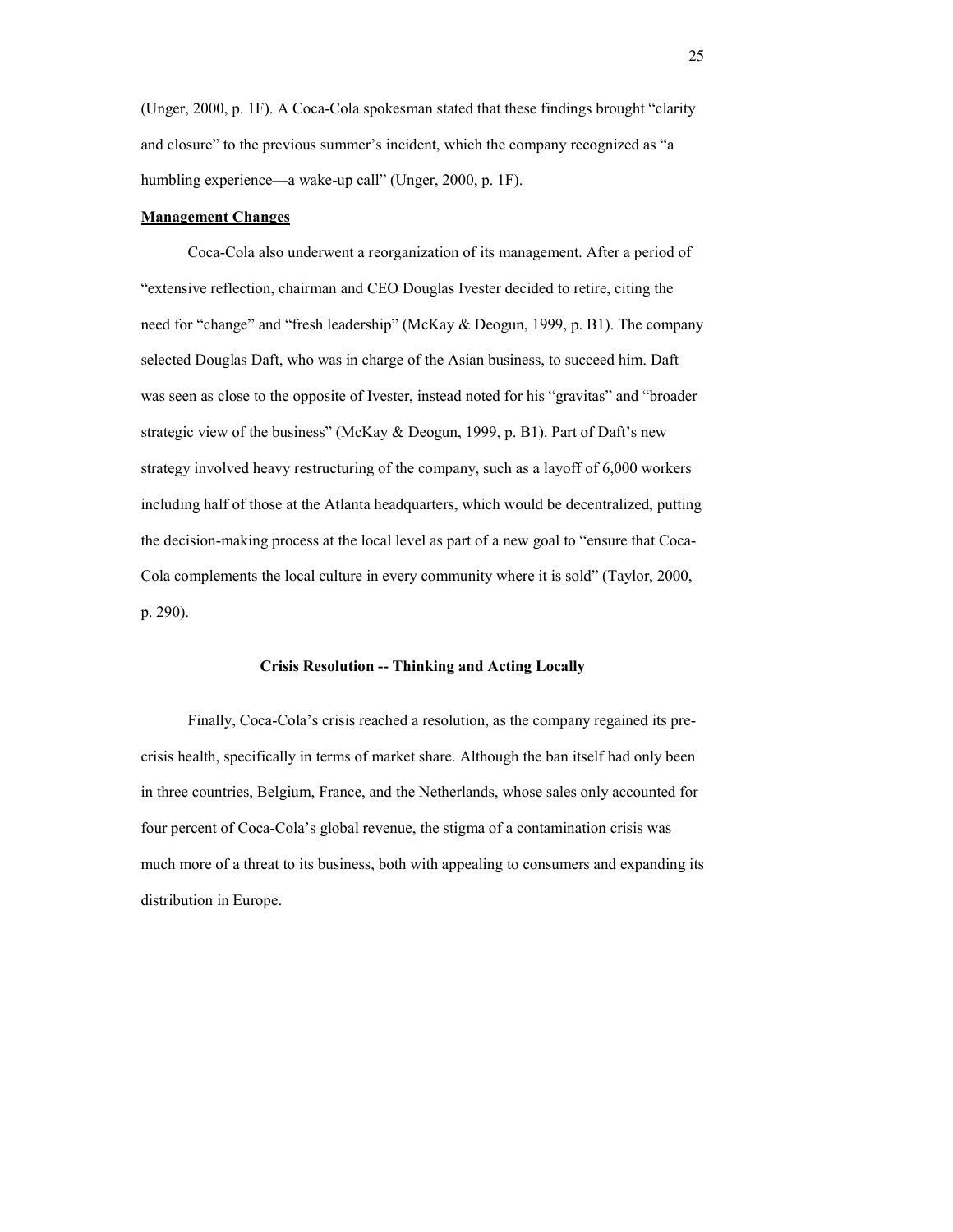One of the major lessons for Coca-Cola was to appeal to markets locally. New CEO Douglas Daft's mantra was "think local, act local." Daft was particularly dedicated to improving the company's relationships with European groups, becoming "more responsive to European regulators and cultural sensitivities than it had been" (Freedman & Butterfield, 2000, p. 13).

With several lessons now learned, Coca-Cola was also able to spot and rectify future problems before they evolved into crises. Coca-Cola Enterprises Inc., its bottling company, voluntarily recalled more than 25,000 cases of two-liter bottles in Georgia and Florida in October of 2001. The company claimed that the products did not "meet its bottling standards" but that they "never posed any health concerns" ("Recall of some of Coke," 2001, p. B2). The recall was actually not revealed until months after it had happened; the FDA stated that if the recall had "posed immediate danger to consumers the agency would have issued a public alert at the time" ("Recall of some of Coke," 2001, p. B2). Another voluntary recall took place in France in March of 2001 due to a packaging defect that could cause glass bottles to break. CCE worked with the French government to inform the public and collect all of the bottles, and it also ran ads in French newspapers, calling the recall "a precaution" ("Bottles recalled in France*,*" 2001, p. C9). In May of the same year, a third recall took place, this time back in Belgium, due to exposure of fruit-flavored soft drinks to light, which affected their taste and color. Although Coca-Cola claimed that there was "no health risk," it was recalling the bottles because it could not "guarantee the quality" ("Coca-Cola recalls bottles," 2001, p. B11).

Still, there was some trouble on the horizon, involving multiple allegations of pesticide contamination in India, which were also applied to rival Pepsi. However, tests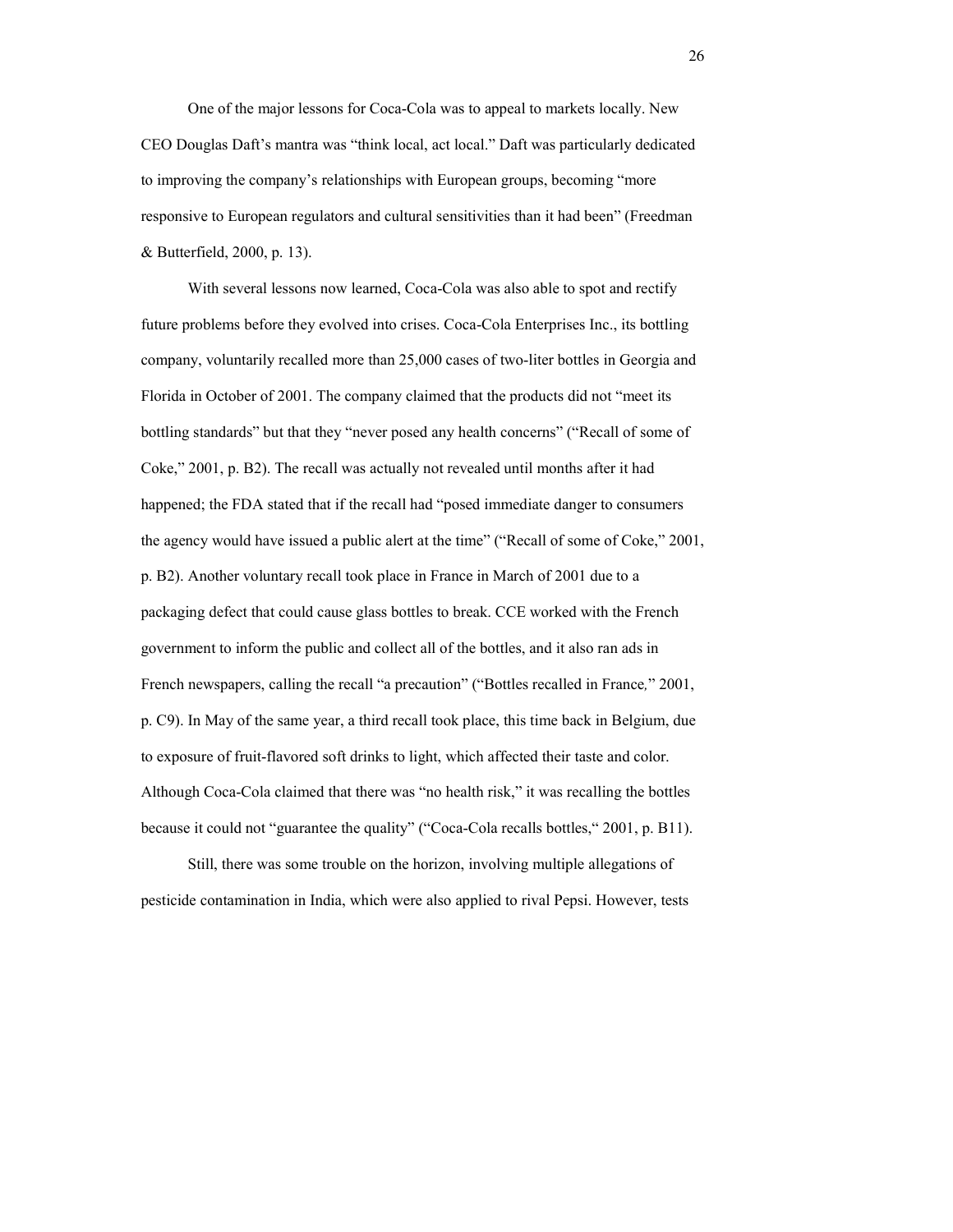showed that the levels were within the legal limits for the country for both companies. Coca-Cola also faced a recall of its Dasani bottled water in the U.K. in 2004 after finding bromate levels that were above legal limits. Though the recall process was simple enough and Coca-Cola was quick to explain the problem, it faced more difficulties due to already existing hostility against the product because it was purified tap water, not spring water, and eventually the company indefinitely postponed the product's launch across Europe.

# **Conclusion -- Lessons Learned from Coke**

What many have wondered at is the fact that a company like Coca-Cola, which is renowned for its marketing prowess and corporate culture, could falter so badly in such a situation as the Belgian contamination crisis. Smith et al. (2000) note that it was the government, not Coca-Cola, who took the initiative to safeguard the public from the health threat. Belgian health minister Luc Van den Bossche remarked, "It's a bit disturbing that a big firm with worldwide fame…did not take far-reaching measures more promptly" (Buckley & Liu, 1999, p. 1).

Coca-Cola also suffered more from its recall due to its strong global recognition, which resulted in extensive publicity around the world as it stumbled along. Some of the strategies it chose to salvage its image were not successful and seemed to have ended up intensifying the initial stage of its crisis. Its strategy of denial and shifting blame brought about confusion, as it did not have its story straight as the crisis unfolded. It made the mistake of sending mixed messages, as it "acknowledged that the reported illness was the real thing, admitted that it was responsible for defective products, but adamantly denied culpability for the illness" (Whelan, 1999, p. A26). Lenfant, the Coca-Cola director,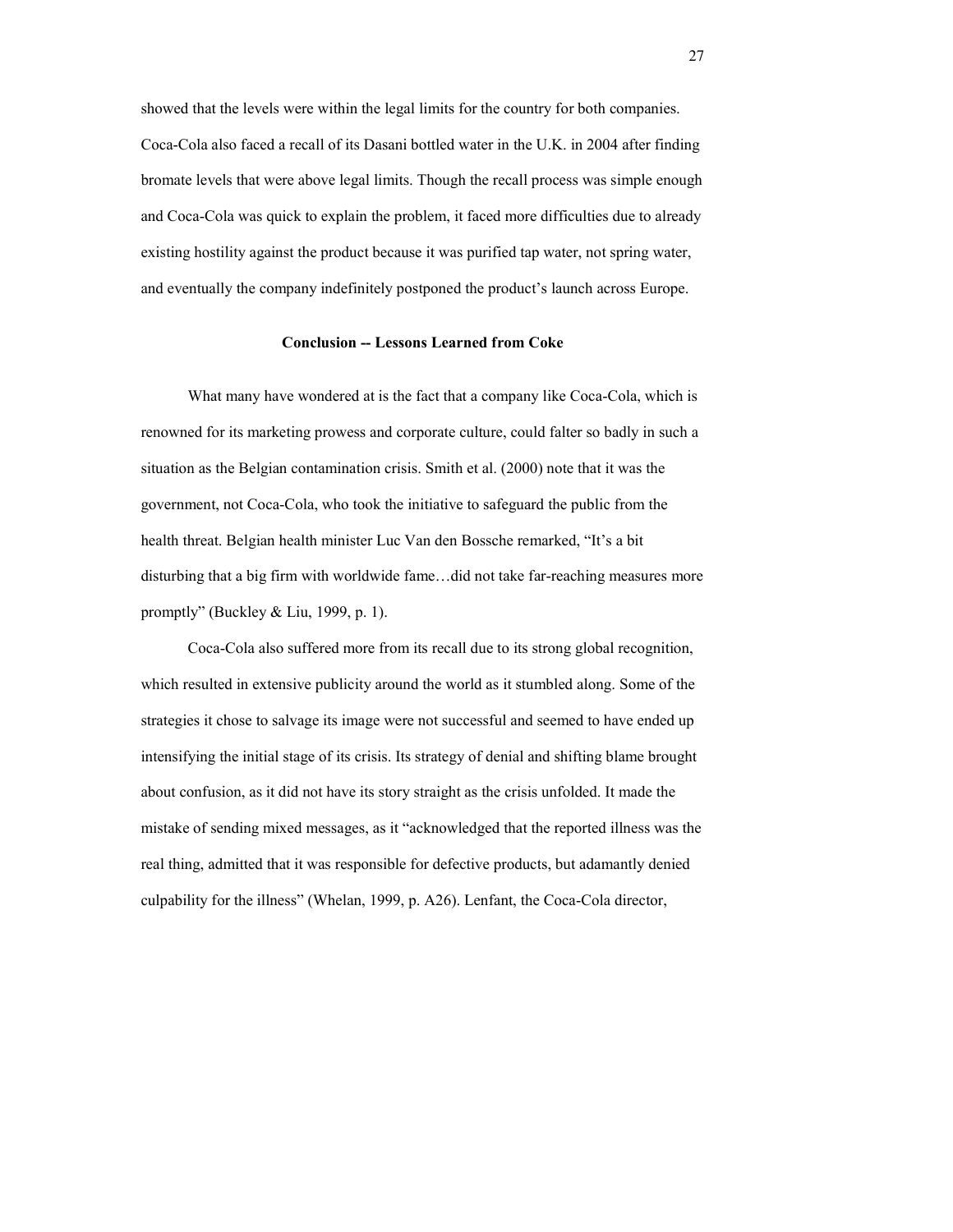admitted that Coca-Cola "lost control of the situation to a certain extent" and stated, "the first couple of days of the crisis we didn't know (the cause) and I humbly admit perhaps we should have said so more clearly" (Handyside, 1999).

Its claims that the effects were short-term or even psychosomatic, attempts to reduce the offensiveness of the issue, also did not sit well with the public, especially those few victims who experienced long-term health problems. Even Ivester's apology was not as well received as it would have been if he had given it the day after, or even several days after, the first reported illness. Similarly, the fact that he did not arrive at the scene of the crisis until ten days after it broke, and that he actually was in Paris at the time but went back to the U.S., seemed to suggest a serious lack of concern. A European PR executive commented that Coca-Cola gave "the impression of being more concerned about products than people," when those people were still experiencing anxiety over the other recent contamination scares, and echoed Benoit (1997) by stressing, "it's all about perception, not reality" ("Coca-Cola urged to heed," 1999). In addition, these strategies used to restore the company's image may have also ended up prolonging the crisis. For example, Hartley suggests that these initial failures in responding to the crisis may have made some publics "more receptive to antitrust allegations" (2001, p. 26), while as surveys showed, certain percentages of consumers remained reluctant to trust Coke again.

The vice president of Britain's Institute of Public Relations has suggested that the reason Coca-Cola did not respond very quickly was because it was "constrained by a lack of internal communications," because as a multinational company its production was based in a different country from its operational management (Tomkins, 1999a, p. 25). Wakefield also cites this structure as a problem, noting that "Coca-Cola's failure to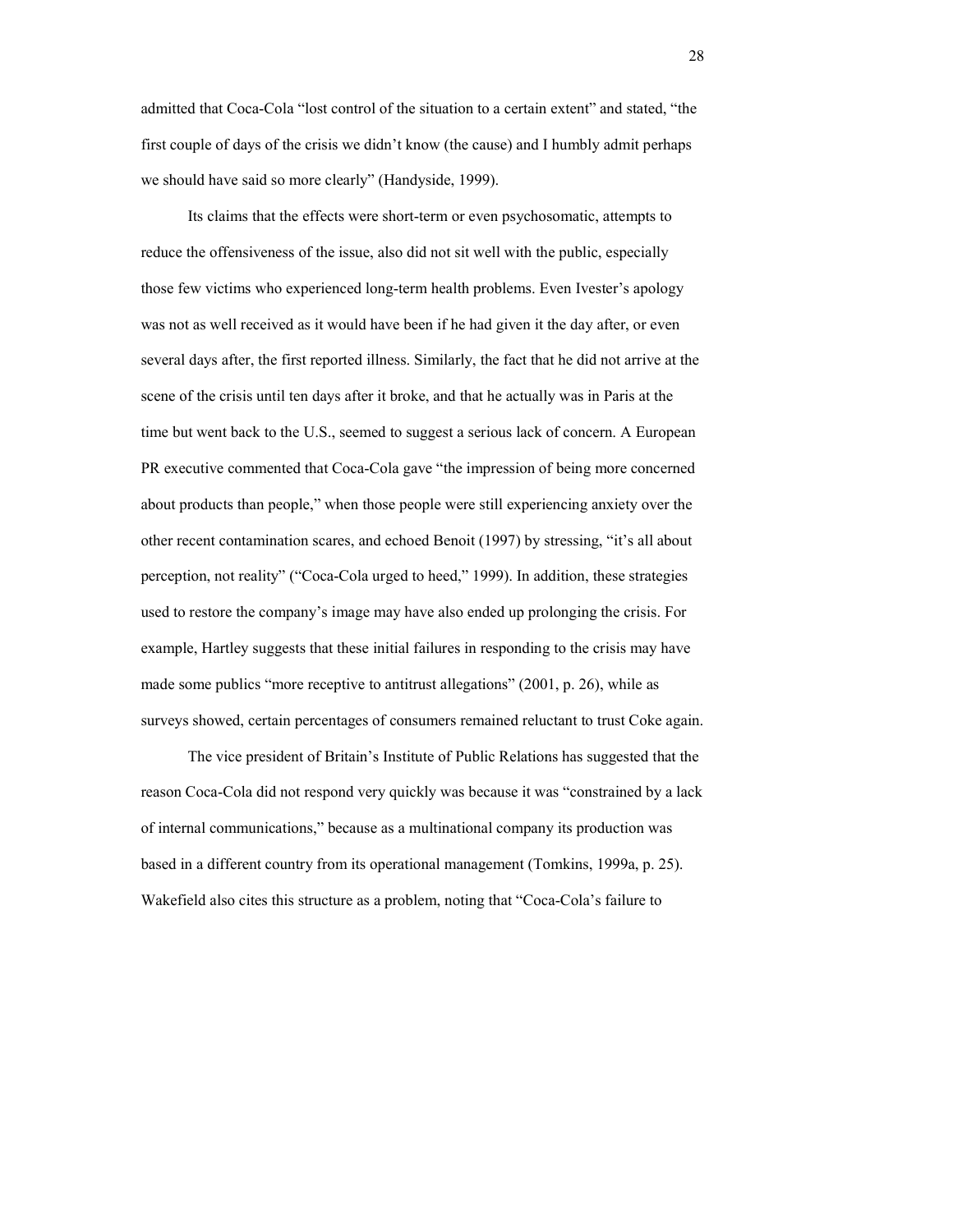anticipate the crisis and its seriousness may have been couched in a deficient public relations structure" (2000, p. 65).

At the center of this case is an international strategy that was no longer viable. Part of the problem faced by Coke seemed to result from an arrogance, or perhaps naivety, that believed that a universal global marketing approach was acceptable, a philosophy linked to former CEO Douglas Ivester. In Coca-Cola's particular case, its image restoration strategies failed because of cultural differences, as strategies for its home country were rashly transplanted onto a foreign environment. As such, the explanations and promises Coca-Cola made "were not enough to satisfy cultures that seek order, predictability, and adherence to rules and laws" (Taylor, 2000, p. 289). Ivester's rational worldview was therefore no longer effective in a global economy with unpredictable markets, regulation, and consumer anxiety (Sellers, 1999). Sellers explains the situation in the extreme: "Ivester and his acquisition team [saw] themselves as beneficent foreign investors…while regulators abroad view[ed] them as ugly Americans bent on Coca-Cola-nizing the planet" (1999, p. 74).

Looking at Coca-Cola today, it is clear that it has successfully rebounded from this particular crisis, reaching the resolution stage, and it continues to be the marketing giant that the media says it is. Coca-Cola has since learned to use such a "multi-local" strategy to properly manage the cultural differences in its various markets, shifting more to the diplomatic style of its later CEOs like Daft. However, going through a crisis once does not make an organization immune to all future ones, as the Dasani case showed. As always, the nature of the global economy is unpredictable, and though some may theorize about what might be coming tomorrow, the best strategy is to have a plan for the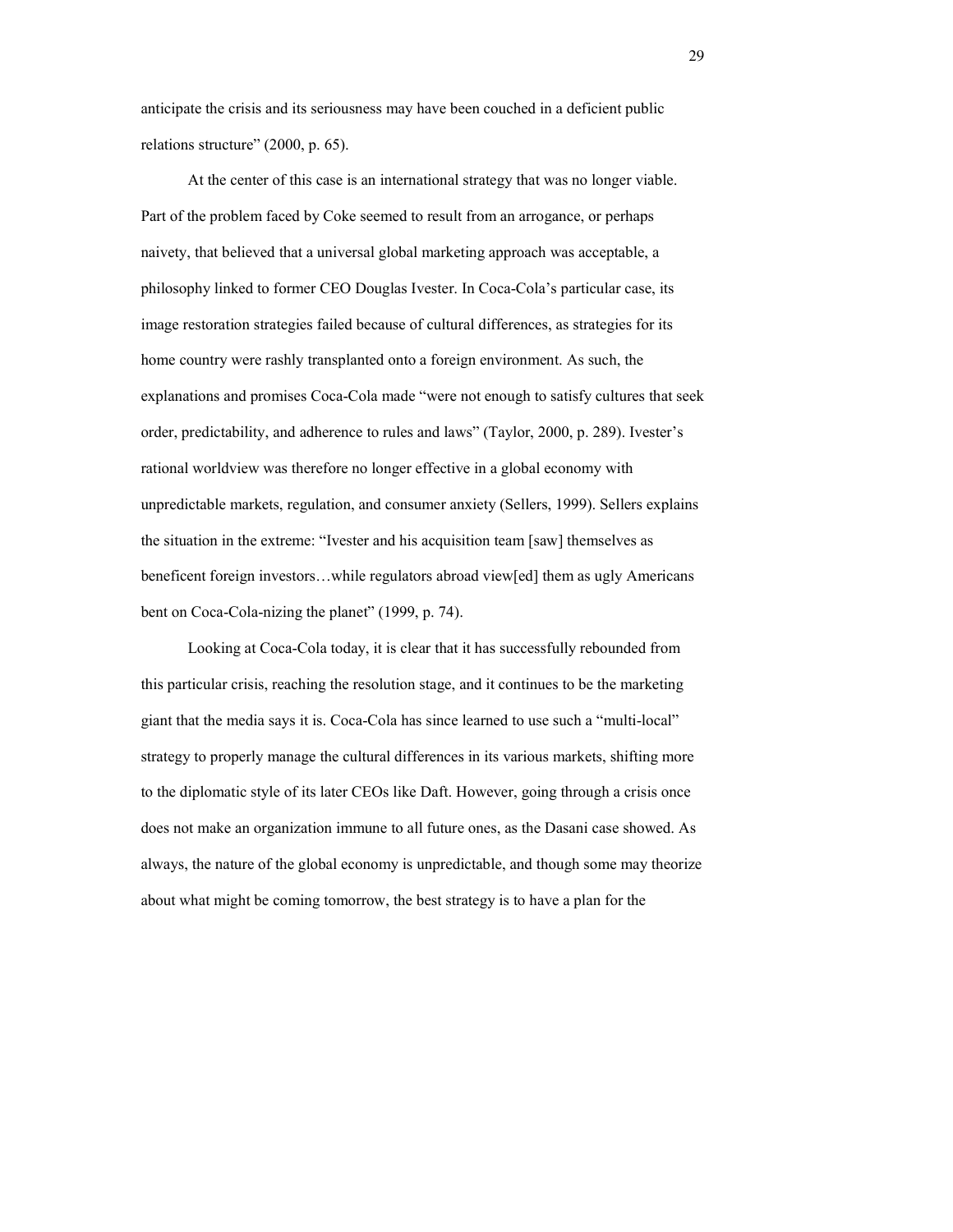unthinkable, making the necessary preparations in the present so that future crises can be stopped in their infancy, because no organization wants to suffer the unpleasantness of a prolonged crisis, especially one whose effects will likely reach all around the globe.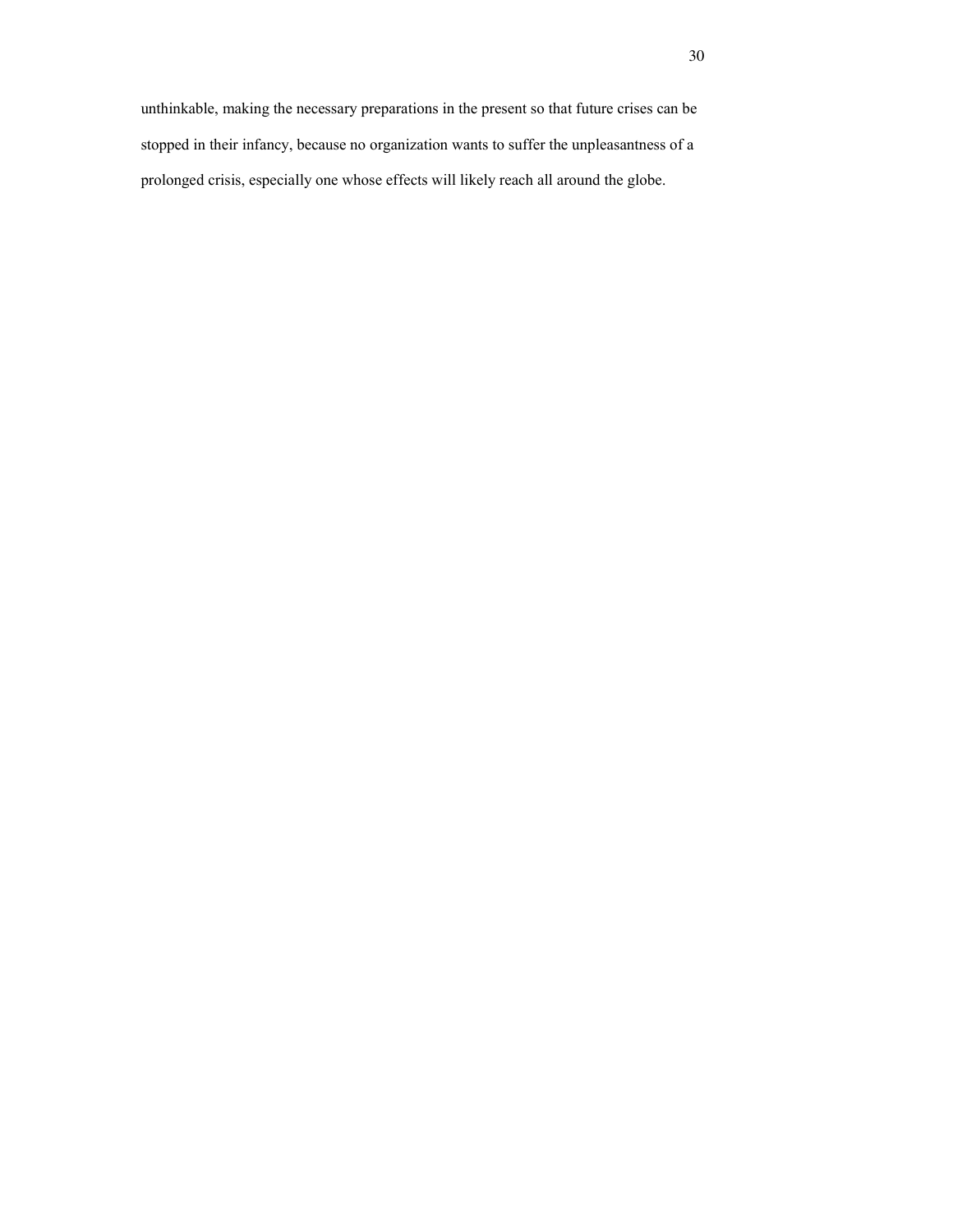# **CHAPTER THREE: The Magic's Gone: The Marketing Mistake of Euro Disney in France**

#### **The Case of Euro Disney**

The Walt Disney Company found itself in a difficult marketing situation with its Euro Disney venture in the 1990s. The plan to open a new park near Paris, in the center of Europe, seemed like a great idea. Much planning and several billions of dollars went into the project, but the park failed to live up to its hype. Not only was it unable to meet revenue expectations, but it also created varying amounts of friction with French publics and ultimately was faced with the prospect of closure. The company received much criticism and corporate arrogance was argued to be a major source of the problem, as Disney tried to follow the same procedures that it had used for years with its American theme parks, only to find that these were incompatible with French culture. A critical reevaluation not only of its financial situation but also its marketing strategy followed.

 The French are commonly known to be a proud people and sensitive about their culture. In their dealings with the European Union, they have been strong advocates for cultural protectionism, including restrictions on non-European imports of film, TV and music. American popular culture and the English language in particular have been seen as a major threat. *Time* magazine, however, noted that if there was anyone who could match the intense pride and protection of culture that the French possess, it was the Walt Disney Company (Rudolph & Gomez, 1991). Disney's success had been based on its strict control over its ventures, accomplished due to its "highly systemized operations management and human resources management," in which it held the highest confidence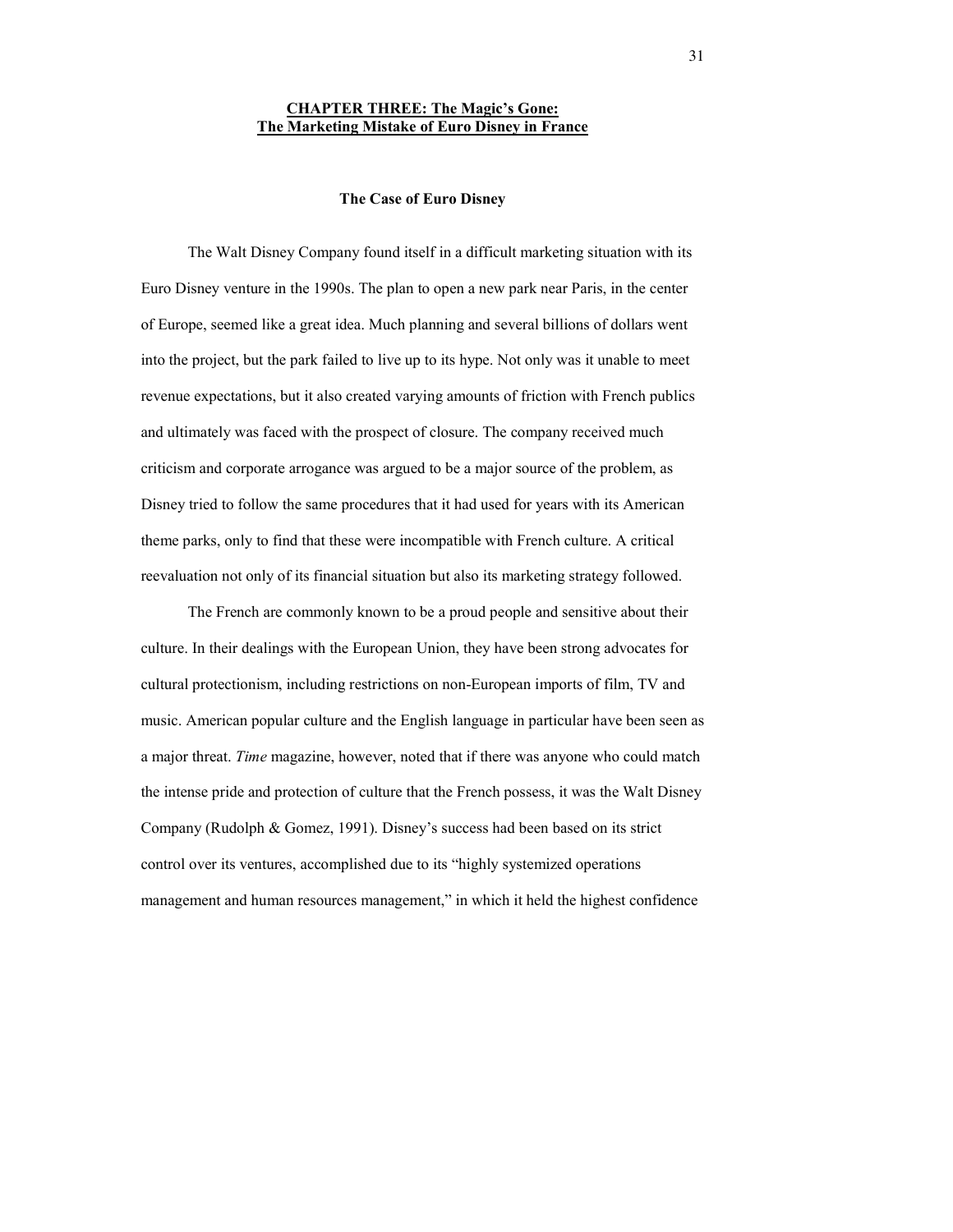(Grant, 2003, p. 259). The company thus had no qualms about "imposing intact its American standards of dress, behavior, and morality" on the French park (Laitamaki, as cited in Spencer, 1995, p. 107-8).

This crisis represented the first major failure for Disney and new CEO Michael Eisner, who had been responsible for revitalizing the company in the past decade, boosting its market value of almost \$2 billion in 1984 all the way up to \$28 billion ten years later (Huey, 1995). Euro Disney was posting such enormous losses that its parent company had to postpone its royalty payments and even give the park more money so it could stay on its feet until it restructured its debt. This first non-franchise foray outside its home country was certainly looking problematic for a company that viewed the international stage as the future for theme parks and the "cornerstone of [its] international growth strategy" (Marr & Fowler, 2005, p. B1).

## **Theme Park Background**

Disney has experienced great success with its theme parks in California and Florida. By 1990, Disneyland and Disneyworld were attracting 2.7 million international visitors a year who spent \$1.6 billion on Disney merchandise (Greenhouse, 1991). This, combined with the healthy market for Disney movies and merchandise, certainly seemed a good reason to expand its theme park operations overseas. After all, it had already opened up Tokyo Disneyland in Japan in 1983, which was bringing in sixteen million visitors by 1990 and earning profits of \$150 million. Unfortunately for Disney, it had been reluctant to put forth a large investment in the Japanese park because it was so new and the culture so different, so a Japanese ownership group took a 100 percent stake in the project and reaped the rewards all by itself (Hartley, 2001).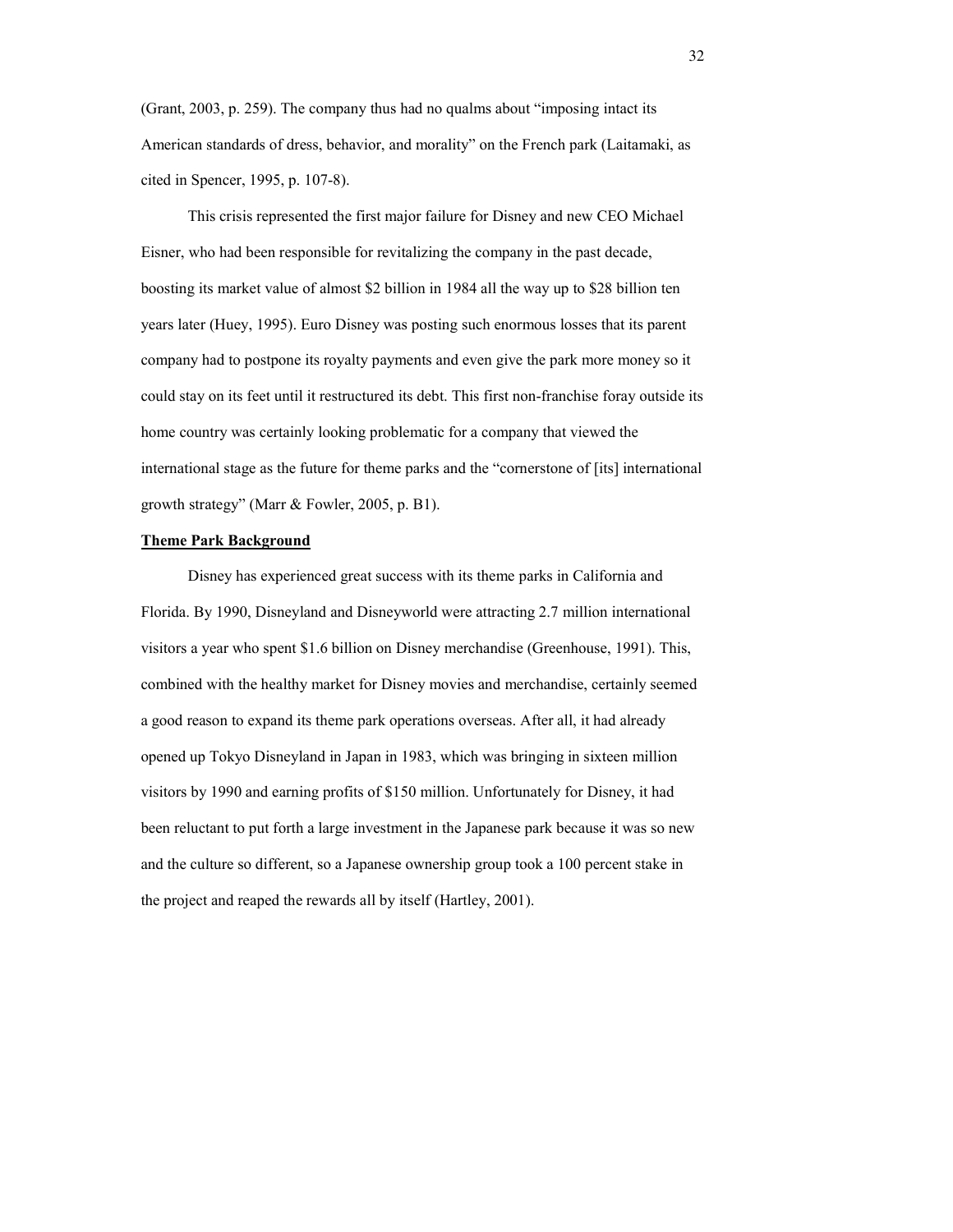Europe was decided on as the next destination for a Disney park, as its market accounted for twenty-five percent of revenue from Disney merchandise, and Paris finally edged out Barcelona for the prize of hosting Disney (Grant, 2003). Despite its more varied weather, Paris was a very central location, with 310 million people just a two-hour flight away, and the region had reasonable availability of land and a very good transportation system. Disney's original budget for the park was \$2 billion, but the company decided that the current American designs would not live up to the expectations of a continent where such things as castles and royalty were an essential part of the history, so the park's budget eventually almost doubled (Spencer, 1995). The total cost of the project became \$4.4 billion, and the park would cover 5,000 acres in Marne-la-Vallee, twenty miles east of Paris (Hartley, 2001). Not wanting to make the same mistake of conservatism that it did in Japan, Disney opted for a forty-nine percent stake in the project, which was the highest allowed by the French government. However the company only put forth \$160 million, receiving \$1.2 billion in equity from other investors, while the remaining amount was paid for by loans from banks, the French government, and special partnerships (Greenhouse, 1991). Another mistake from its past that Disney sought to avoid was allowing others to profit by setting up hotels around the park, which had happened in California. Instead, Disney built six hotels with 5,200 rooms, in addition to a campground, an office complex, shopping malls, apartments, golf courses, and vacation homes (Gumbel & Turner, 1994).

 The French government facilitated the project by providing a \$750 million loan at below-market rates, while selling land to Disney at 1971 prices. It also invested millions to improve infrastructure reaching the park (Hartley, 2001). In return, the French

#### **Deleted:** (Grant, 2003)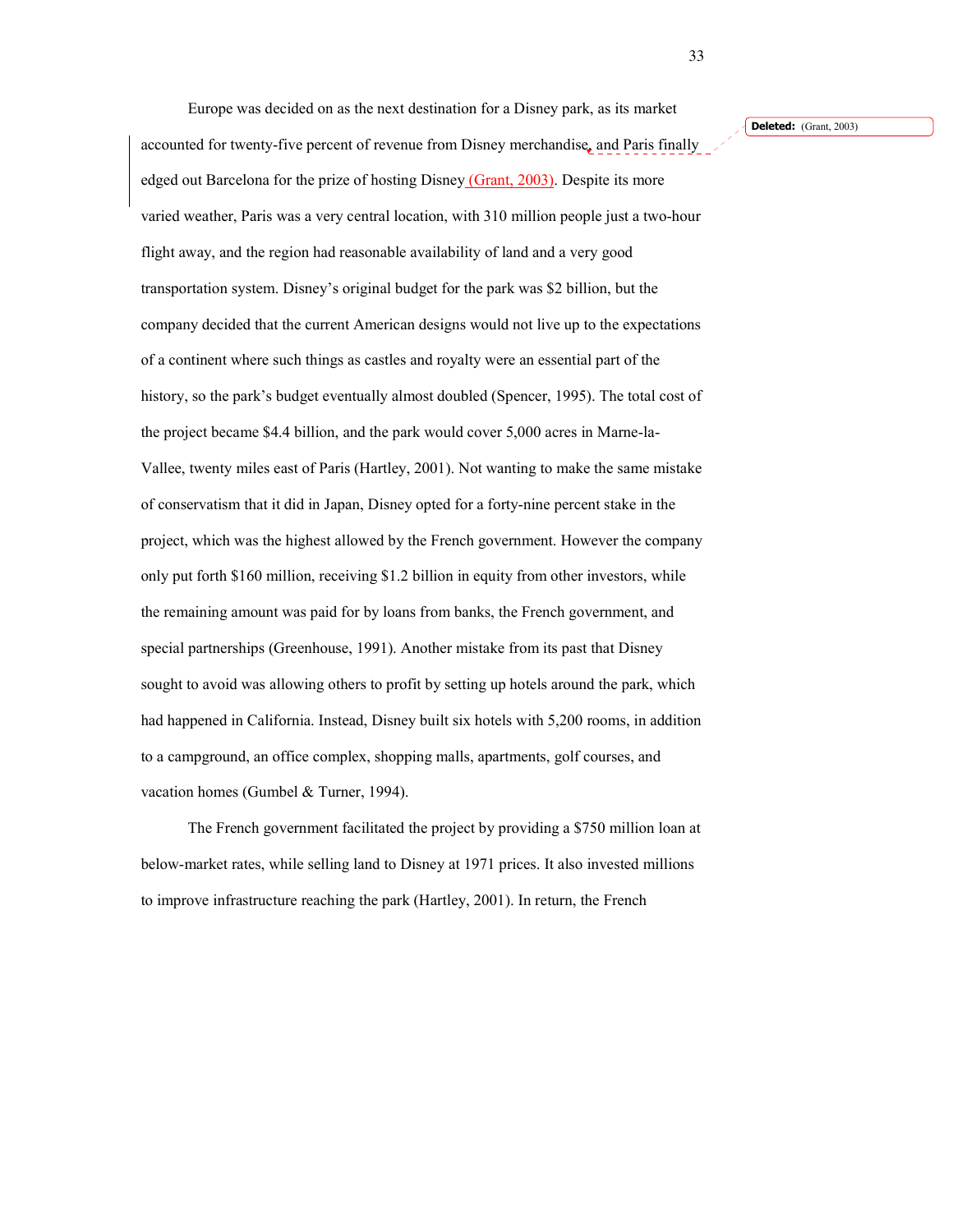government benefited from the possibility to create 30,000 new jobs and improve its unemployment rate, while its tourist industry would receive a major boost with an expected \$1 billion a year from foreigners (Greenhouse, 1991).

### **Great Expectations and a Tale of Two Cultures**

Disney certainly possessed the greatest confidence in its Euro Disney venture. It predicted eleven million visitors in its first year as a conservative estimate, rationalizing that if Europe's 370 million people visited the park at the same rate as Americans flocked to the U.S. parks, there would be sixty million guests (Greenhouse, 1991). The fact that Europeans typically enjoyed five weeks of vacation instead of Americans' two or three suggested a large potential for this number to increase. Estimated gross receipts for the first year of operation were \$1.12 billion (Rudolph & Gomez, 1991). When shares in Euro Disney were offered to the public in October of 1989, the public was extremely eager to buy, as Disney's track record and its ownership of forty-nine percent of shares seemed to offer much promise. The shares quickly increased their value leading up to the park's opening (Curwen, 1995).

#### **Looming Problems**

There were, however, several signs that this project would not be all smooth sailing, although Disney's confidence brushed most of them aside. First of all, Disney was trying to succeed where others had failed; three \$150 million amusement parks had been built in France in the past several years, all with high expectations, but instead they were failures—two of them bankrupt. Disney was not fazed by this, believing that its twenty-two billion franc investment would make its park far superior to the other parks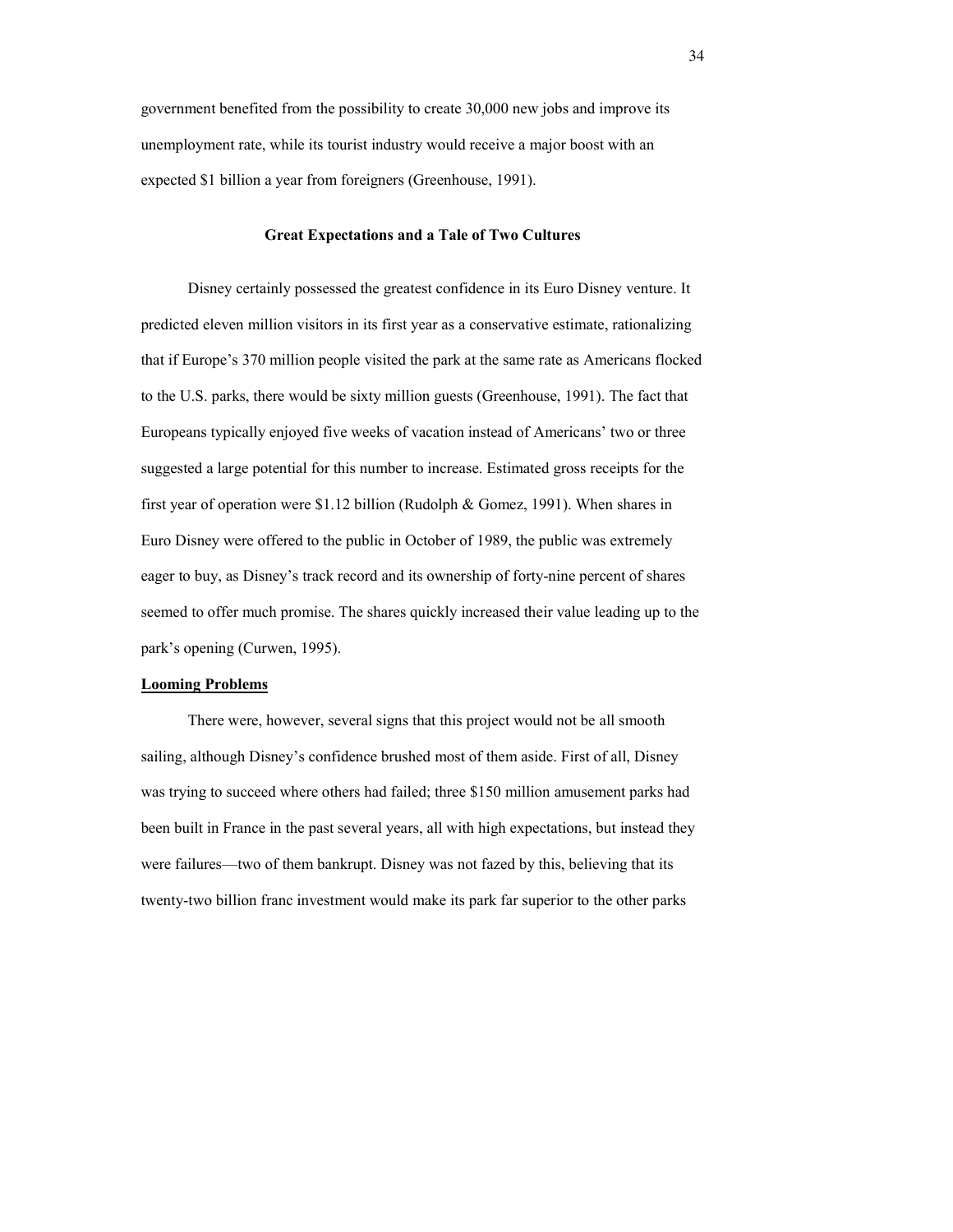with their meager investments of 700 million francs (Greenhouse, 1991). In fact, the Disney heads were not at all worried about how large the park would be, but rather that it would be too small for the multitude of visitors that would flock to it; Euro Disney chairman Robert Fitzpatrick admitted that his "biggest fear" was that the park would be "too successful" (Greenhouse, 1991, p. 1).

 As thorough as Disney was in its planning of the park, it seemed to shrug off the cultural concerns that were being raised in France due to its new product. It had made some initial efforts to cater to the local culture; the original Euro Disney chairman, Robert Fitzpatrick, was selected because he was an American who spoke French and was familiar with Europe, and was even married to a French woman. Disney also received assistance from local consultants for its dealings with French officials, as Fitzpatrick was aware that "form is very important in France" (Rudolph & Gomez, 1991, p. 49). However, Euro Disney ended up with some problems with its contractors, as two filed for bankruptcy during construction, so the company had to pay additional subcontractors to finish the work of the original two (Gumbel & Turner, 1994). The company also ran into trouble with many contractors who were demanding unpaid bills for additional work due to changed plans, although the company rejected those claims ("French far right," 1992).

Other cultural considerations included the decision by Disney executives that there would be two official languages of the park, French and English, and that there would be multilingual guides and a variety of accented characters in order to appeal to a range of cultures. Some attractions would stress European roots, such as a Discoveryland, based on the French writer Jules Verne, and Sleeping Beauty and Snow White would both have French names (Greenhouse, 1991).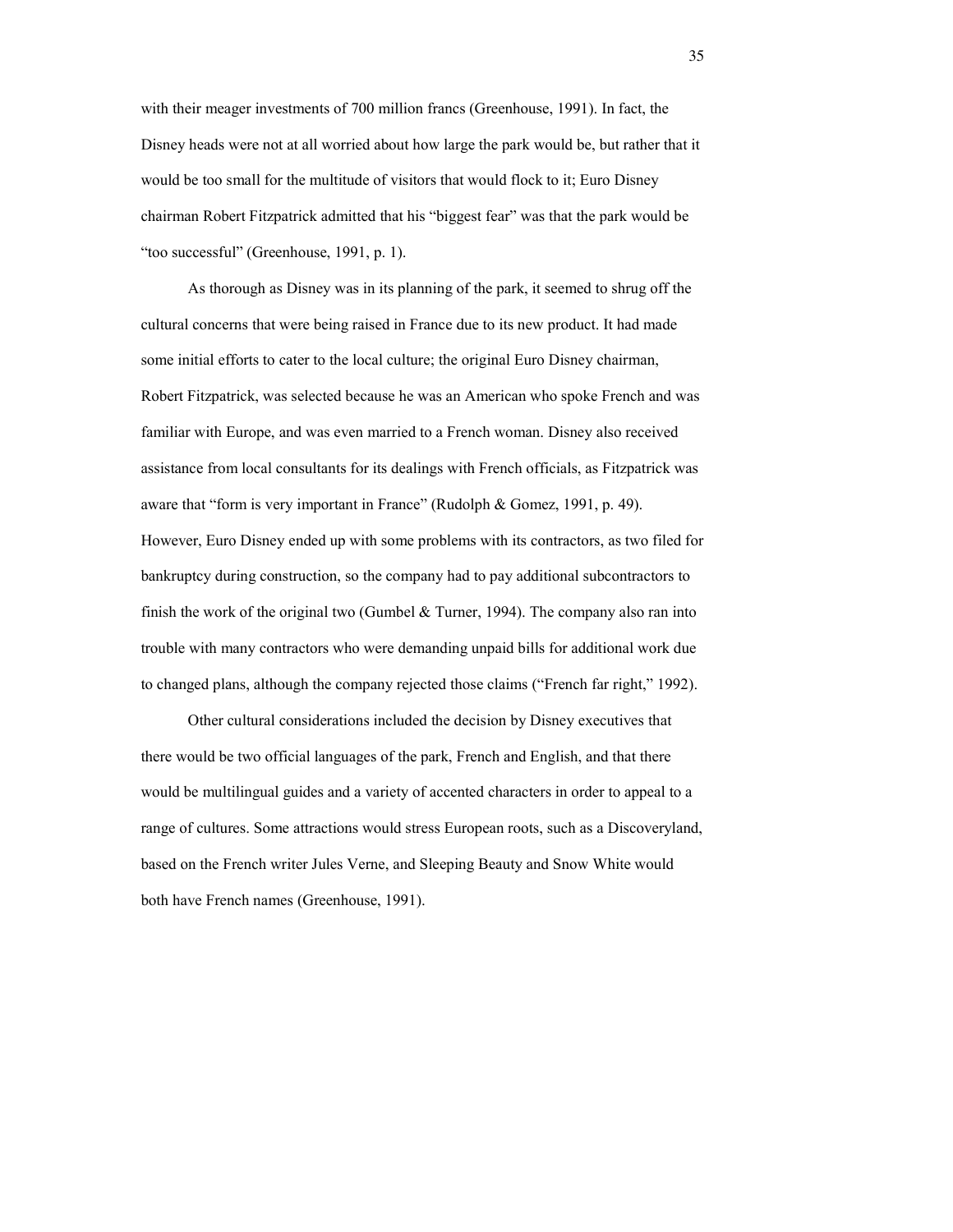The park itself was not the only factor that needed to be considered, however. The proud French felt affronted by the actions of the Disney executives during the planning process, who seemed "brash, insensitive, and overbearing," an attitude that did not help things to run smoothly both before and after the opening (Gumbel  $&$  Turner, 1994, p. A1). Reportedly, the Disney people's response to everything seemed to be, 'Do as we say, because we know best'" (Gumbel & Turner, 1994, p. A1). Even though Fitzpatrick had often warned that "France should not be approached as if it were Florida," this advice generally went unheeded (Hartley, 2001, p. 214).

In addition, there was also a fair amount of discontent voiced in the press by French intellectuals regarding Euro Disney's threat to French culture. Although Disney executives were eager to point out the European origins of many popular Disney film characters, for certain members of the French public this was just America "appropriat[ing]" European stories and "selling them back…in sanitized form" (Phillips, 1993, p. 47). The term "cultural Chernobyl," was popularized by a Parisian theater director, Ariane Mnouchkine (Rees, 1992, p. 57), while the park was also called "a Trojan horse of American culture" (Fawcett, 1992, p. 13). The French National Front party, a right-wing group, alleged that Disney was "acting…as if it were in occupied territory" and that it "want[ed] to impose its own laws" ("French far right," 1992). These voices represented only a minority of the population, however, but some of their allegations, particularly those of American arrogance and strict regulations, were more widely held. Even French president François Mitterand, while approving the park to satisfy economic goals for the country, did state that it was "just not my cup of tea" (Eisner, 1998, p. 285).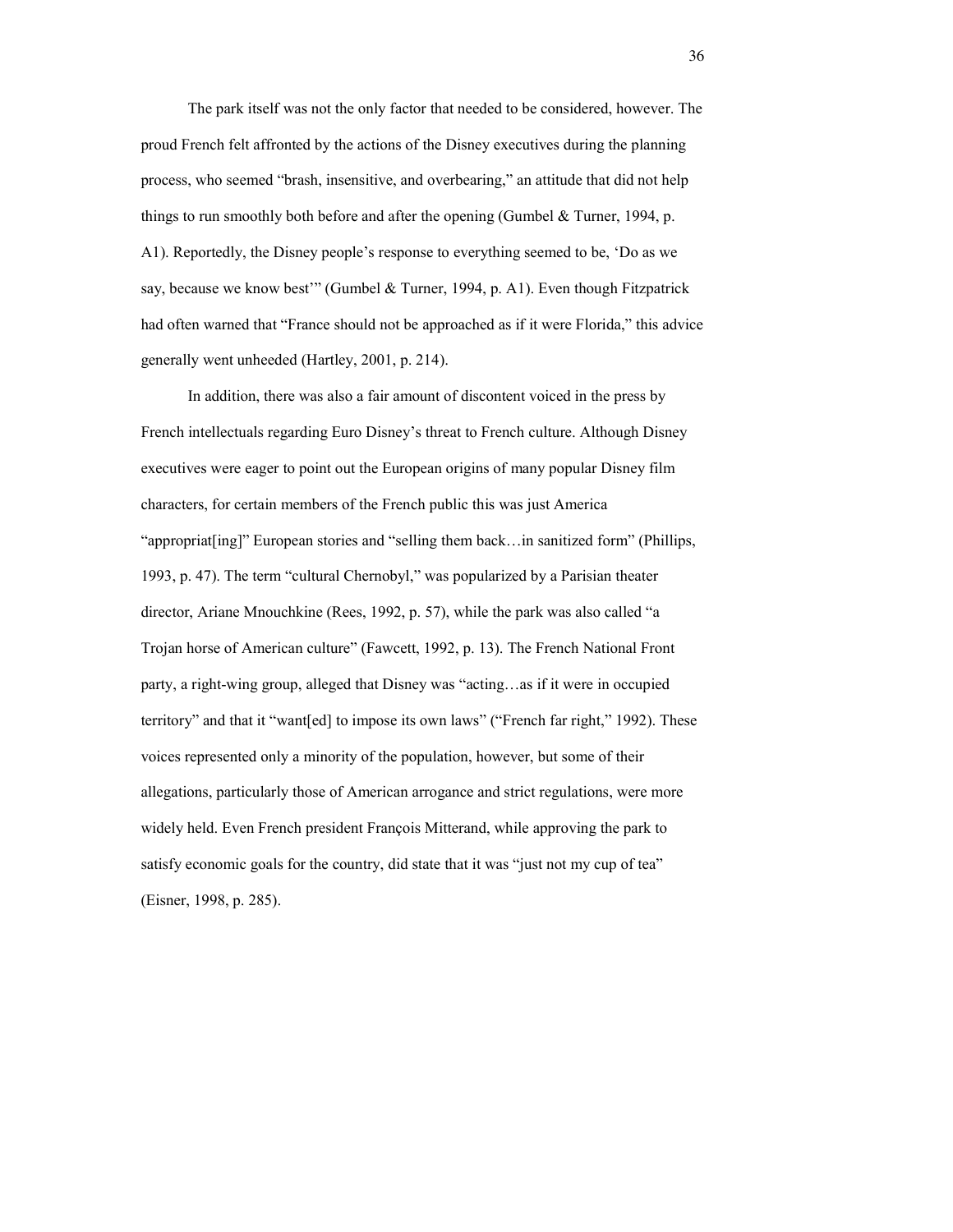Another issue with the park was how to compare it to the one in Japan. Disney's construction manager for the French park had studied Tokyo Disneyland for two years after it opened to determine ways that its construction could have been better, and the company used that knowledge to ensure that Euro Disney was built on time. One major finding was that there should be covered waiting areas for lines due to the issue of weather, which would not be the perpetual sunshine enjoyed in Florida and California (Greenhouse, 1991). French winters, however, tend to be rainier and slightly colder than in Japan. Nevertheless, during an early meeting an executive questioned whether the French would queue up under such conditions, and he was simply assured that "the Japanese do" (Solomon & Stanger, 1994, p. 36).

There was one factor, however, that was not considered, which was the cultural identity of the Japanese park. Disneyland Tokyo is not an American corporation located in another country, like Euro Disney, because Disney does not possess any ownership of it—the Japanese do. As such, it is "an American product sold by a Japanese company," meaning that the Japanese company, which knows its target market intimately, has control of marketing the park (Packman & Casmir, 1999, p. 478). The park was thus designed with the Japanese fascination with American culture in mind—even to the point of having only one Japanese restaurant (Hartley, 2001). Euro Disney, on the other hand, had to deal with marketing the park not only to the French, but also to the rest of the European continent, whose tastes vary widely.

**Grand Opening, But Not Grand Enough -- Mickey's in the Red**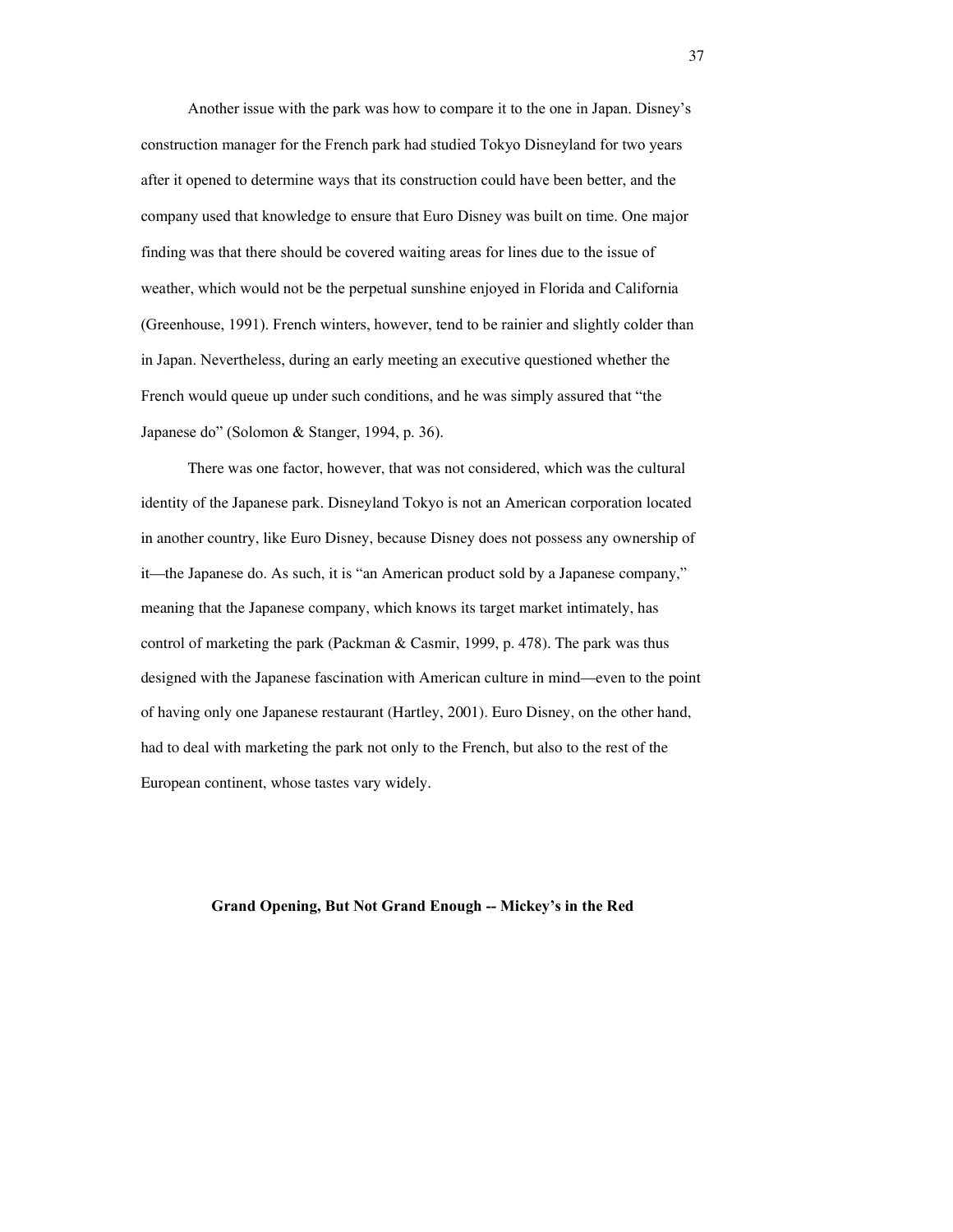Euro Disney planned for a huge celebration for the opening day on April 12, 1992. It hosted an enormous gala for the press during the preceding weekend, which was attended by 2,500 people, giving global media exposure to the park's opening (Fawcett, 1992). There was also a \$10 million opening ceremony that featured an international cast of celebrities like Cher, Peter Gabriel, Jane Seymour, Jean-Claude Van Damme, and Eddie Murphy, to name but a few. This two-hour-long event was broadcast to twenty-two countries (Lainsbury, 2000). Meanwhile, a single \$220 million marketing campaign had been launched across Europe, which included corporate partnerships with European and American companies, and even a "Disney Club" Sunday morning children's show on several TV stations across Europe focusing on the park itself (Riding, 1992; Lainsbury, 2000, p. 89).

The night before the park opened, however, a bomb placed by protestors exploded near an electricity pylon, cutting off power to several hotels briefly but not affecting the opening. The next day there was a rail strike instigated by the General Confederation of Labor, a union associated with the Communist party (Cohen, 1992a). Euro Disney initially faced some problems with visits from Paris in the following weeks because of the strike and the resulting fear of traffic jams. Due to Disney policy no attendance records were released, but the company did reveal that there had been 1.5 million visitors in its first seven weeks, but that it could not make any assumptions from that number. However, the company did state that it might not be profitable in the fiscal year ending in September, which resulted in a drop of Euro Disney stock of five percent, taking it more than twenty percent below its price at the park's opening (Cohen, 1992b). Indeed, the company ended up reporting a net loss of \$34.4 million, and a further loss of \$203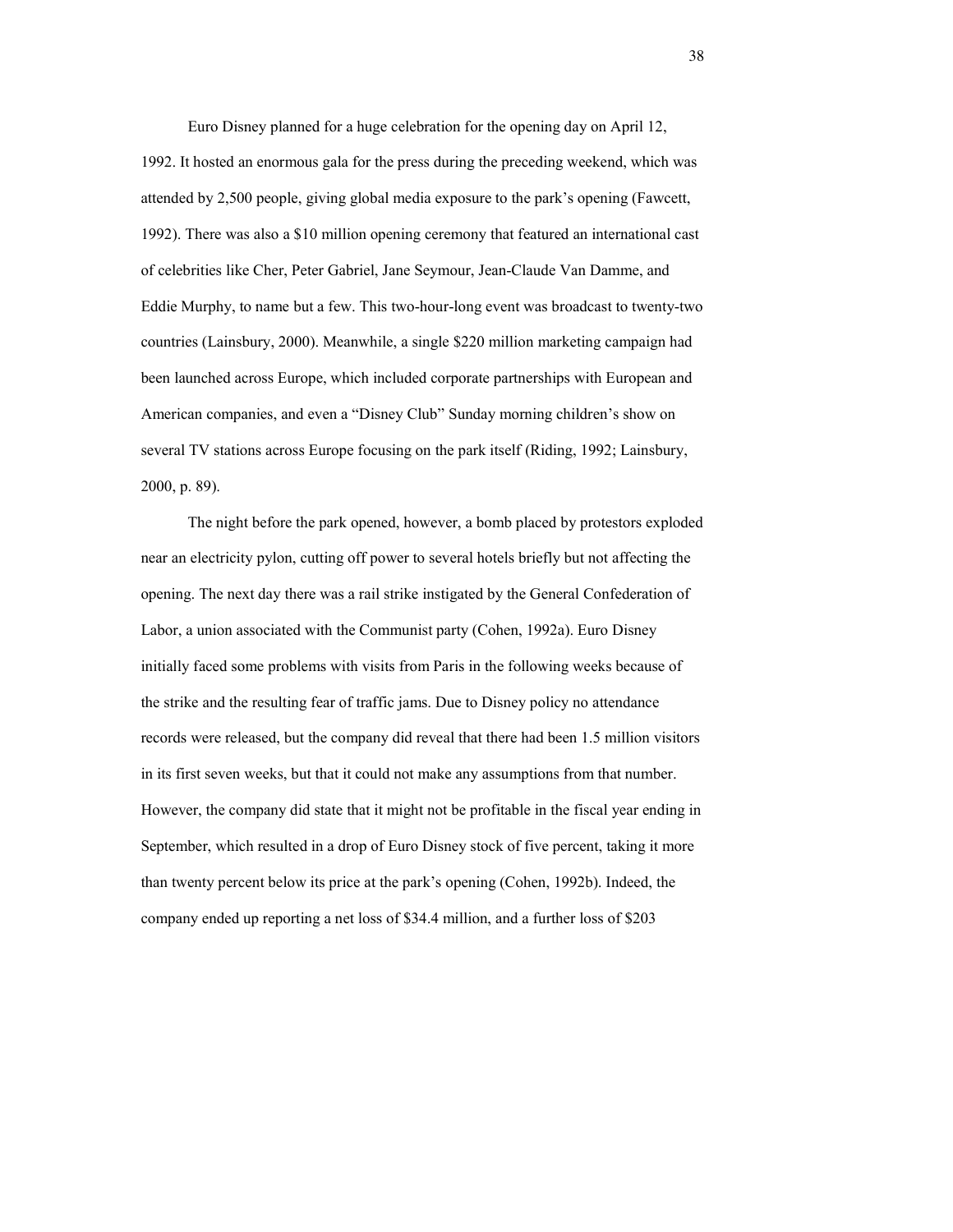million in the first half of the next fiscal year, despite meeting its first year target of eleven million visitors just two weeks late ("Euro Disney posts loss," 1992; Cohen, 1993).

Despite the high fanfare and expectations, there were several factors that put a crimp in Euro Disney's plans for success. First of all, its pricing structure was proving a major problem, because the company had assumed that visitors would pay the lofty prices because of high demand, and it still kept them in place in order to reach revenue targets. However, while these plans were made during a boom period, the opening occurred during the middle of a major recession across Europe, and so consumers were less likely to spend, even bringing their own lunches. Falling exchange rates also meant that trips were more expensive for those visitors from outside France. Admission prices were higher than at the American parks, and the premium Disney hotels cost as much per night as an upscale hotel in Paris and were barely half full. Also, because Paris was less than an hour away, many of the park's guests simply spent the night in one of the city's many hotels (Hartley, 2001). In fact, the amount of money spent on trip to Euro Disney was so high that a U.K. resident could take a vacation at Disney World in Florida and spend about the same amount (Crumley & Fisher, 1994). The high prices were also putting off many European tour operators, some of whom were further offended by a lack of partnership extended by the company and threatened a boycott ("French coach operators," 1992).

Another component of the problem stemmed from the very nature of the park itself. According to a French investment banker involved with the project, Disney attempted to make the European park the same as its American ones, as a "vacation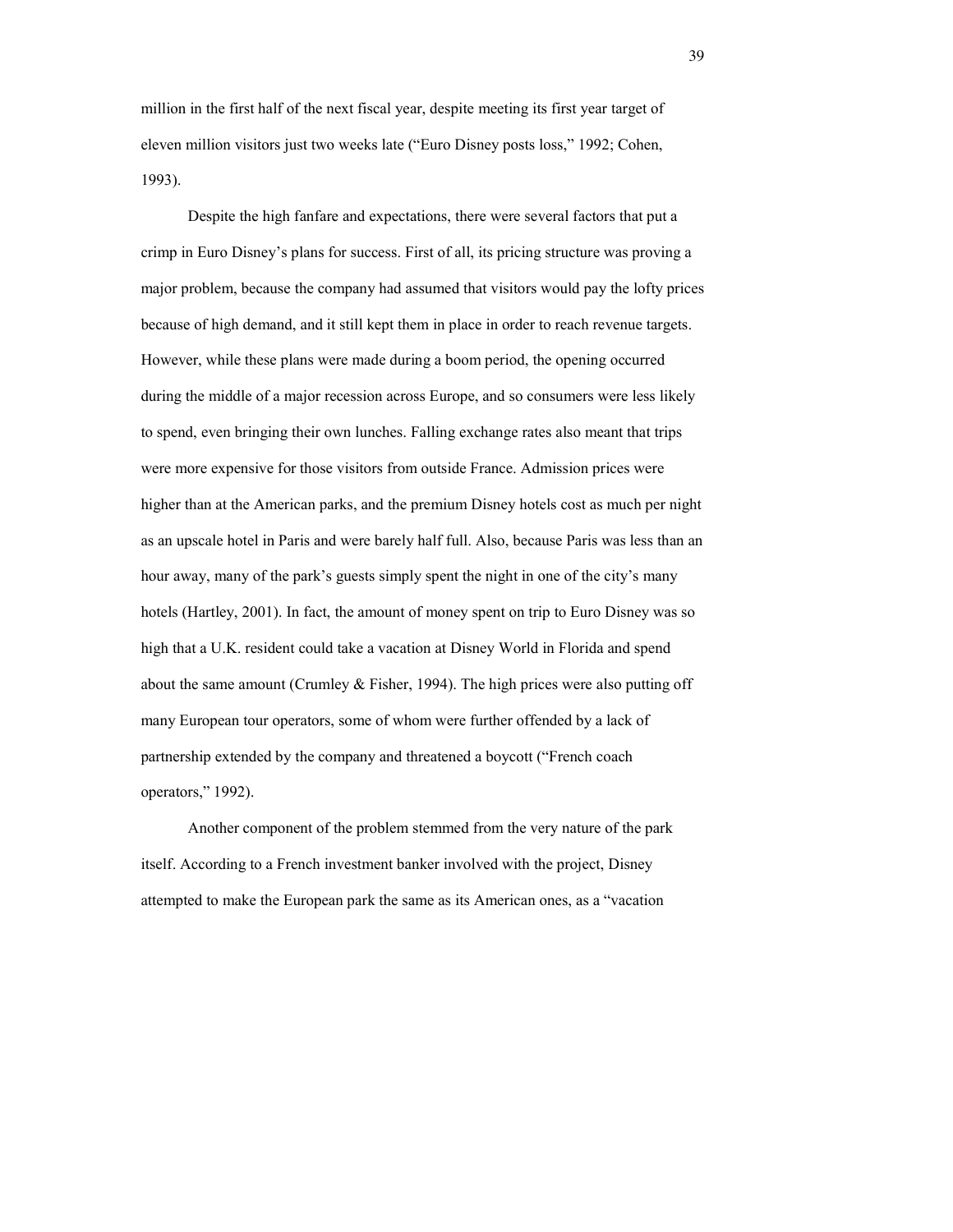place," but Europeans would look more for "a show," something they can do in a day, because of their different notion of what a vacation is (Packman & Casmir, 1999, p. 480). A typical European vacation does last for several weeks, but on a much more moderate budget than in the U.S. and in more modest accommodations. Visitors were thus staying for fewer days at Euro Disney, an average of two, with one night in a hotel. Meanwhile, Disney's operations in sunny Florida and California, which had additional parks and activities to keep guests occupied, while also offering Europeans the novelty of visiting the U.S., enjoyed average visits of four days (Hartley, 2001). Another factor was that European parents were generally stricter about school attendance due to the different education system and would therefore be unlikely to whisk their children away from school for a vacation getaway, as Americans might do (Spencer, 1995).

There were several cultural misreads, or mistakes of commission, at the park level as well. Euro Disney did not sell alcohol anywhere in the park, despite the seemingly obvious prominent role of wine in French culture (Hartley, 2001). Another marketing blunder was the preponderance of upscale sit-down restaurants and classy gift shops, while European visitors were often more apt to choose fast food on the go and purchase the simple souvenirs common in the U.S. The hotels also ran into trouble initially by having limited facilities of coffee and croissants for breakfasts, whereas the majority of guests showed up for a full sit-down meal (Phillips, 1993). Euro Disney shelled out extra money to build an elaborate tram system from the hotels to the park, but the European guests preferred to walk instead (Herbig, 1998). Some people were also confused as to the cultural identity of the park, noting that Disney had not "figured out whether it's going to be an American park, a French park, or a European park" (Grant, 2003, p. 271).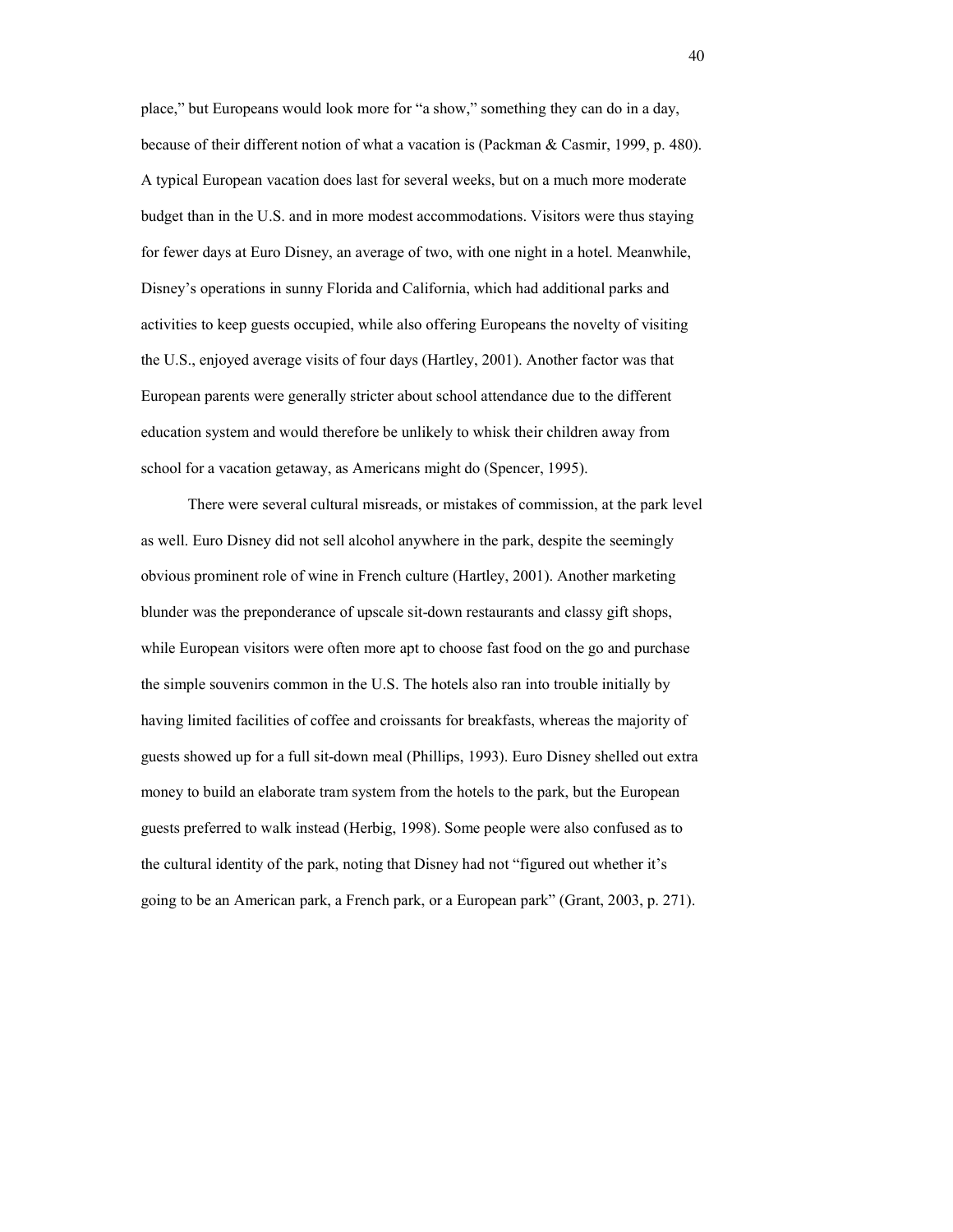#### **Strained Relations with Employees and the Press**

Disney had originally asked that the French government allow Euro Disney to be exempted from following French labor laws so that it could apply the same practices as in the U.S. One of these included the prevention of unionization, although in France unions are a stronger social force than anything else, so their complaints over Disney employment policies did not help Euro Disney's public image (Packman & Casmir, 1999).

One of the biggest points of contention was Euro Disney's dress code policy, known as the "Disney look," which created what some called a "struggle between French individualism and American conformism (Kuisel, as cited in Forman, 1998, p. 253). Employees even nicknamed the park "Mouseschwitz" for these strict codes, which prohibited everything from dyed hair, smoking and gum chewing to inappropriate underwear, and workers gave accounts of "undercover" employees who would keep track of this (Phillips, 1993, p. 47). By the end of May 1992, less than two months after opening, Disney reported that 1,000 of its 16,000 workers had left, although slightly less than half of them did so voluntarily. An industry newspaper, however, reported that the number was 3,000, and that the reasons included low pay and poor conditions, though this was denied (Turner, 1992). Another issue with the Disney Look was the insistence that a smile also be worn as well, but the idea of high-level American service "with a smile" seemed lost on many French employees. According to one staff member, "the French don't understand [being smiled at]. They think they are being taken for idiots" (Rees, 1992, p. 58).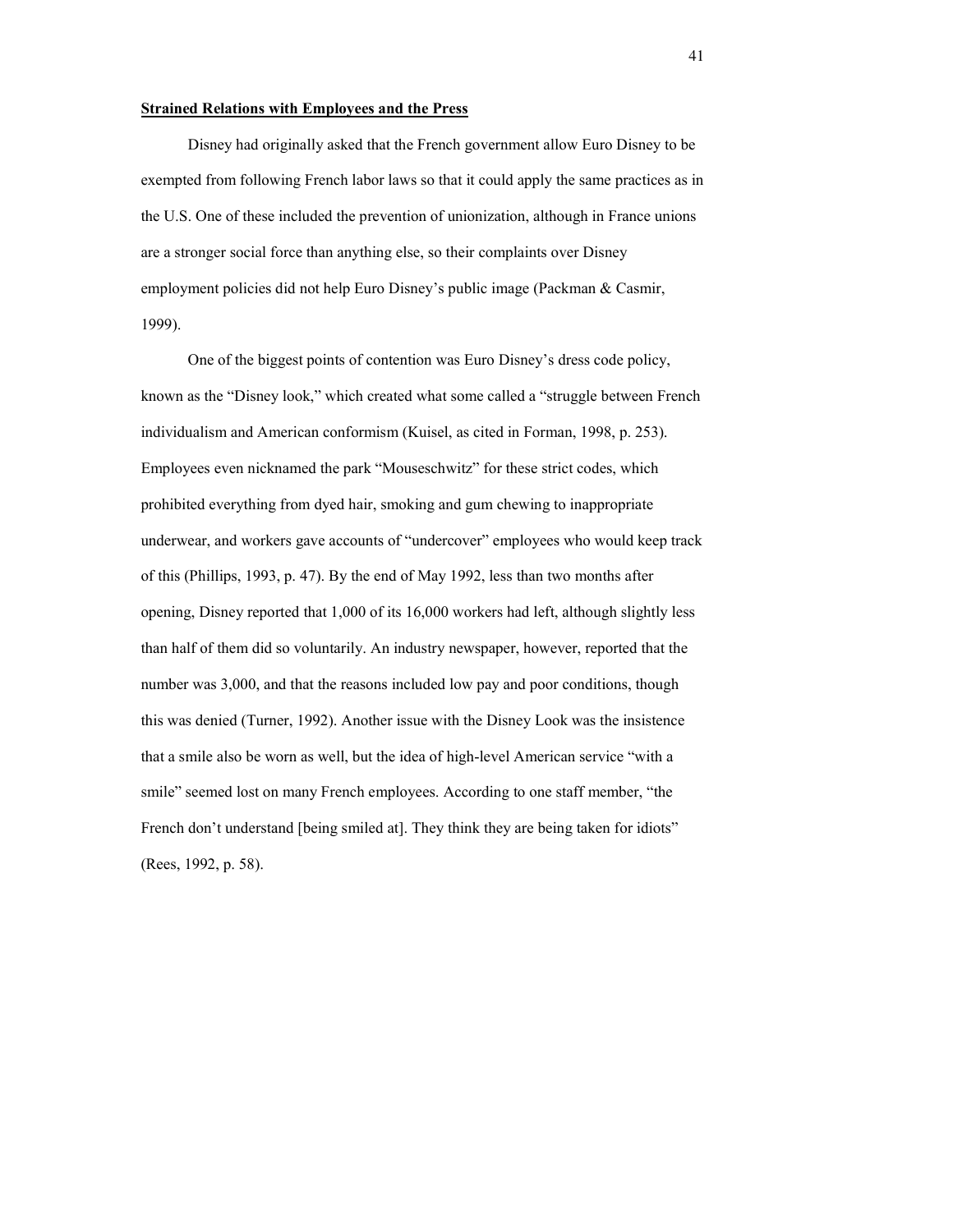Disney was also unable to predict what days would be most popular, and the attendance would vary wildly, leading to a need for employee layoffs during the low season, which ran afoul of France's "inflexible labor schedules" (Hartley, 2001, p. 216). In addition, while overestimating many factors, one thing Disney underestimated was the number of bus drivers, resulting in a busy day rush of 2,000 drivers for a restroom made for fifty people (Hartley, 2001).

According to journalists, Disney was very strict about access to their information, creating many hoops to jump through to get an interview. Some even complained that they were "treated like school children" (Fawcett, 1992, p. 15). It is interesting to note that just as Disney failed to adjust their marketing style to their various European audiences, it also neglected to modify its dealings with the press to a more European approach. For example, the vice-chairman of the Association of Foreign Correspondents in Paris described the offense taken by many of her fellow European journalists, who were "not used to being told to whom they may and may not speak, and…were amazed by the autocratic manner in which [they] were treated" (Fawcett, 1992, p. 15). This was yet another manifestation of Disney's mistake of omission, and it would not help improve Disney's image in the press.

This was especially true since Euro Disney also became "the focal point for anti-American gripes" (Tempest, 1992, p. A14). A prominent example of this was a huge protest by French farmers outside the park in June 1992, which effectively blockaded the entrance. They had come to protest new regulations of the European Community on agricultural subsidies, upon which the U.S. had had some influence, and declared that Euro Disney was "the symbol of an American culture that has invaded [their] land"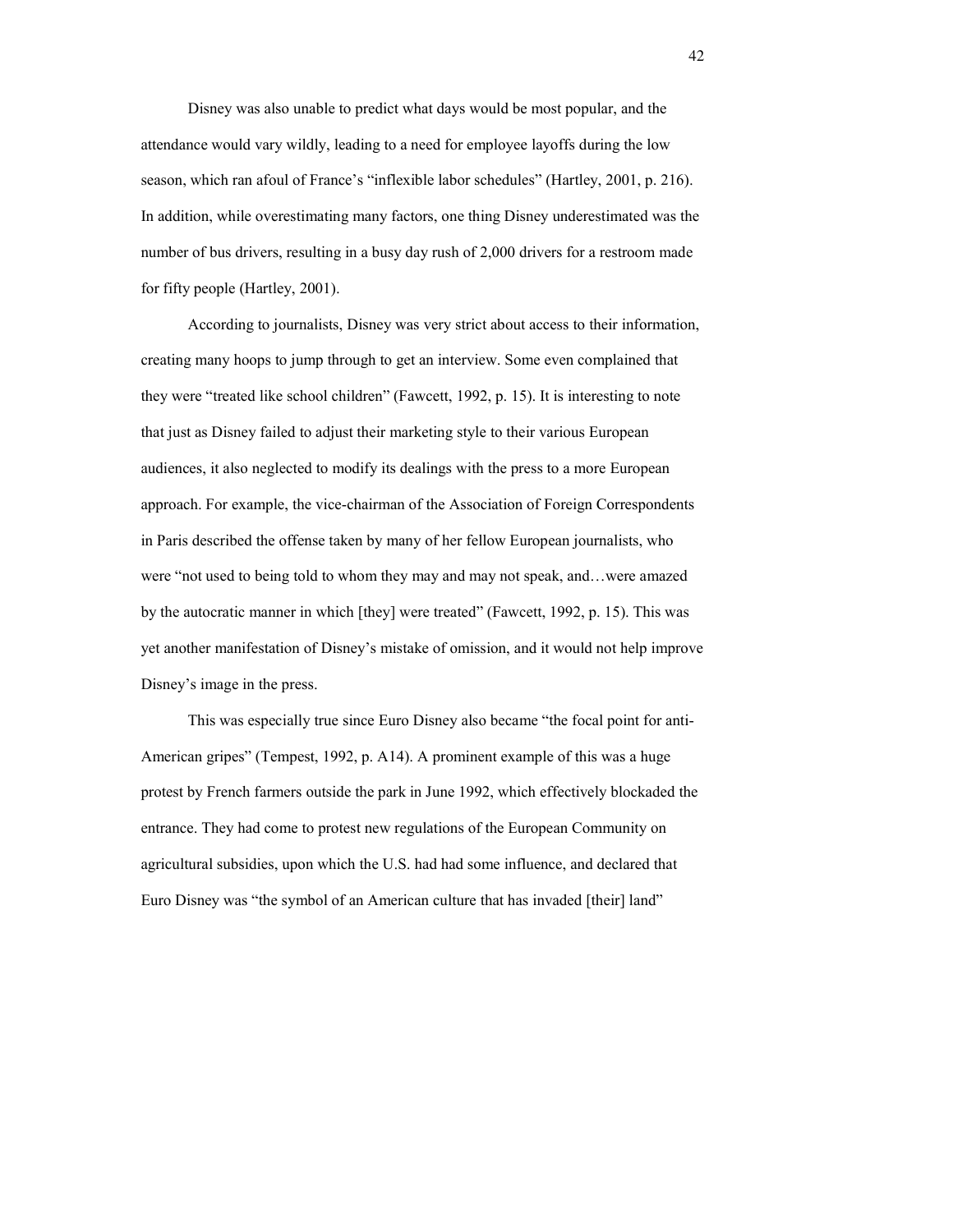(Tempest, 1992, p. A14). The public relations woes worsened as the European press jumped on the Disney-bashing bandwagon. A letter in London's *Independent* called Euro Disney "America's cultural Vietnam," presenting its problems as justice for its arrogant efforts to Disnify the world (Lawson, 1993, p. 20). Satirical cartoons also depicted such sights as Mickey panhandling in front of the Eiffel Tower (Solomon & Stanger, 1994).

### **Focusing on the Problem**

The main problem was that although Europeans were greatly enamored with the park itself, making it the biggest paid tourist attraction in Europe, they were not spending nearly enough to match the projected revenue and profits (Hartley, 2001). Disney had expected the break-even point to come between seven and eight million visitors, but it soon became clear that this was a huge underestimate (Turner & Gumbel, 1992). It was not uncommon for theme parks to have shaky starts, but the unfavorable press and the fact that some people seemed pleased to see the park struggle were an additional bad omen and a "severe blow to Disney pride" (Lainsbury, 2000, p. 110).

As part of an emergency management strategy, Disney brought in a group of American business experts to evaluate the enterprise. According to one of these experts, the primary obstacle was that CEO Michael Eisner did not believe that there was actually a problem and felt that the situation would eventually smooth itself out. Furthermore, while numerous news publications blamed Euro Disney's troubles on cultural miscues, Disney placed sole responsibility on the current economic recession in Europe (Packman & Casmir, 1999).

A German marketing professional declared that "the entire marketing strategy…was to blame" (Crumley & Fisher, 1994, p. 39). Euro Disney's director of sales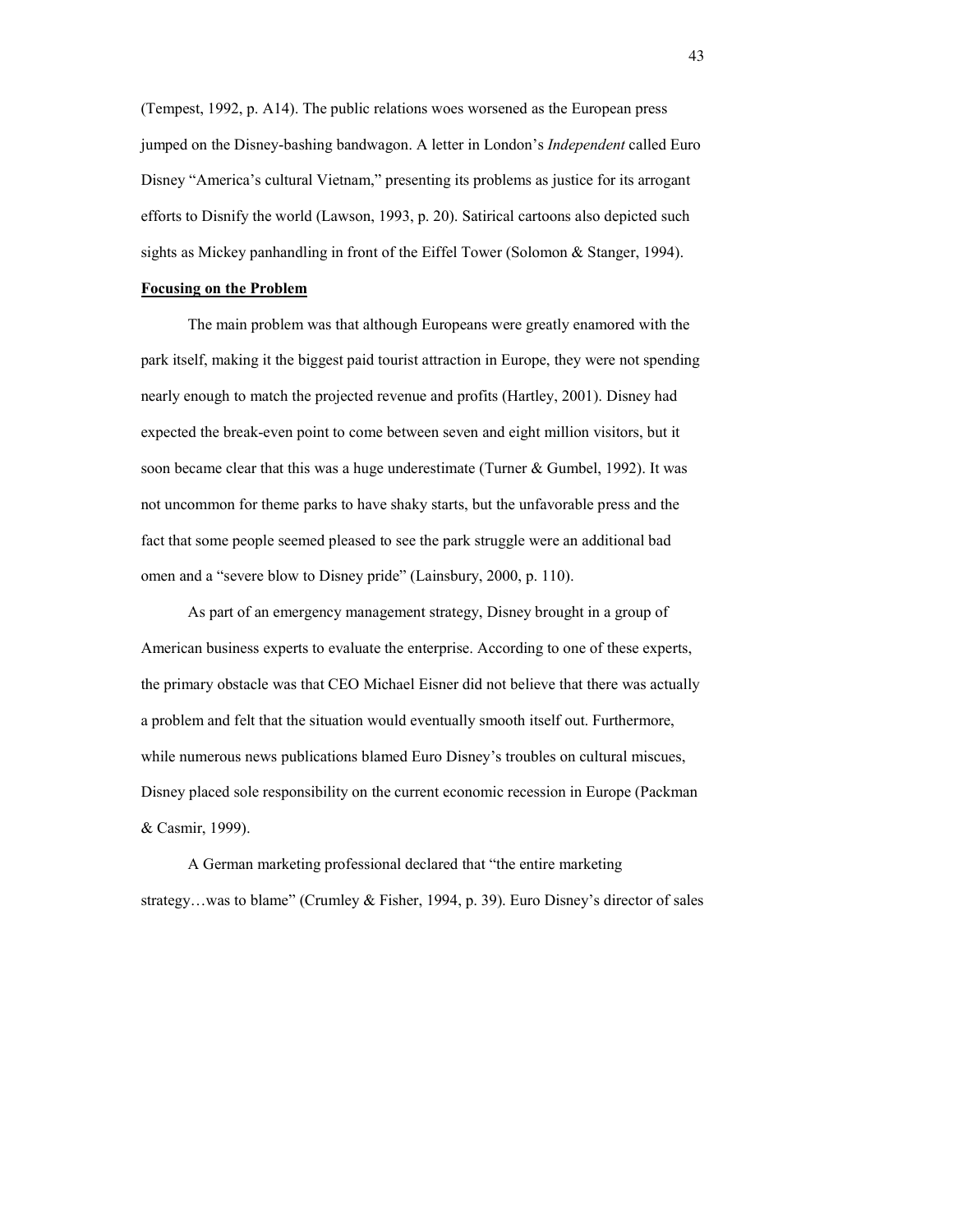and marketing in the UK admitted that there were "naïve assumptions made about the European consumer," as Disney had viewed Europe as a "homogeneous market," a major mistake of commission (Marsh, 1996, p. 14). Disney's annual report for 1993 acknowledged that the recession was not the only problem; overpricing and sub-par marketing were also cited. It called for lower prices and new rides, and set forth a goal of streamlining management (Curwen, 1995). Disney Chairman Michael Eisner called the park the company's "first real financial disappointment," as it lost \$921 million in its first fiscal year, even with 17 million guests ("Euro Disney's performance," 1993). By the end of 1993, Euro Disney had lost \$1.03 billion, and rumors of closure abounded in the press (Hartley, 2001).

Although Euro Disney was losing more than \$2.5 million per day in its first year, this actually came from non-operating costs, as it was still making an operating profit (Hartley, 2001). The problem came from the high sunk costs of its elaborate construction and the rising interest rates from its many loans. Disney had hoped to sell its hotels and other land to private investors because of the large amount of interest factoring into its costs, but the low occupancy rates and a slumping French real estate market due to the European recession made this impossible for the time being (Hartley, 2001). High interest rates also postponed its plans for an adjoining second park and convention center, which was a major hindrance to long-term plans because these would have provided incentive for guests to stay for multiple days and occupy the hotels (Curwen, 1995).

The Walt Disney Company gave the park \$175 million to keep things running, while Euro Disney sought to restructure and refinance its high-interest \$2.9 billion in bank loans, which had been pushing the venture's breakeven point further and further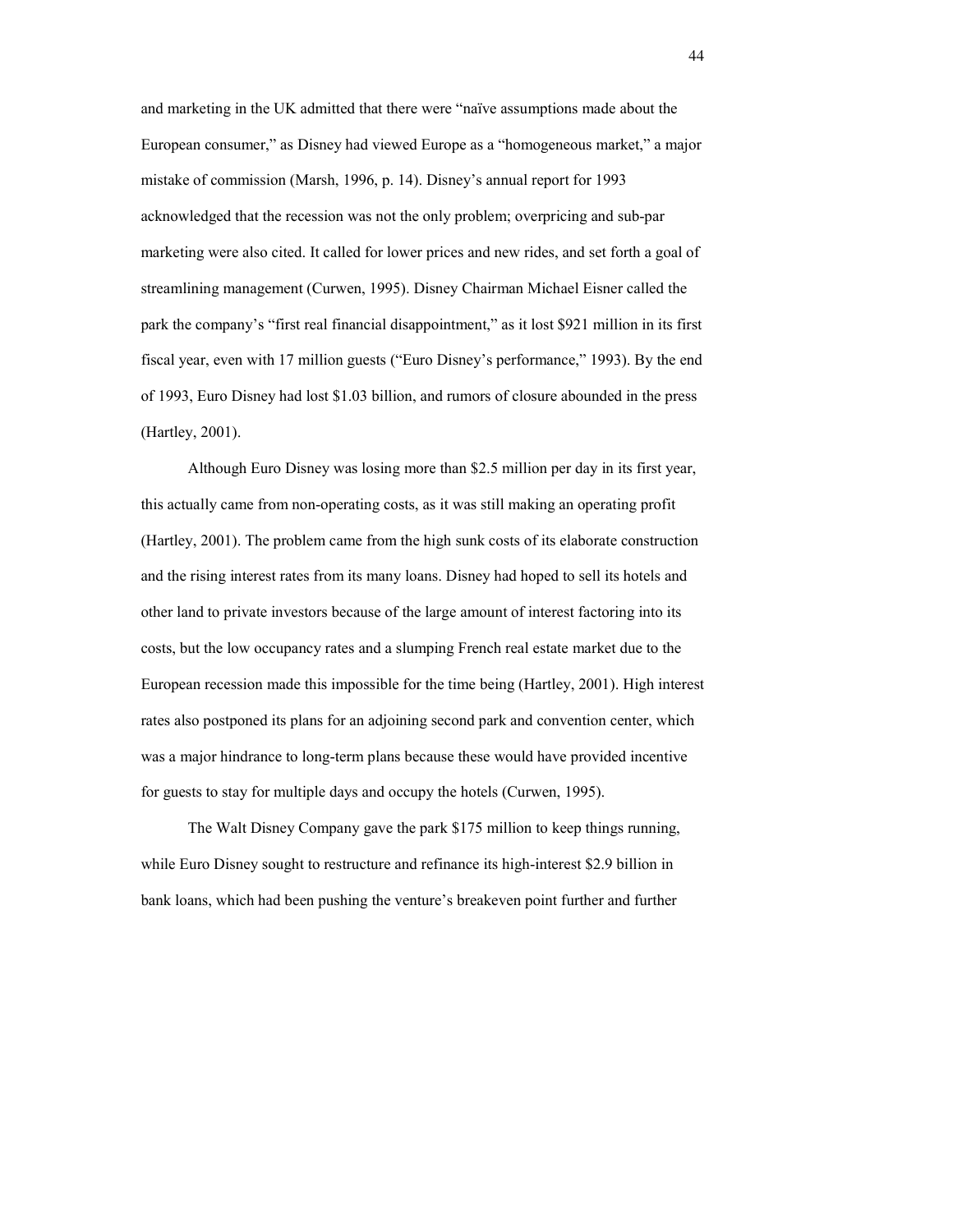into the future (Hartley, 2001). Disney finally stated itself that if it could not work out a restructuring for Euro Disney by the end of March 1994, the park would have to close (Curwen, 1995).

#### **Wishing Upon a Star -- Revenue Turnaround**

By 1994, Disney was reducing prices for everything from off-season admission to hotel rooms and merchandise. The new strategy revolved around the two ideals of "efficiency and economy" (Gumbel, 1994, p. A14). Examples including nearly halving the amount of merchandise in stores, offering simpler American Disney products, as well as cutting 900 jobs by a much needed streamlining of its operations. Euro Disney also retrained its 9,000 full-time employees, specifically in customer service abilities, which included intensive language lessons (Hartley, 2001).

### **Rescued by Banks -- and a Prince**

On March 15, 1994, two weeks before the deadline, Euro Disney and its banks reached an agreement to make the park profitable by September 30, 1995. European banks would offer an additional \$500 million and agree to forgive eighteen months' interest and defer principal payments for three years. Disney's part of the deal was to dish out \$750 million toward the effort and suspend its generous management fees and royalties from ticket and merchandise sales for five years (Hartley, 2001).

A welcome addition to Euro Disney's turnaround efforts was a \$500 million investment by Prince Alwaleed, a member of the Saudi royal family who had a history of saving ventures on the brink of failure, in return for twenty-four percent ownership of the park (Hartley, 2001). This was a huge boost for confidence in the company, as it showed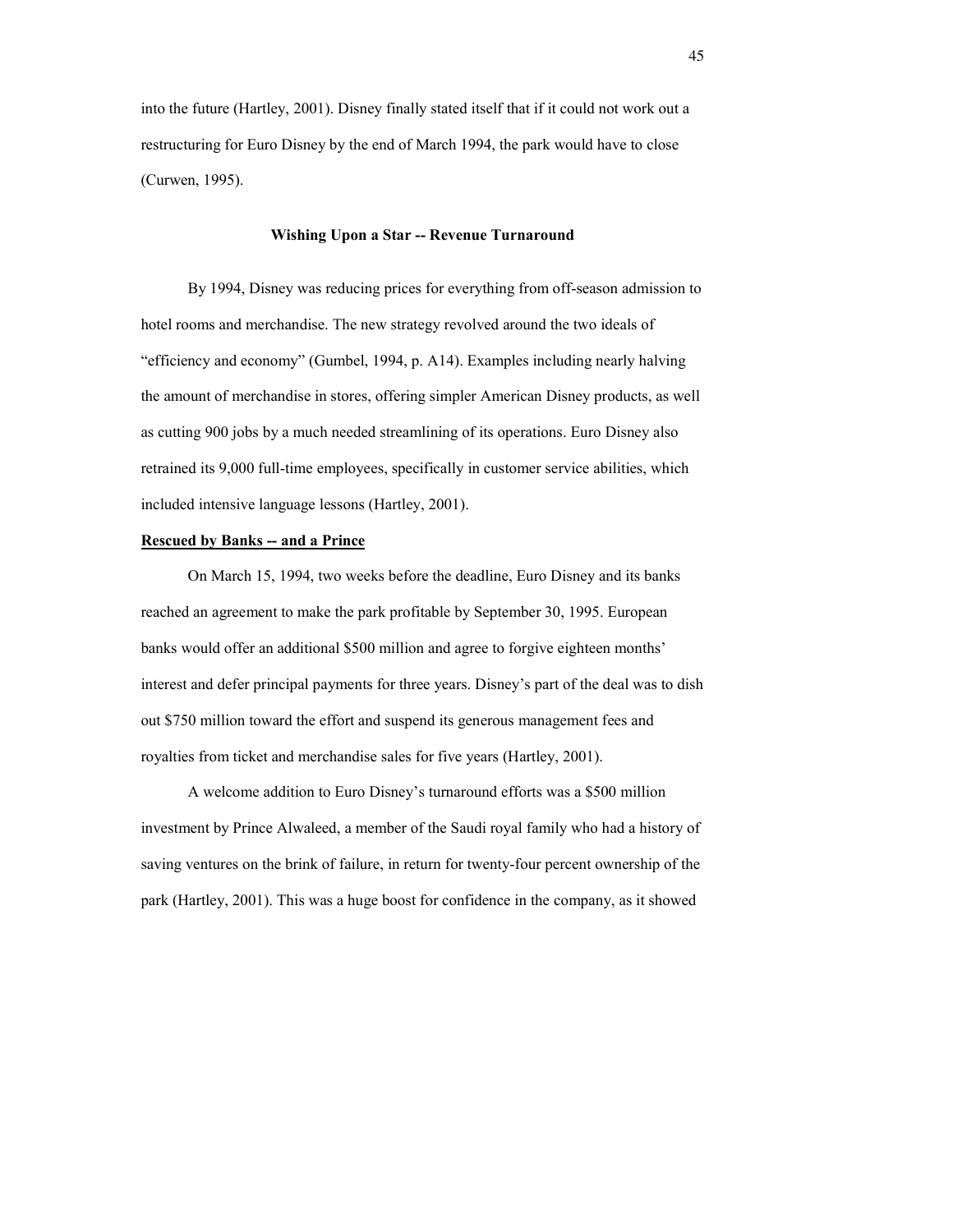great faith in the recovery and eventual success of the park. In addition, Prince Alwaleed also agreed to finance \$100 million toward a new convention center at Euro Disneyland, as the park's current convention offerings were already in high demand (Turner & Coleman, 1994).

Euro Disney posted a \$350 million net loss for the fiscal year ending in September 1994, which was about sixty percent less than the previous year, although it was still struggling, as it had attracted ten percent fewer visitors to the park, whose individual spending had dropped ten francs a person. Nevertheless, the new chairman, Phillipe Bourguignon, a Frenchman who had replaced Fitzpatrick in 1993, still sought to break even by 1996 ("Euro Disney registers," 1994).

Euro Disney's losses continued to decrease through the beginning of 1995 as attendance started to rise again following price reductions of up to twenty percent on everything from admission and food to hotel rooms, while the new \$150 million Space Mountain attraction was also a huge draw. The opening of the English Channel tunnel and new high-speed rail lines helped as well. Waiting times for attractions had also been cut down by forty-five percent (Grant, 2003). Prices were further reduced during the winter season and instead of celebrating American holidays there would be special events for European days like Bastille Day (Phillips, 1993).

Euro Disney also reworked its marketing strategy to launch different campaigns in different countries, including several joint promotions, such as one with British airways to offer a special two-day package to the park (Marsh, 1996). In addition, a new strategy was the renaming of the park to Disneyland Paris, in order to disassociate it from the stuffier business connotations and cultural identity questions of the word "Euro," as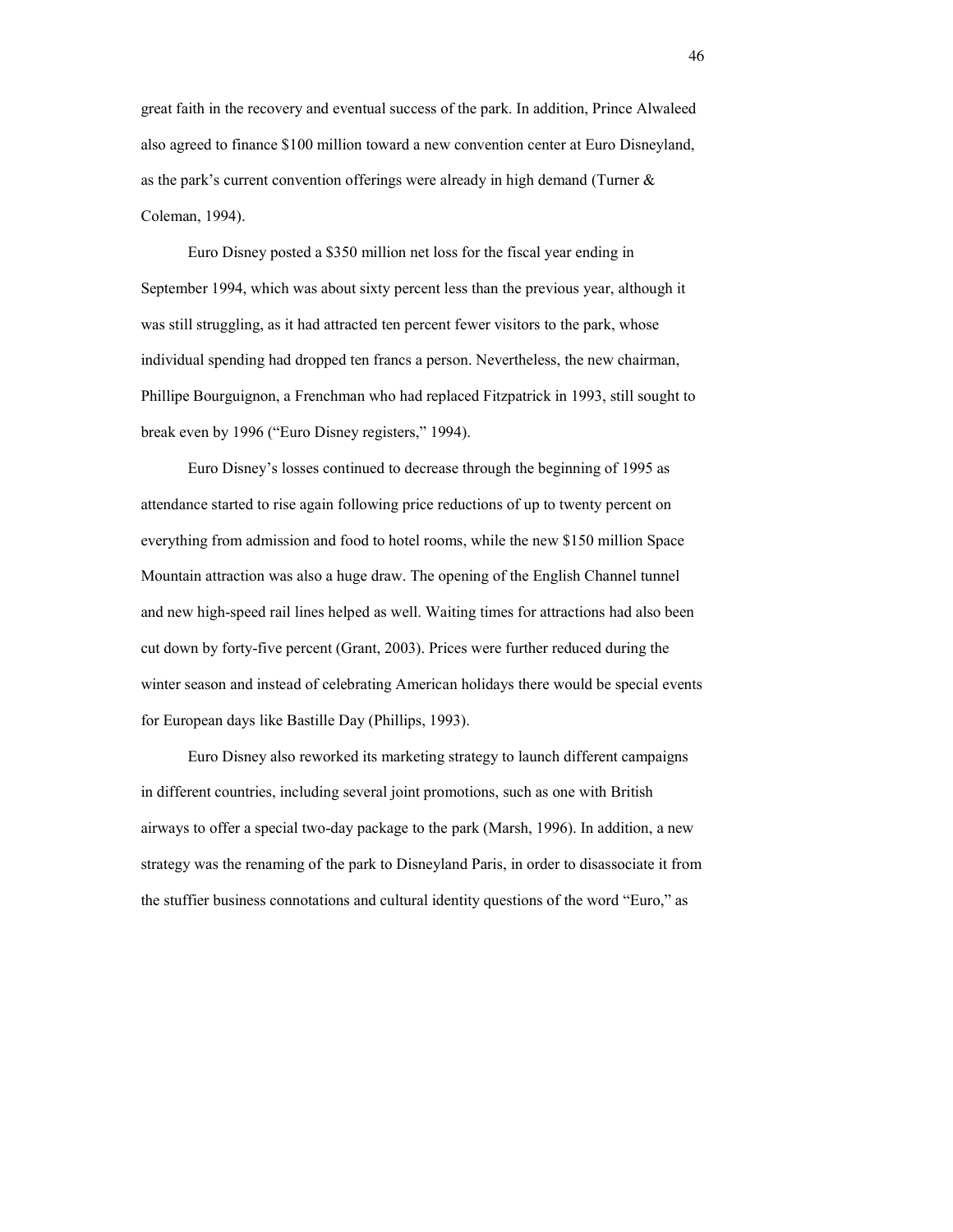well as to distance itself from the negative image that "Euro Disney" had come to represent, especially in the press. It also helped to tie the park to the city of Paris in the public's mind and basically represented an opportunity for rebirth for the company, which would still be known as Euro Disney (Eisner, 1998; Godwin, 1994; Grant, 2003).

At last, Euro Disney posted its first profits of \$35.36 million in the third quarter of the fiscal year ending September 1995, compared to the previous year's third quarter loss of \$113.6 million (Nash, 1995). For that entire fiscal year, Disney had a profit of \$23 million, a significant improvement from the last year's loss of \$371 million, as theme park revenue increased eight percent and hotel revenue by sixteen, and at 68.5 percent the occupancy rate had surpassed those of French hotel chains ("Euro Disney reports," 1995).

#### **A Swan Emerges**

In 1995, the Walt Disney Company's acquired Capitol Cities/ABC Inc. for \$10 billion, a deal that suggested many possibilities for the future, particularly in the international arena. CEO Michael Eisner suggested that this would include building theme parks in South America and Asia. In 1997, Giles Pellisson, a man of international experience, educated both at Harvard and the French business school ESSEC, took over the presidency of Euro Disney. Also that year the second-to-last stage of the Tour de France, commencing the final day of the race, took place in Disneyland Paris, and the cyclists were housed in the Disney hotels the night before. This honor from such an emblematic event in French culture certainly suggested that the park had become accepted as a part of the French landscape and even culture (Dejevskey, 1996).

Net profit had also increased 7.5 percent for the fiscal year 1997, to \$36.1 million, even in the face of rising debt payments to be made, as revenues continued to grow with a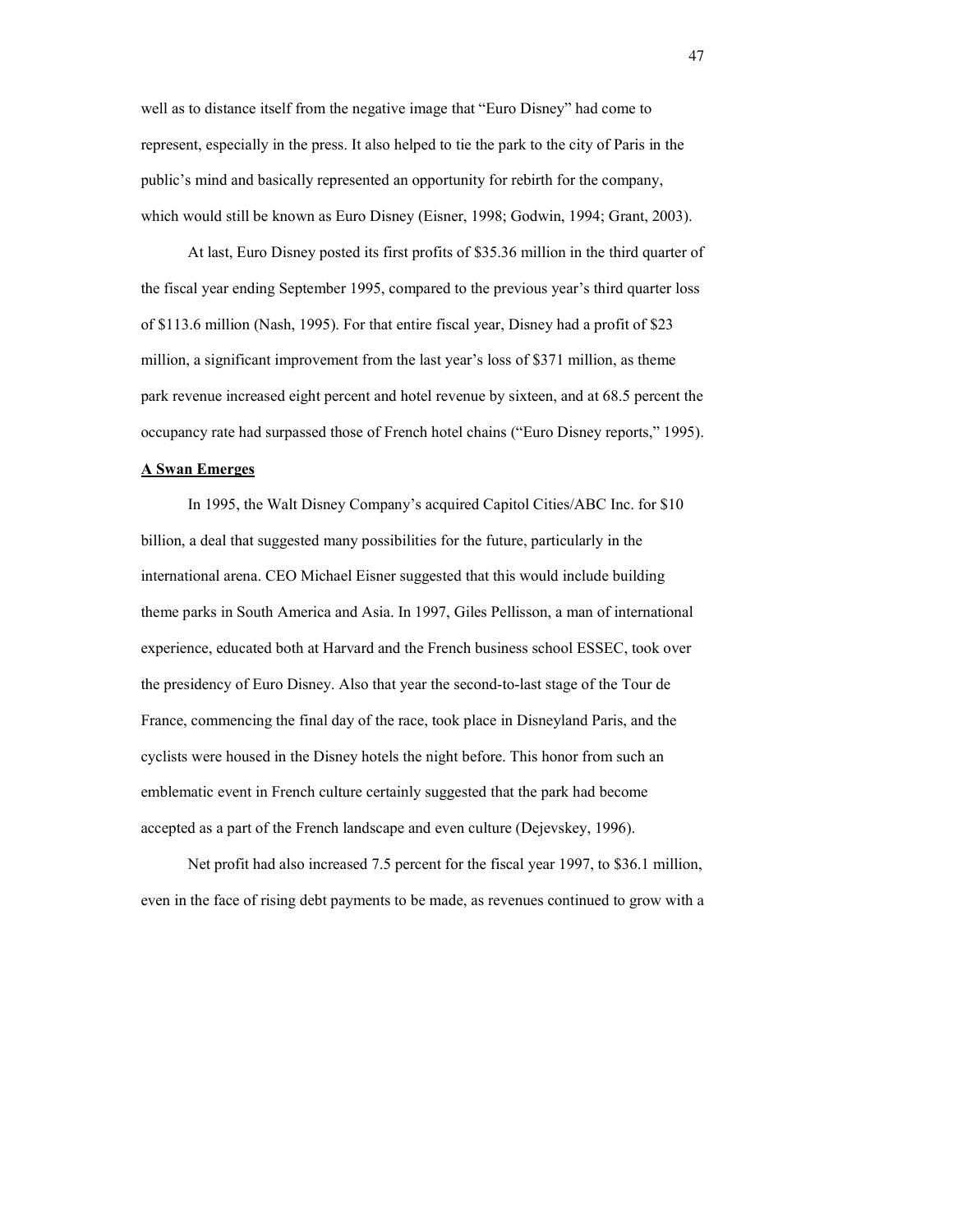7.7 percent rise in guests, many attracted by the park's numerous special events for its fifth anniversary ("Euro Disney net profit," 1997). This progress led a Salomon Brothers analyst to comment that although "Euro Disney might still look like an ugly little duck…a swan is emerging" (Fondiller, 1997, p. 16C).

For the fiscal year 1997-98, net profit rose dramatically by thirty-four percent to \$51.7 million despite a slight drop in the number of visitors ("Euro Disney profit," 1998). Euro Disney would still have 12.5 million guests in 1998, making it France's top tourist attraction yet again, with the largest representation coming from the French, who made up forty percent of all visitors (Hartley, 2001; Packman & Casmir, 1999). The next year, however, would commence the payment of royalties and other fees to the Walt Disney Company. This caused profits to make a complete reversal in 1998-99, falling 46.6 percent to \$24.78 million despite increases in average visitor expenditure and hotel occupancy ("Euro Disney profits," 1999). Net profits would still rise the following fiscal year, up to \$33.2 million, as a result of higher spending per visitor (Prada, 2000).

#### **Not Quite Happily Ever After**

Thus Euro Disney was eventually able to get on its feet and consistently generate a profit for several years running. The Euro Disney story became an example and reminder to the Disney Corporation of its ability to achieve success against great odds. It was also a lesson about paying attention to the needs of foreign cultures, and as a result the company was now seeking "to meet deeper cultural values instead of simply matching cultural norms" (Packman & Casmir, 1999, p. 482). In light of these positive signs, the company saw fit to finally expand its theme park offerings again.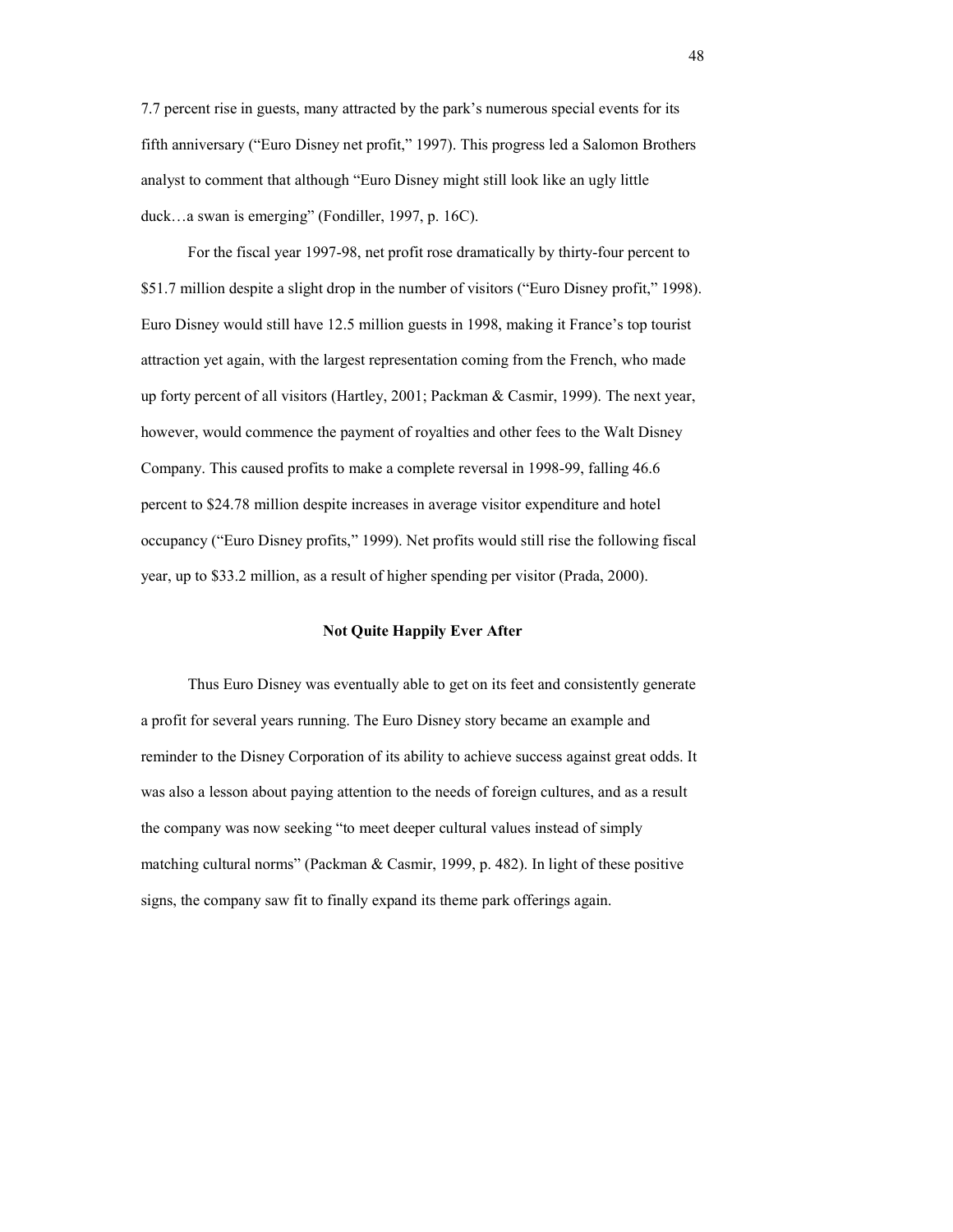Unfortunately, despite its comeback in the late 1990s, Euro Disney would still find itself facing future challenges due to its pre-existing burden of debt and royalty payments.

### **New Plans**

Disney announced in 1999 that it would build a \$642 million movie theme park, Disney Studios, next to Euro Disney, which opened in 2002. The French government agreed to pay for some additional infrastructure and an employee training center in return for the 5,000 new jobs that would be created. Meanwhile, though Disney would finance the park through additional long-term loans from a French financial institution, the expanded attraction was estimated to draw in 4.2 million more visitors a year (Fleming, 1999). The new park aimed to be much more European in nature, to the satisfaction of the French public, including virtual tours guided by European actors speaking in their native tongues, and a Swiss architect and set designer was used as a consultant on the project. Due to high occupancy rates at its hotels, Euro Disney also built seven new ones. A new marketing strategy was employed, using travel agents, who controlled a major part of the market, to help sell the new park, something Euro Disney did not do for the first one (Prada & Orwall, 2002).

However, the new park went on to suffer from some of the same problems as the old one, though they were not so culturally rooted. Guests often complained that there were not enough attractions and that the entry fee was too high. Also, Euro Disney still had a substantial amount of debt-- \$2.9 billion-- to repay, and the extra \$642 million did not help. In addition, there were some unforeseen factors that adversely affected the park's performance, including the slow tourism seasons after September 11 and a major heat wave in the summer of 2003. As a result, Euro Disney posted a net loss of \$33.5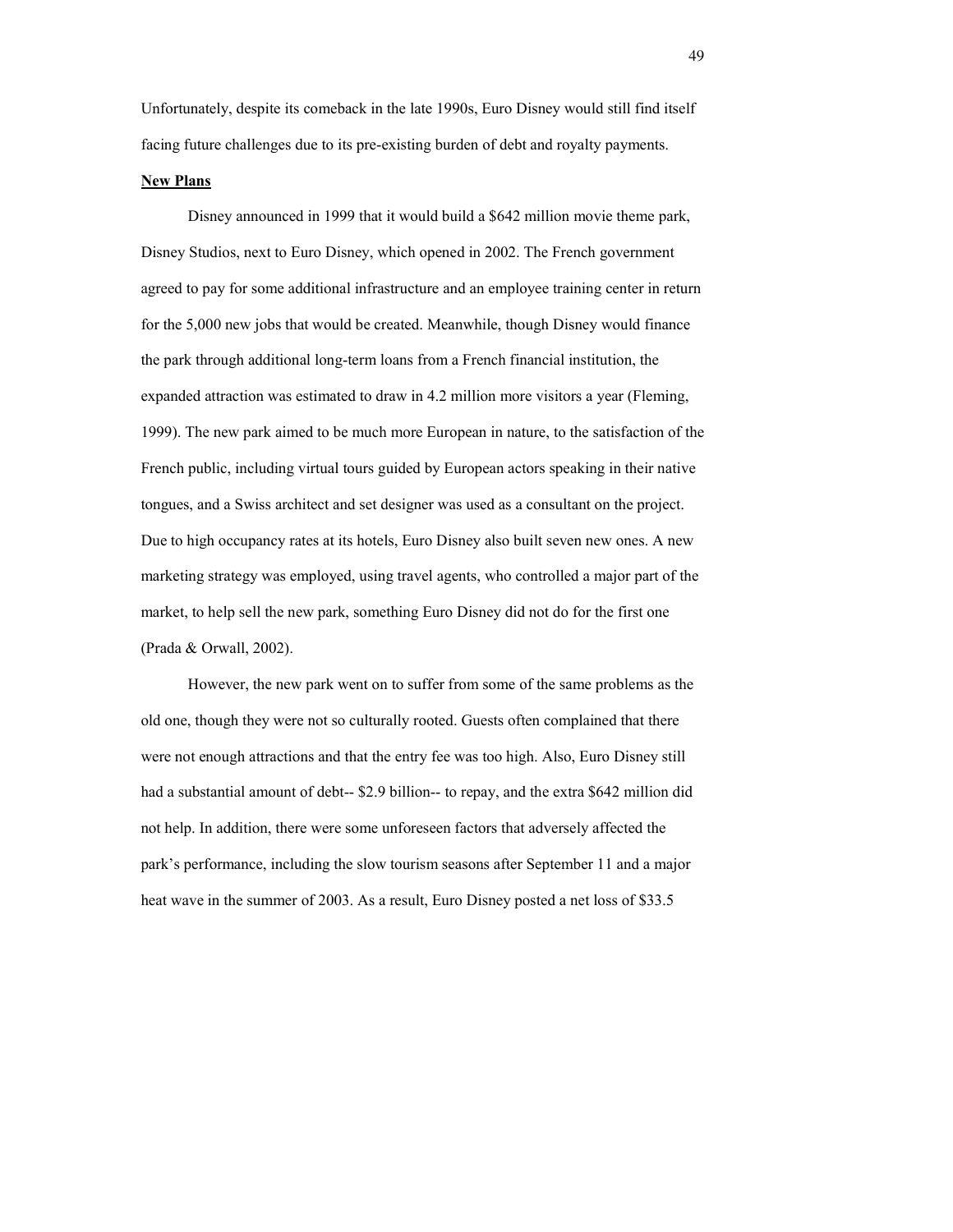million in 2002, and by mid-2003 it was threatened with bankruptcy as losses grew 69.2 percent (Garrahan & Hearn, 2002; "Euro Disney reports losses," 2003). In 2004 it had a record loss of almost \$190 million, having only attracted 2.2 million visitors to Disney Studios (Wrighton & Orwall, 2005). The company thus had to undergo another agreement with Disney and its creditor banks. Part of this involved an increase of shares from one billion to 3.8 billion, in an attempt to obtain a capital increase of 253 million euros. Disney put forth 100 million euros worth while also forgiving and further deferring some more debts and royalty payments (Wrighton & Orwall, 2005). Euro Disney planned on new attractions, which included an updated Space Mountain ride, a Buzz Lightyear experience, Tower of Terror ride, and a new Toon Studios in the Disney Studios park, to help bring in more visitors. There have been some signs of improvement, as by the first quarter of the 2004-2005 fiscal year sales had increased three percent to \$348 million ("Euro Disney shares," 2005).

Disney had also reached an agreement with Hong Kong in 1999 to construct a Disney theme park, on Lantua Island, just west of Hong Kong, which opened in September 2005. Of the total cost of \$3.6 billion, Disney only put forth \$316 million for forty-three percent ownership, while the Hong Kong government invested \$419 million in addition to \$1.75 billion for infrastructure. The rest came from government and bank loans. The deal was particularly favorable to the sagging Hong Kong economy as 18,400 jobs were created in the first year with 35,800 more to come later. Disney planned to make the park smaller and created only 2,100 hotel rooms, due to estimates of five million visitors a year (Landler, 1999). Disney also made several cultural concessions, including Asian food at restaurants, correct feng shui, the adjustment of several rides to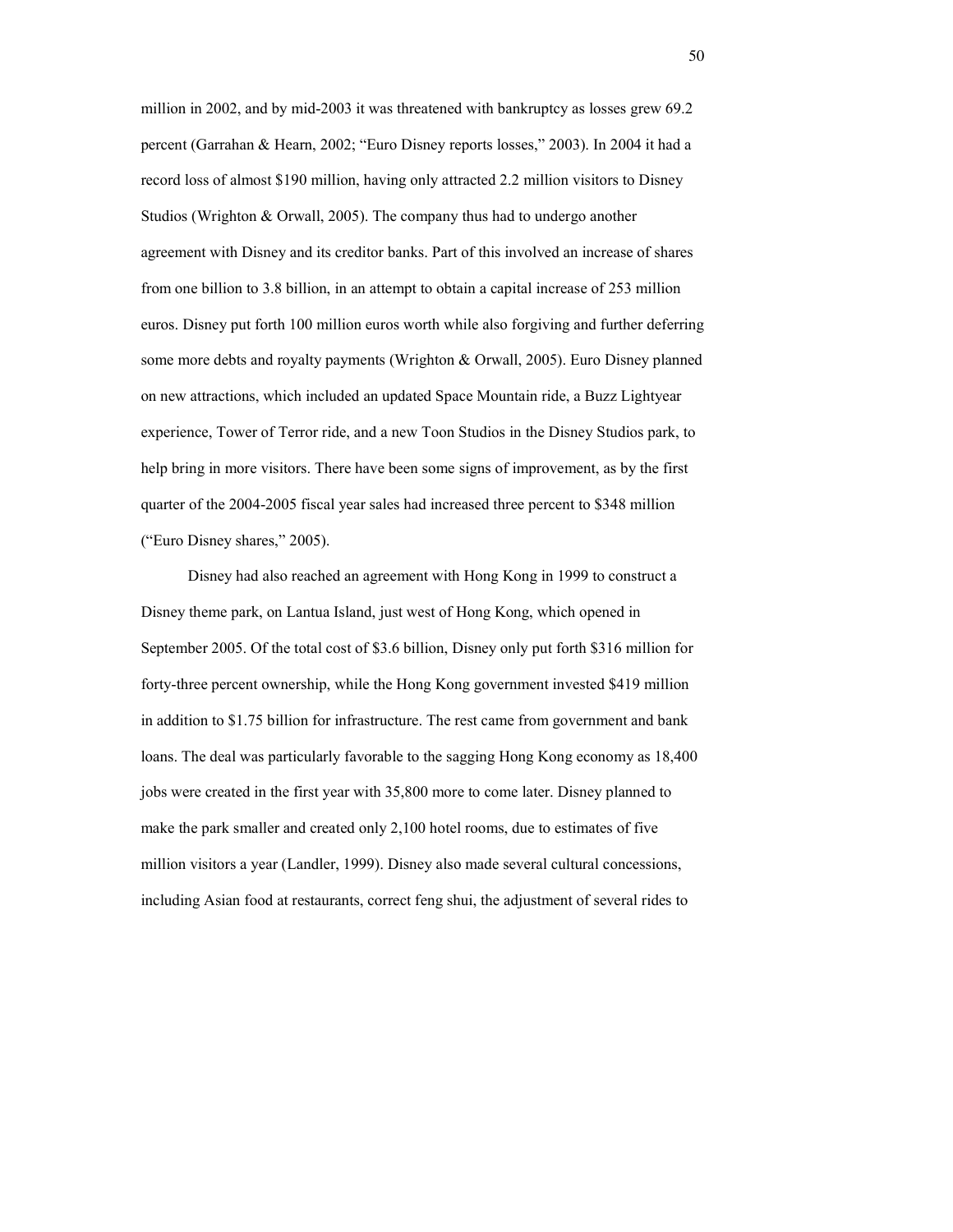suit local tastes, and the creation of the Fantasy Gardens, home of the Chinese Disney character Mulan, as the main attraction of the park (Fowler & Marr, 2005).

The park has started a little slowly, missing its 5.6 million attendance target for the first year by about a month, due to several setbacks including challenges with crowds during the Chinese New Year holiday (Fowler, 2006). Disney's plans for another Chinese park suggest their confidence that this venture will be eventually prove a success, but only time will tell.

### **Conclusion -- Disney Deals With a Small World After All**

Just as with Coca-Cola, it is amazing to see how such a major marketer as Disney could manage to err so greatly. It might be said that Disney's perceived strength became its weakness in this particular case, as its confidence and belief in the superiority of its operations failed to impress the French. In fact, "the tendency of Disney officials to maintain their tradition and established procedure clashed with the tendency present in French culture to protect its own" (Packman & Casmir, 1999, p. 478).

Although the hostility projected by French intellectuals seemed to have little impact on the French public's embracing of the park, some of the problems stemmed from a "different type of culture clash," resulting from that "brash, frequently insensitive and often overbearing style" of Disney's corporate culture (Gumbel & Turner, 1994, p. A1). Christian Cardon, the French government official who headed negotiations with Disney, remarked that "our backing for the project always stemmed from social and economic considerations, never from cultural ones" (Cohen, 1993, p. 1). Particularly through its early marketing campaign, Disney had "insulted Europeans with its imagery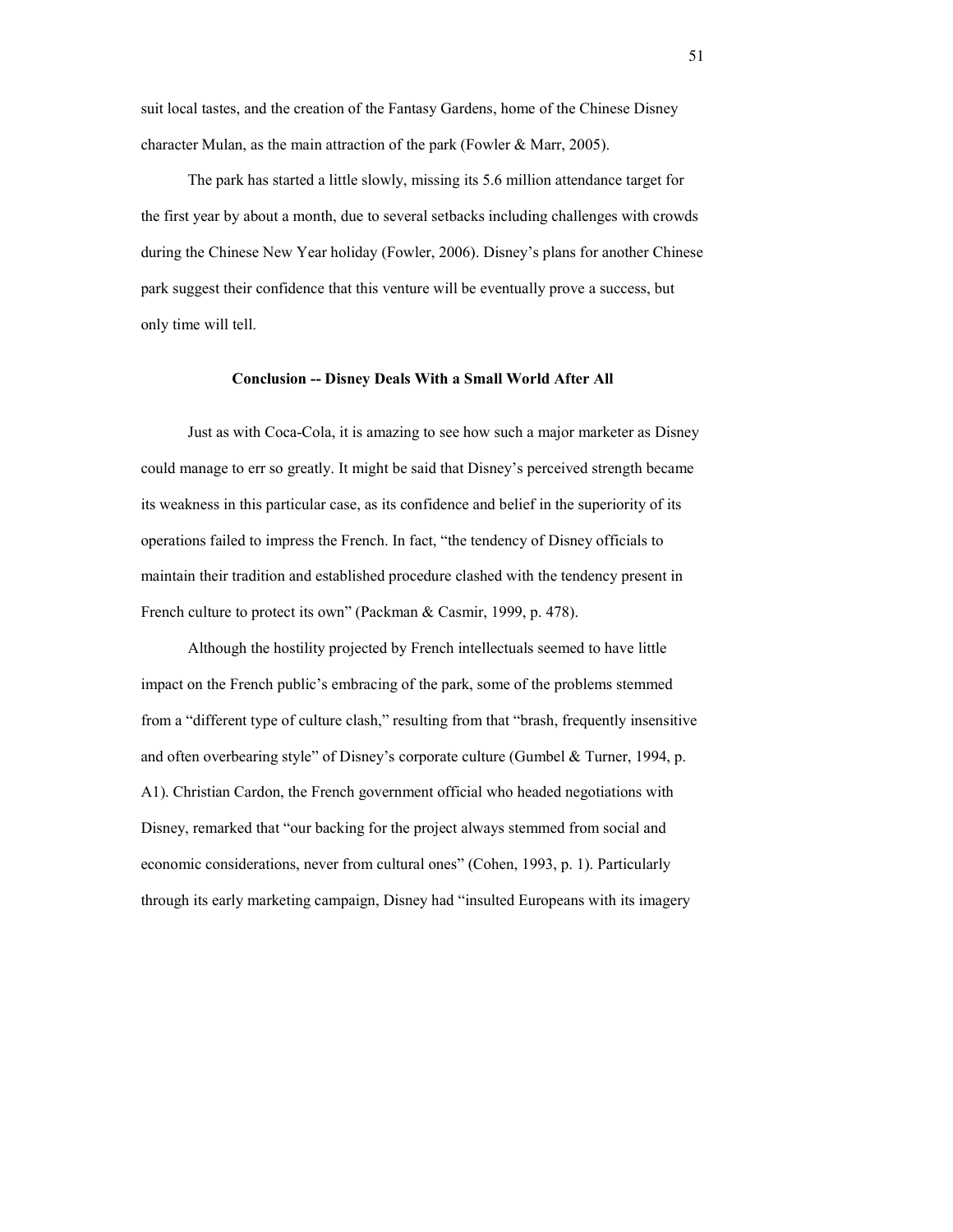of American-style bigness," and its ads emphasized the park's enormous size without informing about specific characters and attractions (Crumley & Fisher, 1994, p. 39). It did not help that many French felt threatened by the kind of cultural hegemony that Disney represented as such a strong symbol of America.

According to Hartley (2001), Disney possessed "the arrogance of success," by which it did not think it necessary to modify its previous strategies in a new environment, thus committing its major mistake of omission (p. 222). One employee claimed that the company did not even want to use the metric system (Packman & Casmir, 1999, p. 478). Numerous Disney executives have admitted such arrogance, saying they were confident that "people [would] come— on our terms" (Gumbel & Turner, 1994, p. A1). Disney's community relations manager had exuded confidence about the park, saying, "we knew it would work because it had worked everywhere else" (Packman & Casmir, 1999, p. 479). The strength of the brand was seen as a stamp of success; current Euro Disney CEO Jay Rasulo has commented that they thought "it was enough to be Disney" (Prada & Orwall, 2002, p. B1). Any doubts seemed to be assuaged by the fact that so much money was being put into making the park as elaborate and refined as possible, due to the rather stereotypical notion that "'Lacoste and Polo loving' Europeans would not tolerate anything unsophisticated or cheap" (Grant, 2003, p. 272). As Rasulo recalled, however, the realization would come later that "guests need to be welcomed on the basis of their own culture and travel habits" (Prada & Orwall, 2002, p. B1).

 The success of Tokyo Disneyland also built up Disney's expectations. In 1992, the park had earned \$200 million even in the face of a Japanese recession, while the Walt Disney Company itself only made \$299 million altogether (Spencer, 1995). However,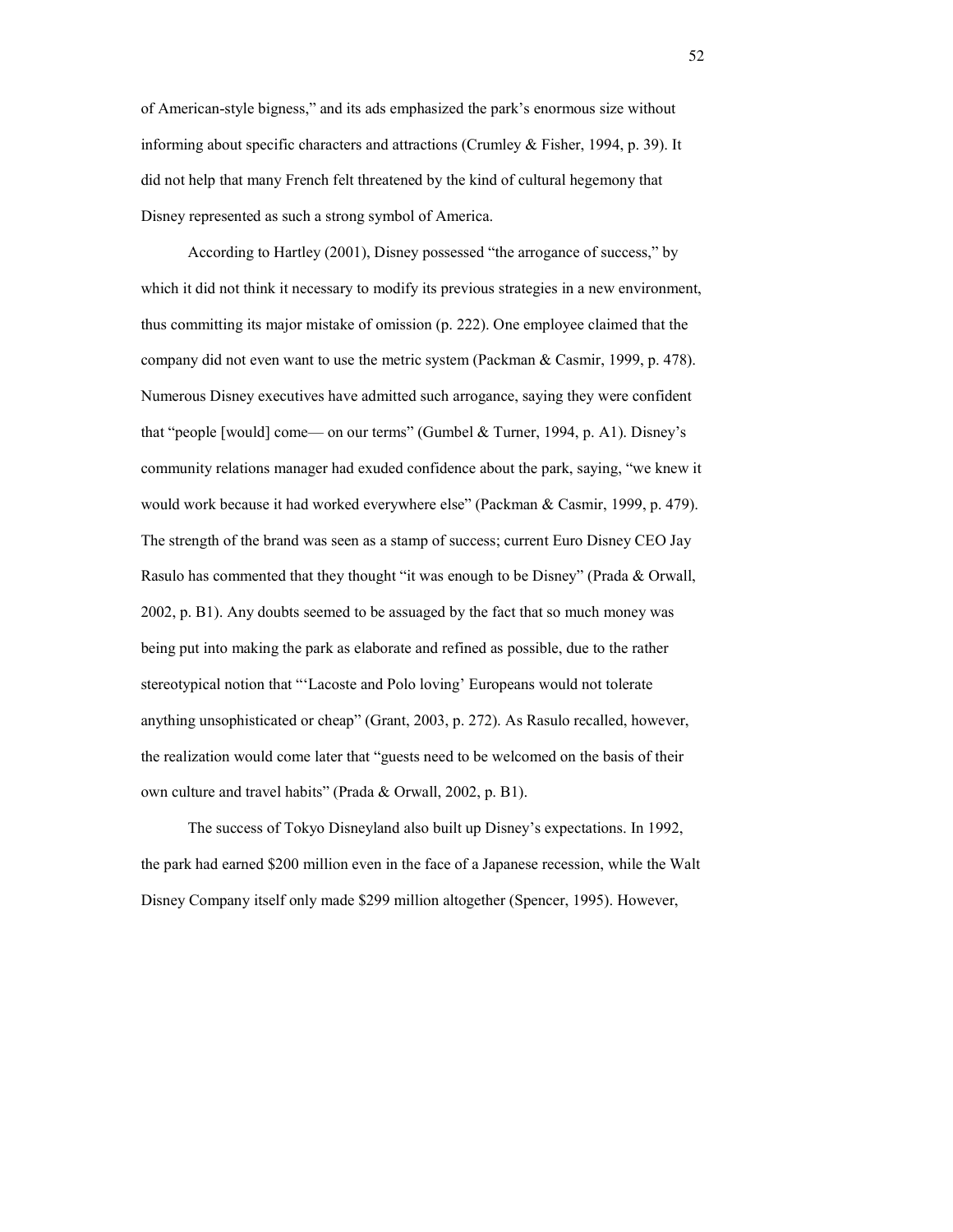there are vast differences between Japanese and French culture that should have been apparent. For one thing, the Japanese theme park is extremely faithful to the American parks, which works well in a country fascinated with other cultures, which had few objections to building such a park. Furthermore, there are at least one hundred theme parks in Japan already, most of which have foreign themes, compared to the handful in France ("Tokyo Disneyland has no crisis," 1992). Demographics also differentiated the Japanese park; Tokyo had triple the population of Paris and a fifty percent higher per capita income (Herbig, 1998). Perhaps it was no surprise that Tokyo Disneyland did not have any of the problems that occurred at Euro Disney.

Moreover, the past mistakes that Disney originally sought to rectify when planning Euro Disney came from ventures in American and Japanese markets, not a European one. In an article in the *Journal of International Marketing*, Earl P. Spencer (1995) cites Disney's well-known "determination to never make the same mistake twice," which has resulted in "new problems [being] frequently overlooked or misjudged" (p. 106). Although Disney learned it should own the hotels outside the park from Disney World in Florida, and that it should own the park itself from Tokyo Disneyland, there were many problems that it was left unprepared for when Euro Disney was built. As a result, Disney not only led the way for other American businesses that decided to open their own parks in Europe, but it gave them the advantage of learning from Disney's mistakes of commission. For example, Tussauds and Anheuser-Busch decided not to include hotels as part of their Port Aventura park in Spain after seeing what happened to the Disney hotels (Tagliabue, 1995).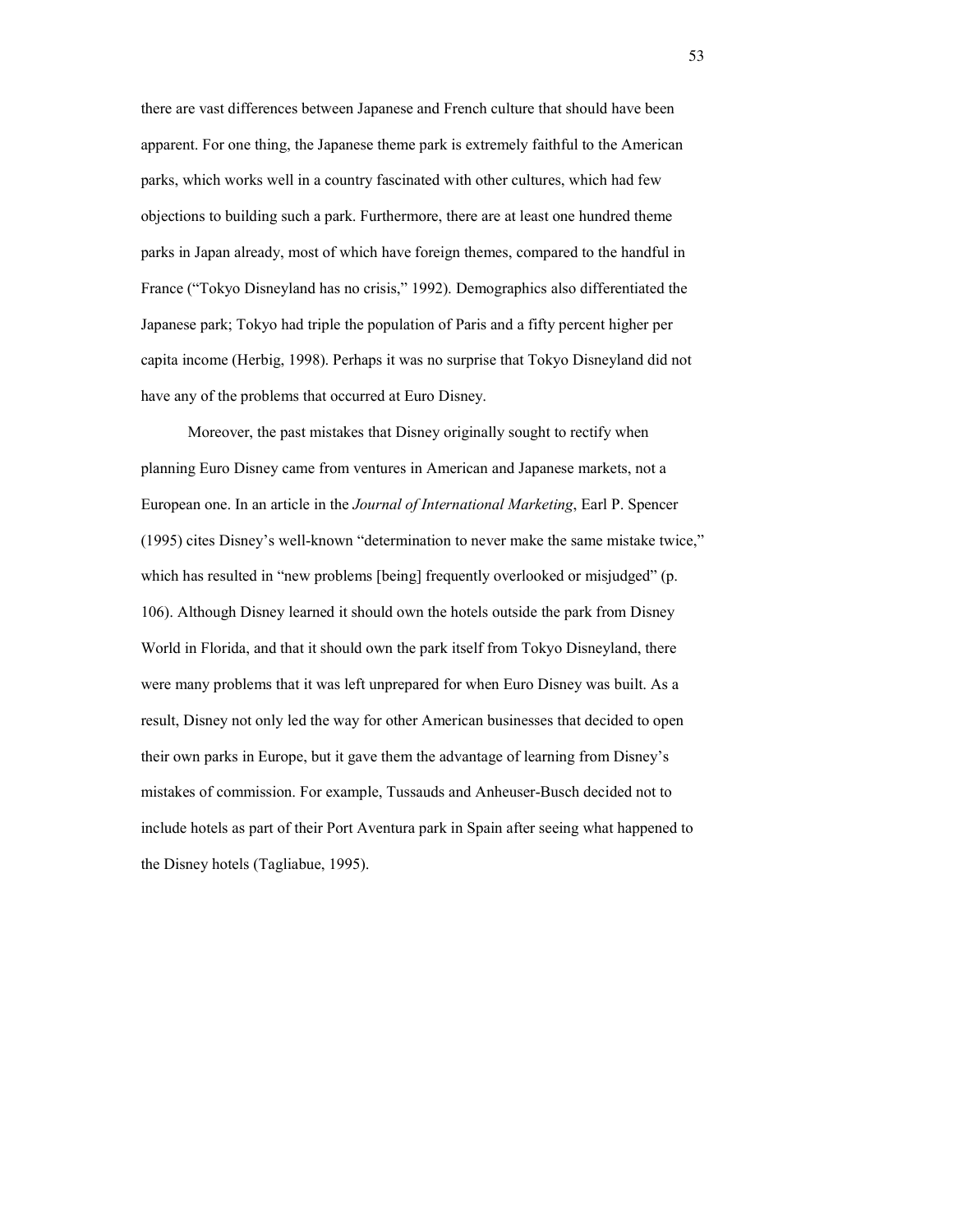Disney today is one of the top media conglomerates in the world, but Euro Disney is still in question. Perhaps it dug itself in too big of a hole by investing so much into the venture—that American-style bigness may have proved too much. However, due to the park's tourist draw and its role as the largest employer in the Paris region, with 43,000 workers, unemployment-plagued France has too much to lose if it allows Euro Disney to go under, which will ensure that it stays in business for the near future (Wrighton & Orwall, 2005). Disney's American theme parks seem to suffer none of the problems that their foreign counterpart has, but the company is aware that the American theme park market is a mature one, while in other countries they are operating in the early stages of the product lifecycle, which still needs to develop (Garrahan, 2005, p. 30). Disney has gained some insight from its mistakes with Euro Disney, as it sought to make its new Disney Studios park and Disneyland Hong Kong less extravagant and more in tune with the local culture. It now sees itself as a company "dedicated to change, employee empowerment and cultural respect and appreciation" (Packman & Casmir, 1999, p. 482). However, it still needs to be extremely careful to analyze all parts of the market in its future endeavors, because another crisis like Euro Disney could turn all of Disney's hopes for further international theme park expansion into fantasy.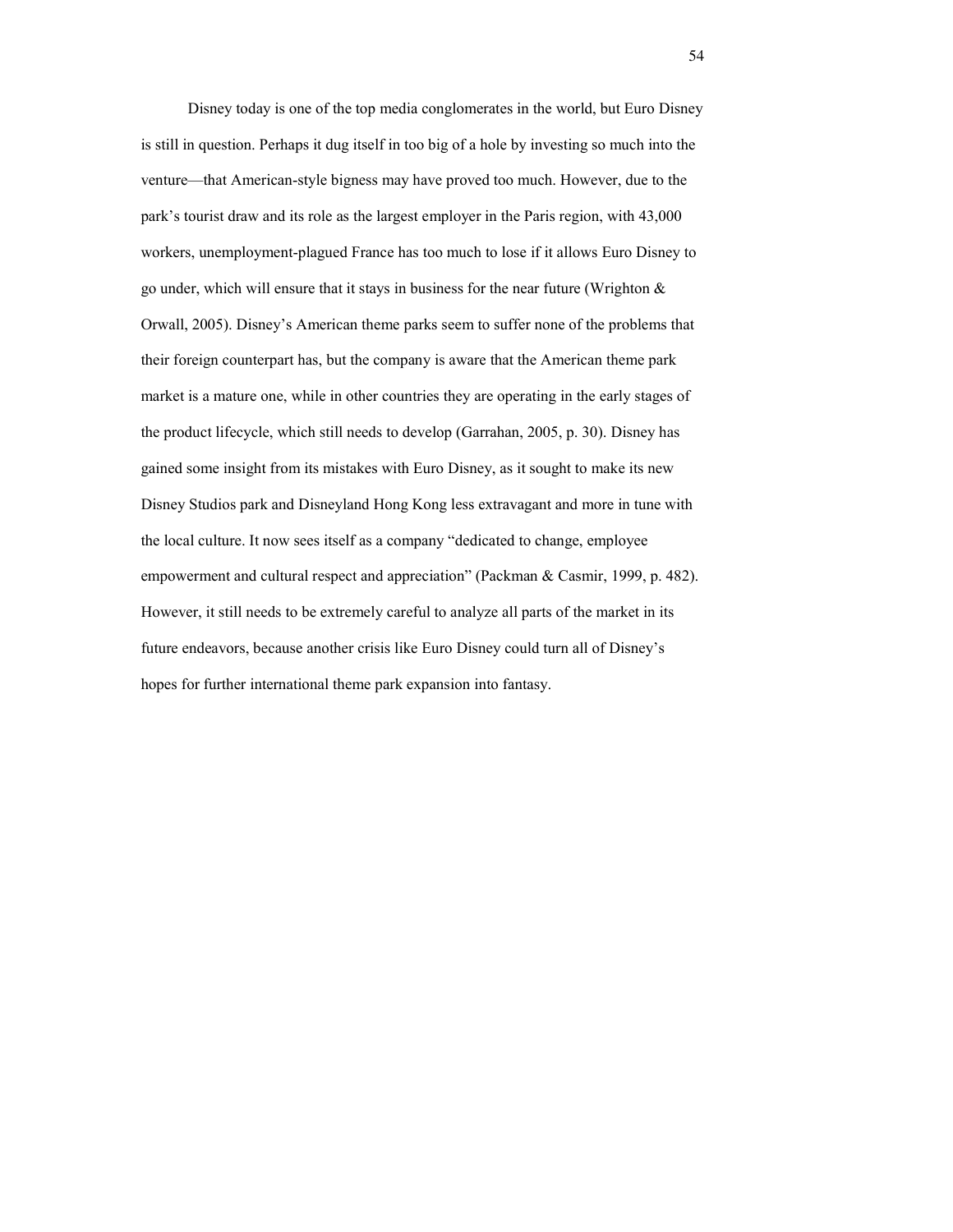### **CHAPTER FOUR: Looking Ahead: The Digital Age and the Rising Markets of the East**

Having seen examples from the past of failures in international business communication, we now turn toward the future to examine what one can reasonably expect to encounter from a globalized world. There are two major trends that are already ever-present in today's world and only stand to increase in the next few decades. The first is the move toward digitalization, with the Internet becoming the new medium of choice. Secondly, we are seeing a rise of activity from developing economies, as they strive not only to join but also succeed in the global market.

### **The Future Lies in the Internet**

We have now entered the era that Thomas Friedman calls "Globalization 3.0," where "thanks to digitization, miniaturization, virtualization, personalization, and wireless, [anyone] can be processing, collecting, or transmitting voice or data from anywhere to anywhere" (2005, p. 168). The digital revolution has truly changed the way the world does business. In the beginning, companies set up websites, which gradually became more extensive and elaborate and allowed users from all over the world to buy products and services online. Furthermore, the Internet has allowed these companies to control and track every aspect of their business with the click of a mouse. The most adept of these companies have realized that this allows them to provide customized service to consumers, by actually enabling their customers to "serve themselves in their own way…according to their own tastes" (for a simple example, think of Dell computers),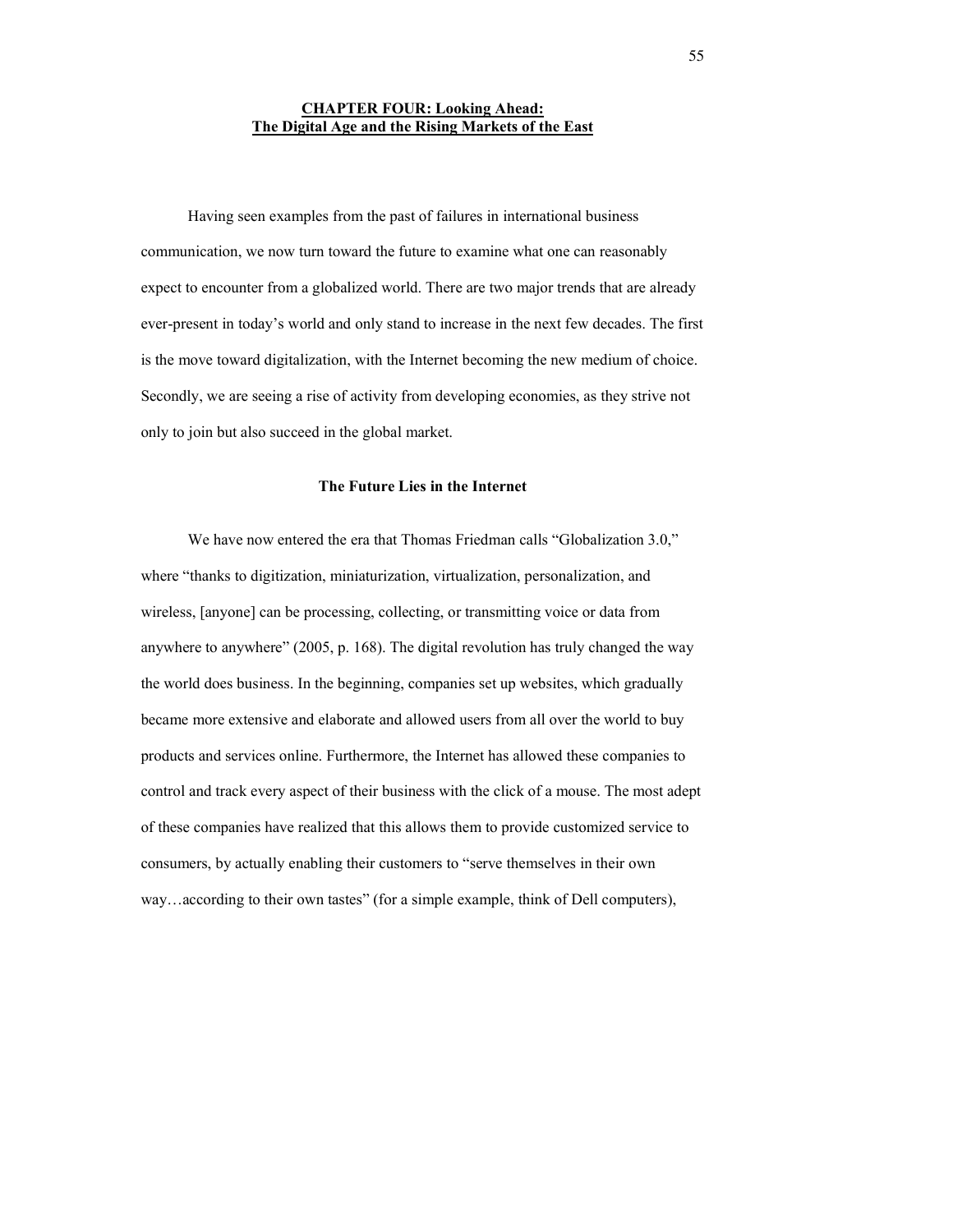creating what Friedman (2005) calls the "self-directed consumer" (p. 350-51). Companies are thus able to meet the needs of their clients, as well as their own needs, in ways never before thought possible.

In addition to these uses by more traditional organizations, a number of businesses have sprung up as a direct result of the digitalization of the world to offer services that would also be unthinkable otherwise. There are those who provide the infrastructure and hardware for this new technology, but there are also those companies that thrive on the very bonds that the Internet creates with every other part of the world. Examples include search engines like Google and Yahoo, auction sites like eBay, and networking sites like MySpace, whose products can include intangible things like knowledge or friendship (Battelle, 2005). These companies too are taking advantage of global markets, as eBay now receives fifty-one percent of its revenue from outside the U.S., while seventy-five percent of Google's page views occur in other countries (Hof, 2006).

In terms of communication, this age of digitalization is an unbelievable boon, particularly for business corporations. First off, the Internet allows "unfiltered positions" to be heard by bypassing the traditional agenda setting conducted by media gatekeepers (Sparks-Fitzgerald & Spagnolia, 1999, p. 12). In addition, the two-way flow of communication it offers allows for significant feedback, often almost instantaneously, as is the case with blogs and discussion boards. This speed of the Internet is also greatly beneficial to corporations, particularly in the case of a crisis, as it allows quicker reaction times as well as wide dissemination of information (Sparks-Fitzgerald & Spagnolia, 1999). At the same time, however, this also opens up access to new users from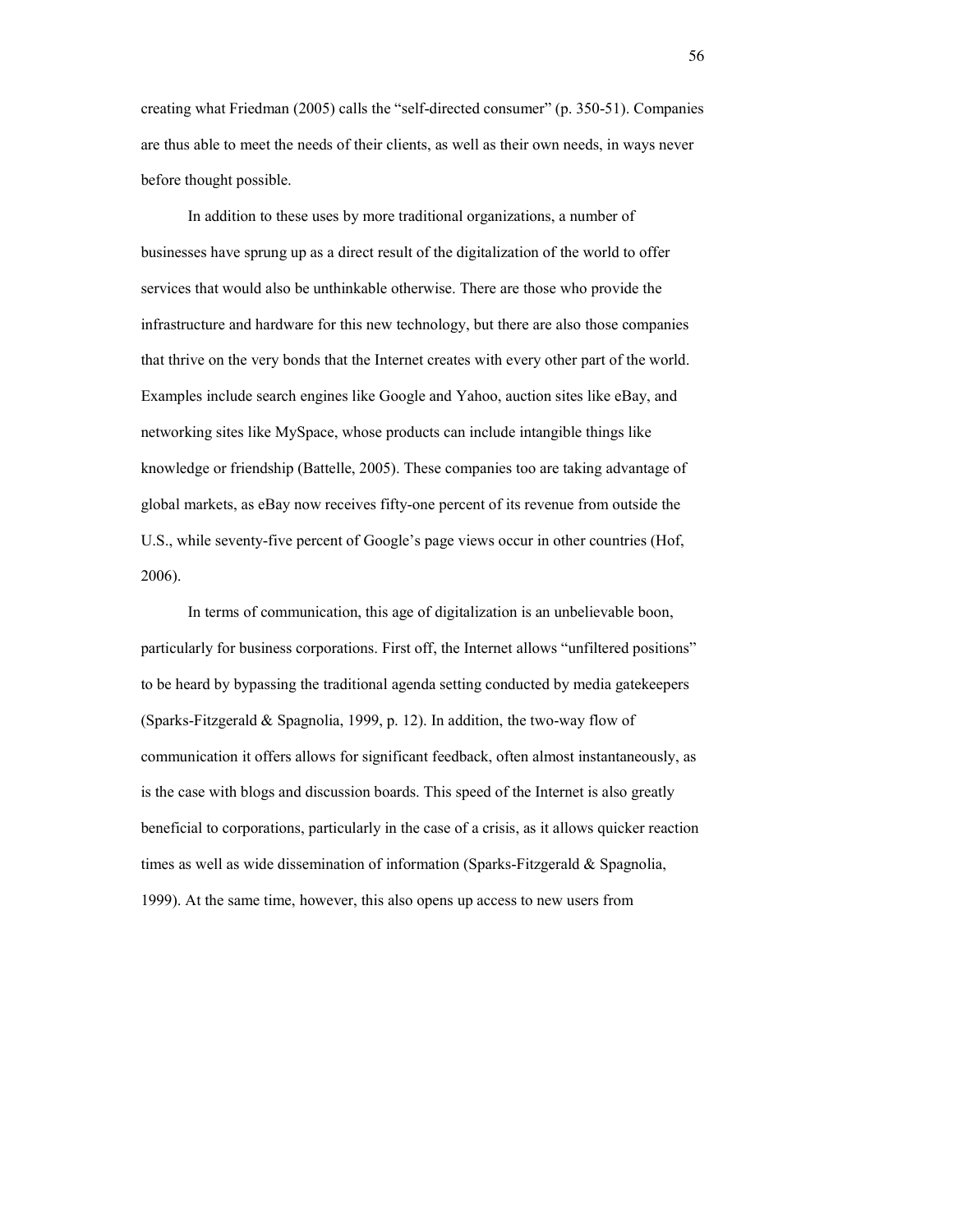completely different cultures whose needs may need to be addressed, as with any company doing business outside of its home market.

### **The Future Lies in Markets of Growing Economies**

In the last decade of the twentieth century, several parts of the world were making the transition from a closed economy to a free market system, such as China, India, Russia, and Eastern Europe. By 2000, the "global economic world," the amount of the world's population participating in global trade, reached six billion people, compared to 2.5 billion in 1985. As it happened, this coincided with the digital revolution that was "flattening" the world, thus not only leveling the playing field, but also bringing that field directly to these new players (Friedman, 2005, p. 181-82).

The one country that seems as if it will have the greatest effect on the world's future is the most populous nation, China. Like many of these new economies, China is experiencing an "emerging capitalist class," one that possesses an ambitious and positive attitude toward the future (O'Leary, 2007a, p. 12). This is still a small segment of Chinese society, concentrated in major cities like Shanghai and Beijing, which are in the first tier of China's four-tier economic classification system. The main growth in consumption in the long run will actually come from those in the lower tiers as they undergo a rapid urbanization and industrialization as China prepares to create a multitude of new landmark cities in the next few decades (O'Leary, 2007a).

As a nation with a strong history of innovation and prominence, China seems to be exhibiting "ambitions to catch up to its rightful place in modern consumer society" (O'Leary, 2007a, p. 14), and there are many indicators of the takeoff of middle class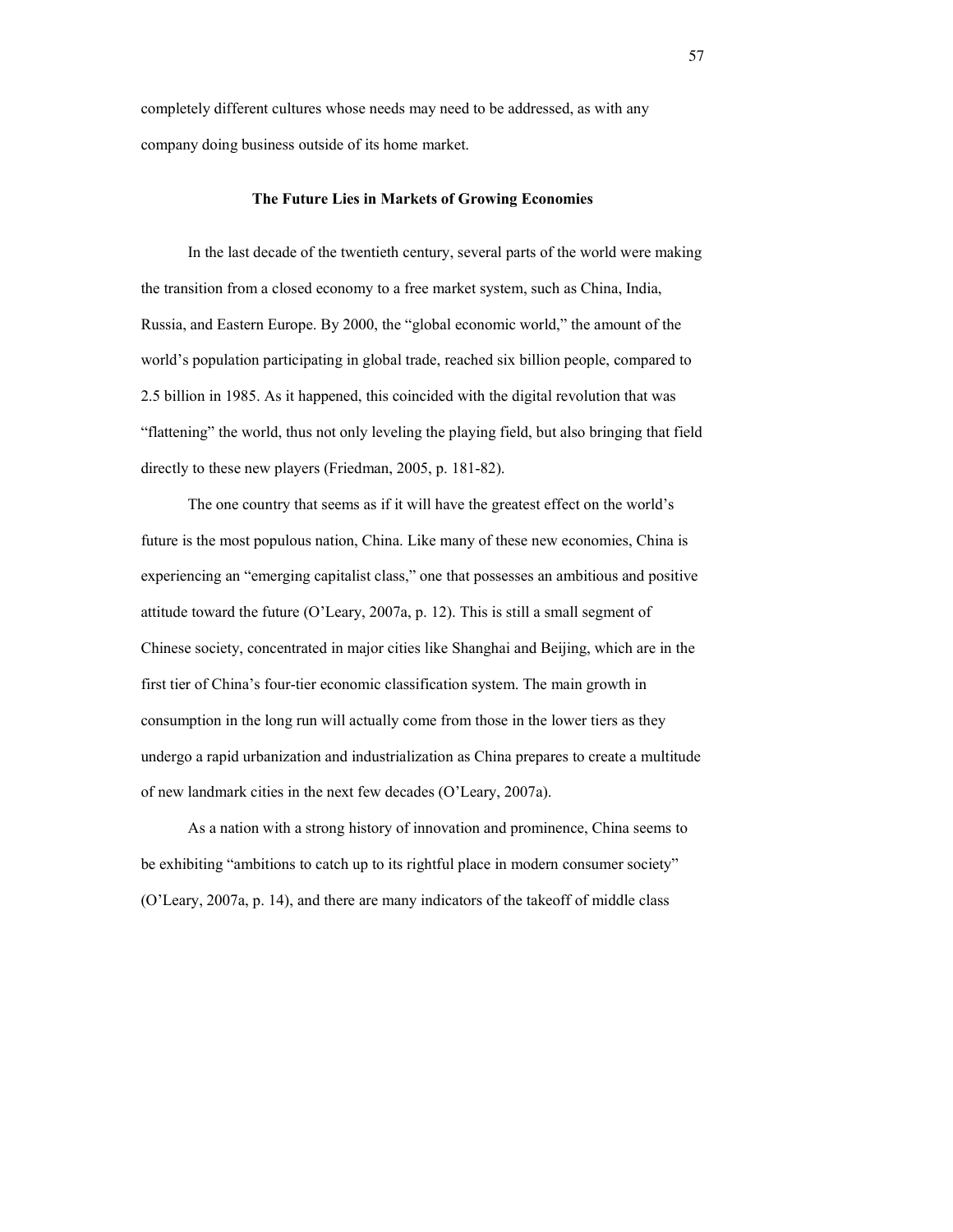consumer spending. Credit card ownership is at twelve million compared to three million two years ago; meanwhile, 4.1 million of China's 100 million cars were sold in 2006. Another important consideration is that this is the generation of "Little Emperors," the single children born out of Mao's population control policies, who have been raised "with a sense of consumer entitlement" (O'Leary, 2007a, p. 16).

Chinese consumers are particularly attracted to luxury items, considering them to be marks of status, especially in a country where the idea of "face" is very important. Goldman Sachs has reported that China will pass Japan as the largest luxury market in 2015, with a twenty-nine percent share (O'Leary, 2007a). However, there is still a demand for "culturally relevant products" (Fowler & Marr, 2005, p. B1). Thus the reason for the trend toward conducting research and development in China itself, as Proctor & Gamble has done through an affiliation with the prestigious Tsinghua University in Beijing, while L'Oreal has set up its own R&D facility in Shanghai to focus solely on the Chinese consumer (O'Leary, 2007a; O'Leary, 2007b).

China's budding consumers are also merging with the Internet, which is enabling them to do a wide variety of things with an even wider amount of information. The Internet has certainly contributed to the growing capitalism among the Chinese, as \$36 billion was spent online in 2006 (O'Leary, 2007c). Furthermore, it has a great democratizing power in a still authoritarian nation; Google's Kai-Fu Lee, head of Chinese operations, predicts that the Internet will "level the playing field for China's enormous rural underclass" (Thompson, 2006, p. 64), particularly for students, who can access educational materials from around the globe. Chinese Internet use grew by twentythree percent in 2006 to 137 million users, which is 10.5 percent of the population, and it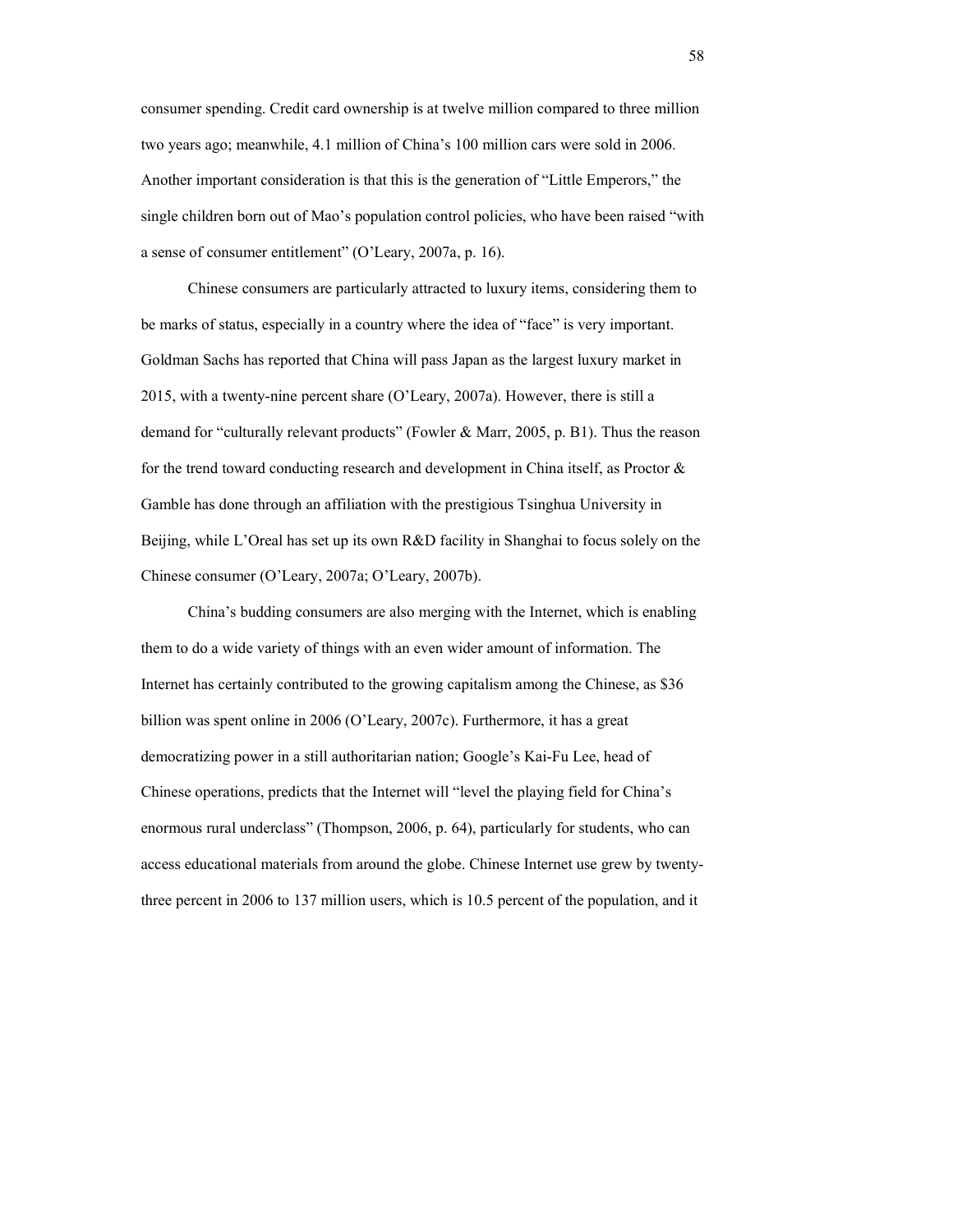is predicted to surpass the U.S. in the next two years to become the largest Internet market in the world (O'Leary, 2007c).

Many Chinese also believe that the Internet will change Chinese politics, making the process more transparent (Schrage, 2006). According to Kai-Fu Lee, however, the Internet's ability for public speech appeals more on the level of personal expression rather than political expression (Thompson, 2006). Although there may be a growing sense of individualism, it is a "peer-endorsed individualism," tying back to that concept of "face" (O'Leary, 2007b, p. 25). Even with politics aside, the Internet revolution in China can at least be described as one of "self-actualization," with the new ability to speak publicly about a variety of topics becoming part of a "daily act" (Thompson, 2006, p. 64).

China certainly presents a very complex case, however, for any corporation that desires to do business with it, as it is considered to have as many as 31 different markets (Chang, 2007), although these are also spending more than \$700 billion (O'Leary, 2007b). China's authoritarian structure also poses a moral quandary for many firms, but the country's economic stature and promise usually leave little choice, even for a company like Google whose motto is "Don't be evil."

### **Google: A Case Study for the Future**

Google is a perfect example of a company that is taking advantage of both of these new trends. As mentioned before, its existence was dependant upon the very creation of the Internet, and the global reach of that network allows it to spread itself to all corners of the globe in order to fulfill its goal to "organize the world's information and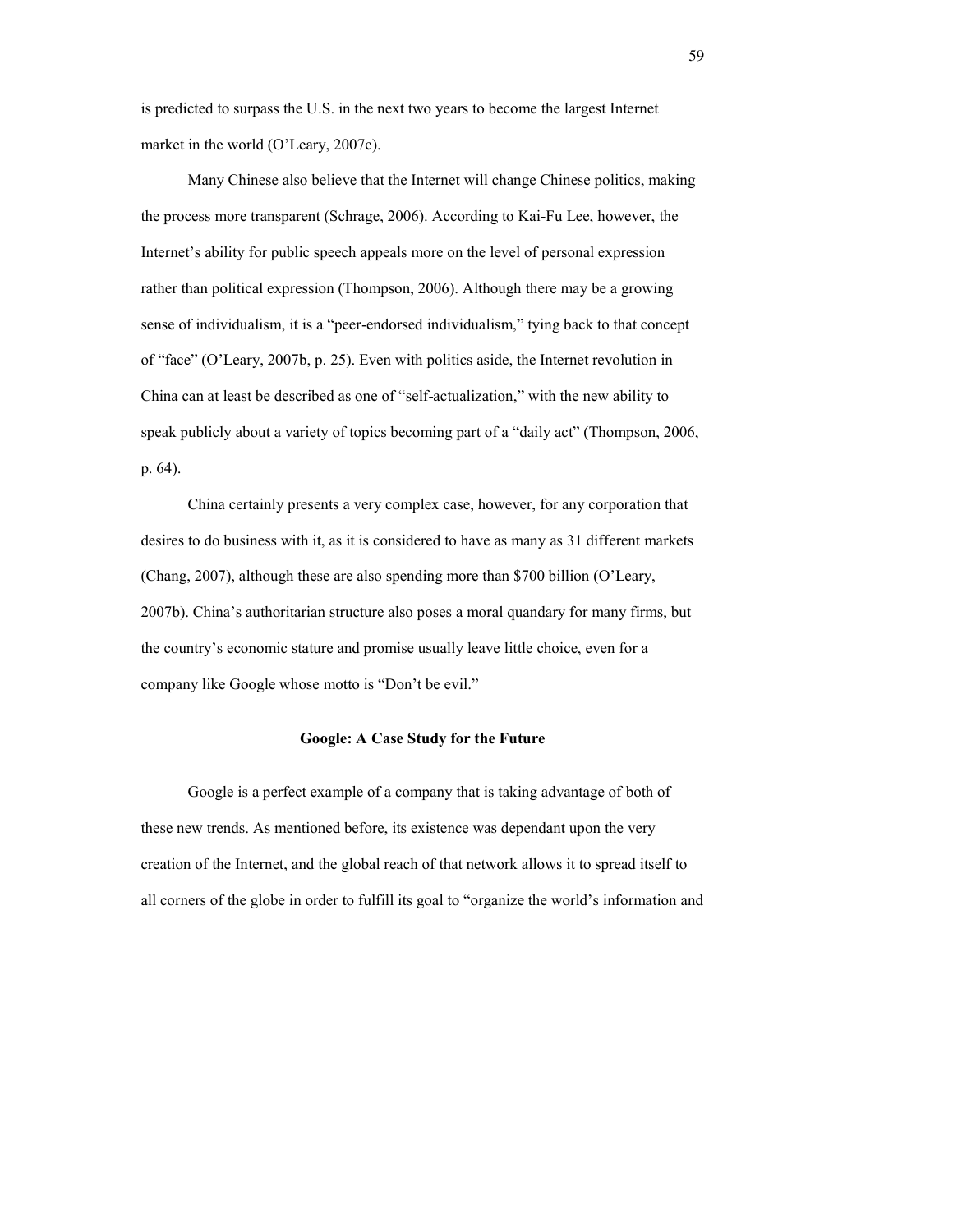make it accessible" (Battelle, 2005, p. 248). An American company, Google has attained worldwide recognition quicker than any other brand, and it has even become an everyday part of the language in German (googelte), Finnish (googlata), and Japanese (guguru) (Vise, 2005, p. 146). It has 136 international domains offered in 116 languages, which draws more than 380 million users globally, and *BusinessWeek* ranked it twenty-fourth out of 100 in their Top Global Brands (Datamonitor, 2006). In 2005, it had one billion searches per day running through its system, most from outside the U.S. (Friedman, 2005).

Google has sixty-two offices, and one-fourth of its employees work abroad. In the fiscal year 2005, the UK made up 14.3 percent of total revenues, reaching \$878.1 million, more than double the previous year. The "Rest of the World" category brought in 24.5 percent of total revenues in 2005 with \$1503.6 million, which was also a more than a twofold increase (Datamonitor, 2006). Its strong brand image has helped the company to release an extensive line of products such as Gmail, Blogger, the social networking site Orkut, and mobile services. According to CEO Eric Schmidt, "the sum of [Google's addressable] market, if you include the large companies and the small companies throughout the world, is the world's gross domestic product" (Battelle, 2005, p. 247-8).

As early as 1999 Google was forging its global ties, offering web search services for Virgilio, a major Italian online portal, as well as teaming up with Chinese portal NetEase and Biglobe portal in Japan in 2000. It also decided to provide a search engine that used languages with characters, like Chinese and Japanese. The next year it introduced wireless search technology for i-mode mobile phones in Japan, and made agreements with Lycos Korea and Universo Online in Latin America. It also started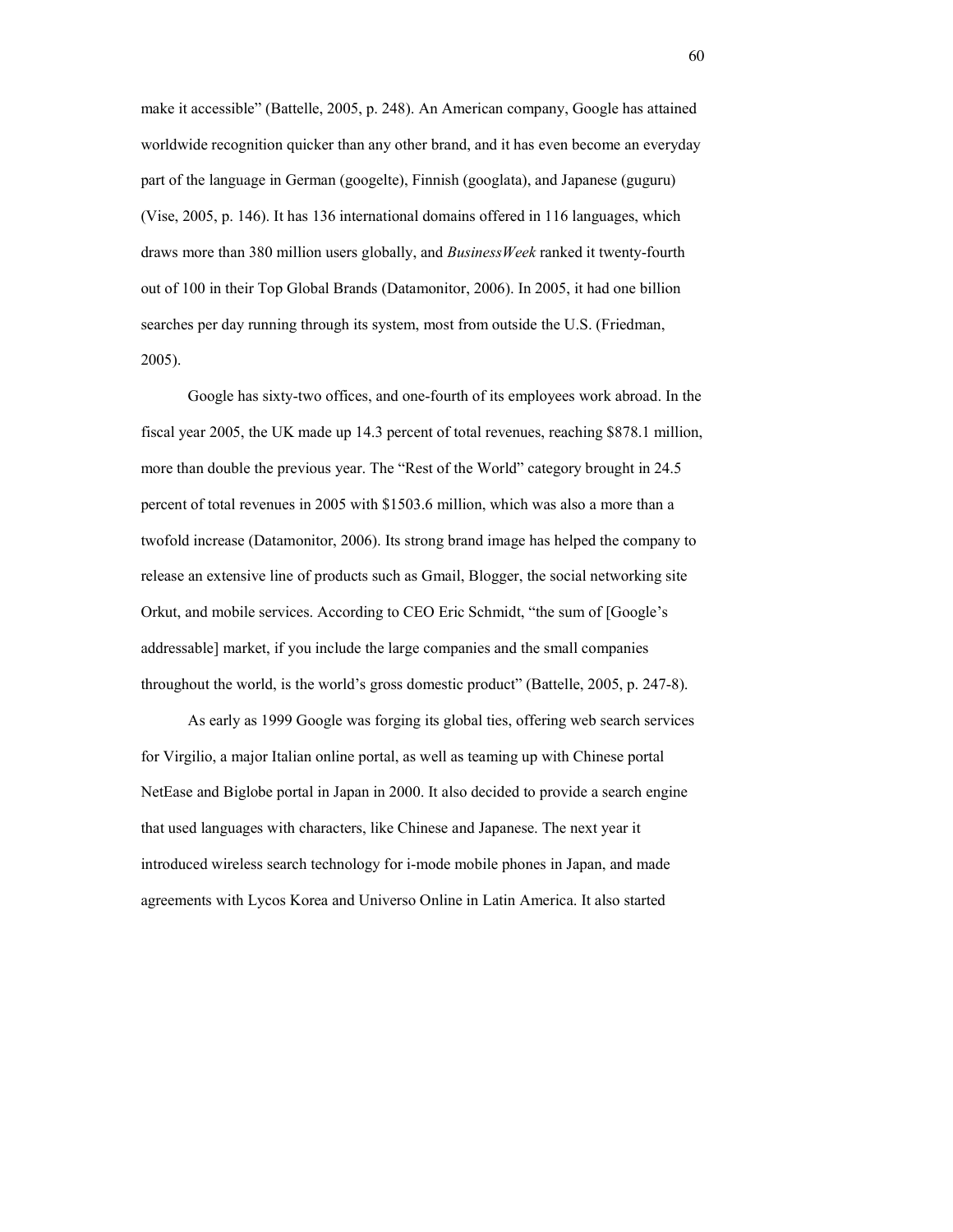opening new sales offices around the world so that it could match the rising demand for its advertising programs, which is how it makes its money. In 2004 Google reached an agreement with AOL Europe to allow British, French and Germans to access it. By 2005 Google had opened a product research and development center in China, persuading Microsoft's Dr. Kai-Fu Lee to jump ship and lead the new China initiative, and it had designated three Chinese companies to be resellers for its AdWords program (Datamonitor, 2006). Google also bought a 2.6 percent stake in the Chinese search engine Baidu.com in 2004, which had referred to itself as "China's Google." Baidu's stock was highly desired when offered to the public the next year (Vise, 2005, p. 278), although Google sold its stake in the company in 2006.

#### **Big Trouble in Big China**

Several years ago Google became determined to make its own entry into China, although this was proving to be both a difficult and controversial endeavor, as other American Internet companies had already drawn heat for capitulating to the Chinese government's demand for censorship of search engines. Meanwhile, the country had installed a massive censorship infrastructure, commonly known as the " Great Firewall of China" (Battelle, 2005, p. 204), which would filter their content coming from outside the country anyway. It is interesting to note that the Chinese government is actually rather upfront about its censorship policies and even bestows annual "Self-Discipline Awards" upon domestic Internet service providers. This is part of its promotion of "selfregulation," as it believes that "self-censorship is always far more comprehensive than formal censorship" (Thompson, 2006, p. 64). The other American Internet companies accepted this, arguing that they had to comply with the government's wishes in order to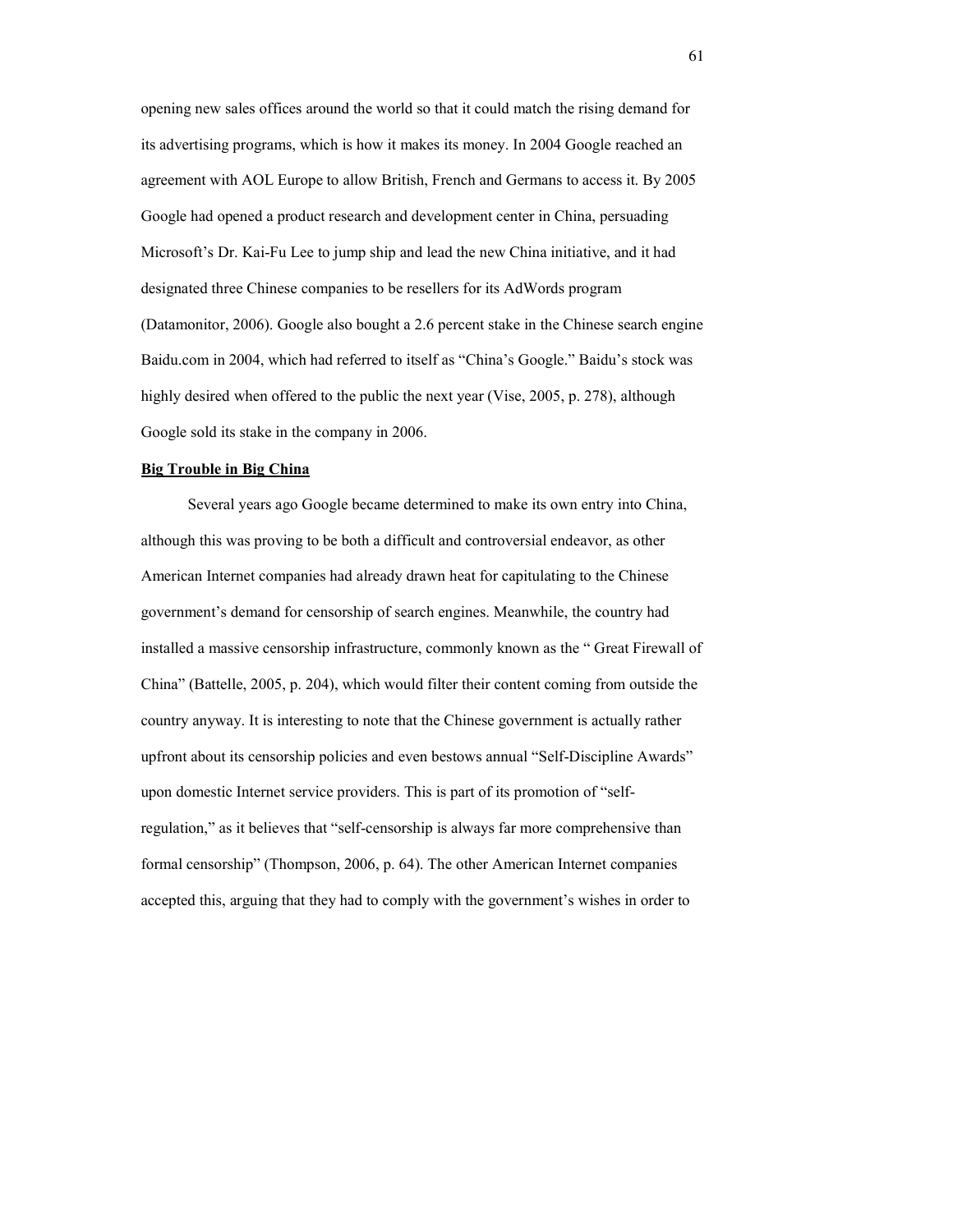access the enormous Chinese market and to be able to offer it their services (Datamonitor, 2006).

Google originally offered its regular Google.com search engine, which, although operated outside the country, is accessible in China and reaches thirty-three percent of the 110 million Chinese users ("The Internet," 2006). However, although it held no legal weight against Google, which was not based in China, the government still attempted to block and filter content, and service was often slow and unreliable, with users even being redirected to local Chinese search engines. This was frustrating for users and also resulted in a decline of Google's Chinese market share to below thirty percent, while its rival at the time, Baidu, had risen to forty-six percent (Schrage, 2006).

In 2004, Google also offered a Chinese language version of Google News, which China quickly blocked completely because it used news sources deemed unacceptable to the government. Google rushed to negotiate with officials, and eventually the news service was brought back up, though without the objectionable sites. According to Google's official explanation, if it left the forbidden sites in the news index, it would result in a "poor user experience," because clicking on links to such sites would only bring up annoying error messages (Battelle, 2005, p. 206). This action by Google resulted in a lot of talk in the press, as well as online, of course, in popular blogs. Google spoke out on its own blog, utilizing the speed of digital technology in responding to a potential crisis. CEO Eric Schmidt declared that it would be "arrogant" to begin their business in China by coming in and "tell[ing] that country how to behave" (Battelle, 2005, p. 288).

Also in 2004, Google started bringing in experts on China from all over the world to its headquarters to discuss the best way to enter that market while staying true to its

62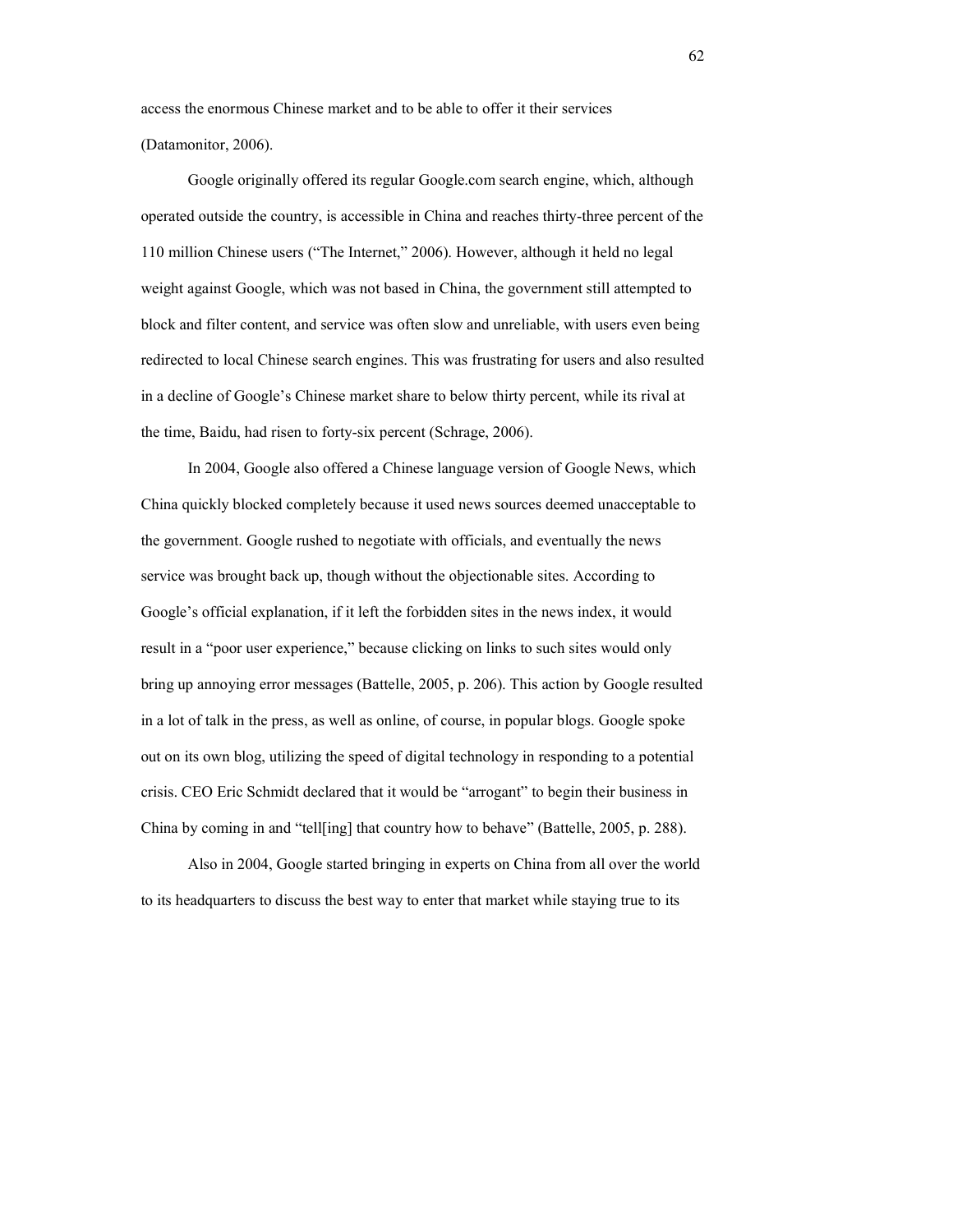"don't be evil" motto (Battelle, 2005). In the views of the Google founders, not having Google at all in China would be a "disservice" to the Chinese population, even if the company was not satisfied with the current censoring (Battelle, 2005, p. 209). At least, in their point of view, they would be going into to the Chinese market not looking to grab the biggest share, but looking to "do the most good" (Battelle, 2005, p. 209). As a result, Google created its Google.cn search engine, whose servers are based in China and thus subject to the government's control. It has kept its other services, though, like Gmail and Blogger, hosted outside of the country. Google also estimated that fewer than two percent of web searches being conducted in China would have filtered search results, simply from the preponderance of local content that was being searched (Schrage, 2006). Although Google's founders acknowledge that their Google.cn service "compromises [their] mission," they also recognize that "failing to offer Google search at all to a fifth of the world's population…does so far more severely" (McLaughlin, 2006, paragraph 4).

### **Google's Policy**

Just as Google was singled out from the other search engines for its actions in China, it sought to differentiate itself on its own terms with a few key factors. First of all was its policy of disclosure, where it notified Chinese users whenever search results had been omitted, meeting users' desire for honesty and transparency. Secondly, it was committed to the privacy of users, which was why it did not offer any of its services like Gmail and Blogger, which hold personal information, through Google.cn. Finally, it would still offer the original Chinese language Google.com, meaning that Google.cn was simply an additional service (Schrage, 2006). Google still hopes to be able to add on additional services if conditions in China change, and it is keeping a close eye on them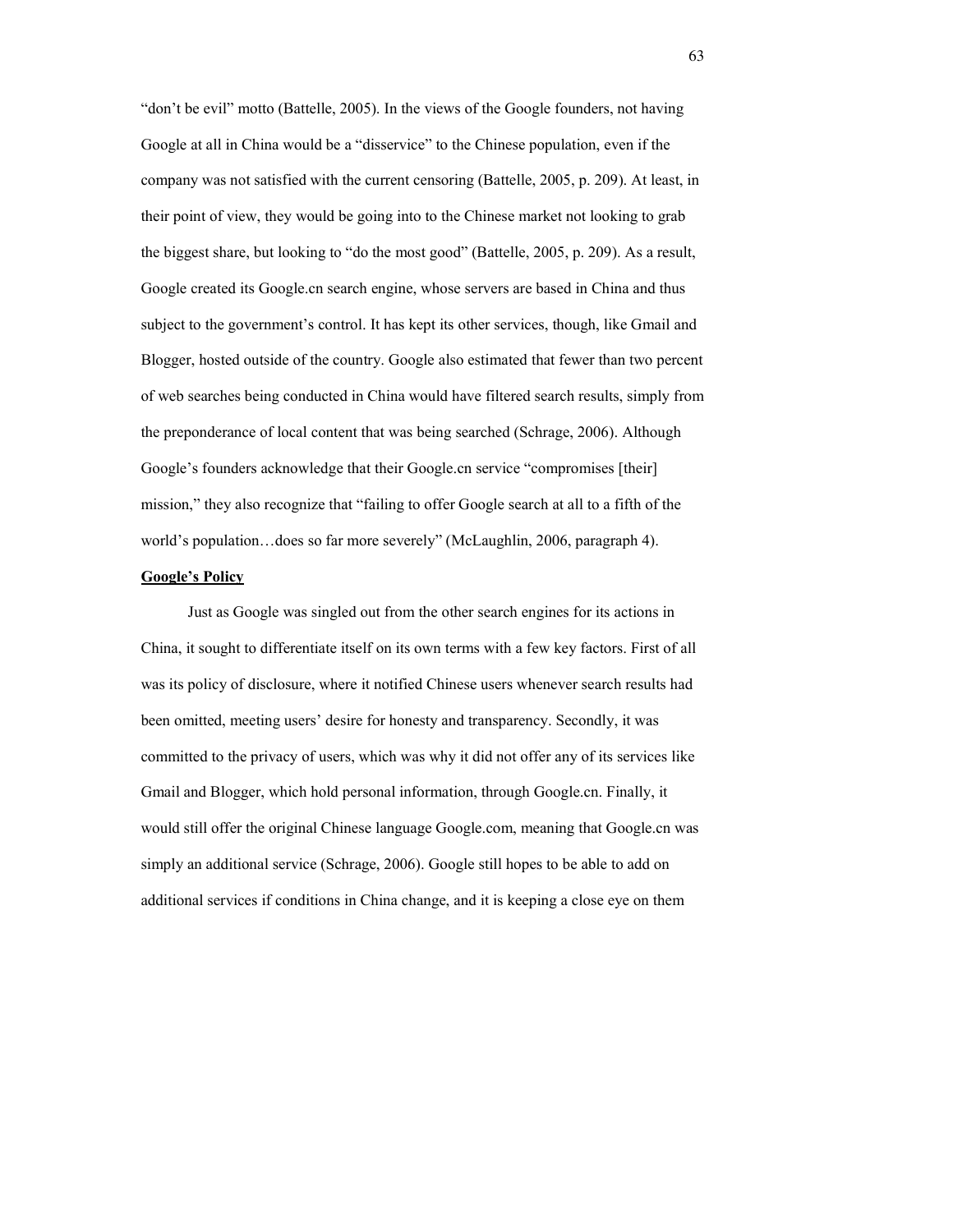(Schrage, 2006). These three policies follow from some of Google's main tenets, the first of which is to "satisfy the interests of users." It also believes that "expanding access to information…will make our world a better, more informed, and freer place." Thirdly, it sees the wisdom in "being responsive to local conditions" (Schrage, 2006, paragraph 8- 11).

Google had already created a "consistent global policy and technical mechanism" for dealing with government-decreed illegal content. It has adapted its services to various countries; for example, it does not provide links to sites pawning Nazi paraphernalia in Germany or to racist sites in France, cooperating with local restrictions ("The Internet," 2006). It has also been in support of creating guidelines for all countries on government restrictions of Internet content (Schrage, 2006). Its new policy of disclosure was important for its relationships with its users, because it makes them aware that it is their own country's legal systems that are responsible. Thus, Google can "be respectful of local content restrictions while providing meaningful disclosure to users and strictly limiting the impact to the relevant Google website for that country" (Schrage, 2006, paragraph 40-41), so no ill will will be harbored against it.

Meanwhile, Google's rivals seemed to be turning their backs on users and creating hostility toward themselves. In 2004, Yahoo had given a business journalist's personal email user information to the Chinese government because he had used his account to disclose information about a government document on press restrictions to a pro-democracy site in New York operated by Chinese citizens. As a result, he was put into prison for ten years. Meanwhile, Microsoft gave in to an informal demand of the Chinese government in 2005 to erase the blog entries of a free-speech blogger, despite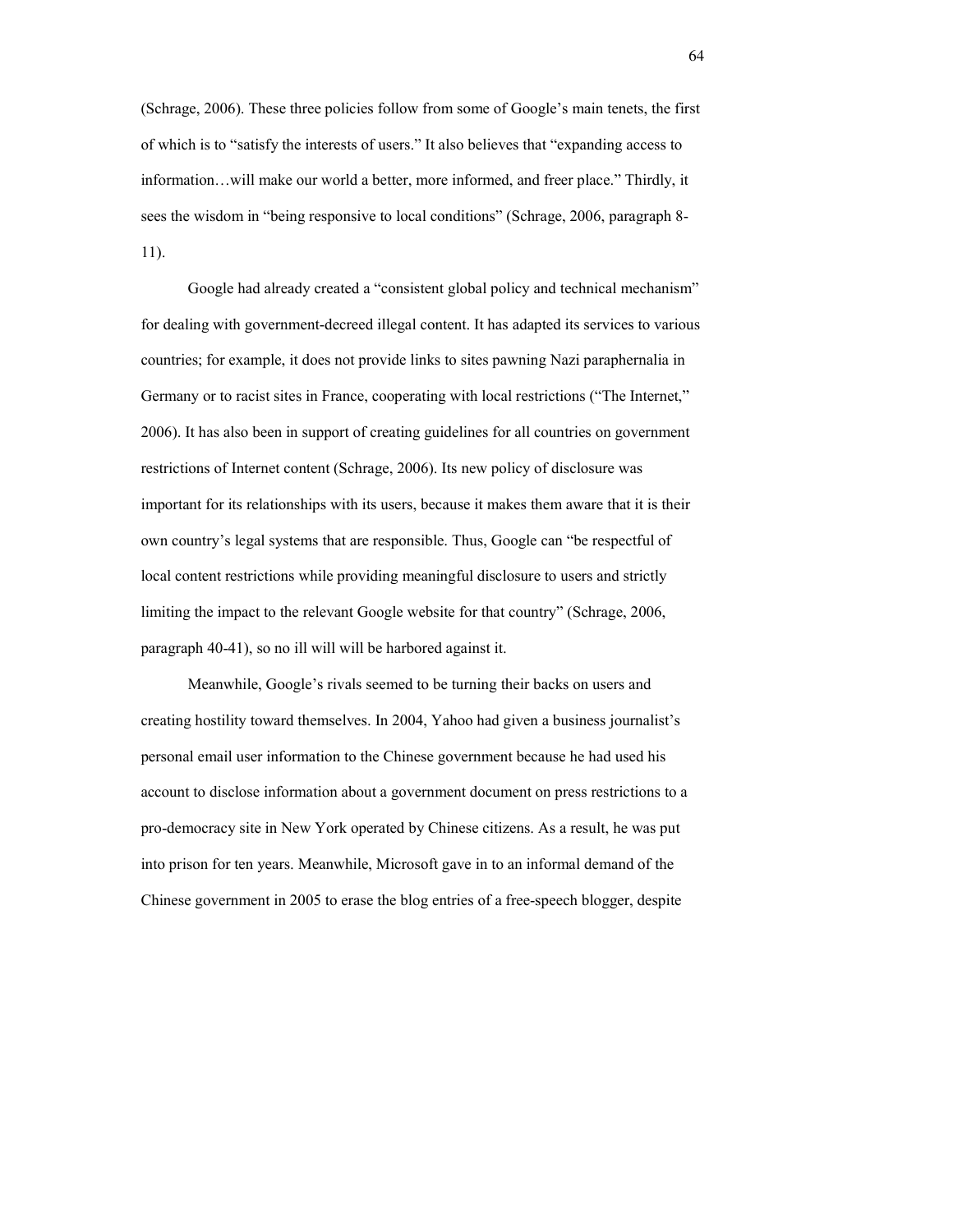the fact that Microsoft's blogging system and all of its data were not based in China but in the U.S. (Thompson, 2006, p. 64). By comparison to these companies, Google seemed upstanding and trustworthy, although it should be noted it was not providing email or blog services, which was what were landing users in prison. Regardless, however, it would actually end up facing the most criticism, particularly from its own home country.

# **Obstacles for Google**

Although Yahoo and Microsoft gave in to China's censorship long before, Google in particular was held in the spotlight. During Congressional hearings its executives were compared to "Nazi collaborators," its stock dropped, and protesters gathered around its California headquarters (Thompson, 2006, p. 64). The criticism it faced was different from that of clothing and electronics companies whose products are made in China; for them, the "'brand' suffers almost nothing" because "the bottom line rules" (Schell, as quoted in Battelle, 2005, p. 209). Google, on the other hand, "whose corporate persona is tinged with the ideology of the early part of [the IT] revolution when values like freedom, spontaneity, independence, and resistance to control were some of the hallmarks of the new movement" (Schell, as quoted in Battelle, 2005, p. 209), seemed to have started at a higher moral ground, and thus was held more culpable for its actions. Its "don't be evil" motto certainly reinforced this.

Criticism of Google has even been expanded to include plans by U.S. legislators to place restrictions on such companies doing business in China and elsewhere, even if these restrictions go against the foreign law ("The Internet," 2006). Part of the proposed legislation would force U.S. companies to keep email servers used for Chinese traffic offshore, keeping the Chinese government from demanding user data (Schatz, 2006).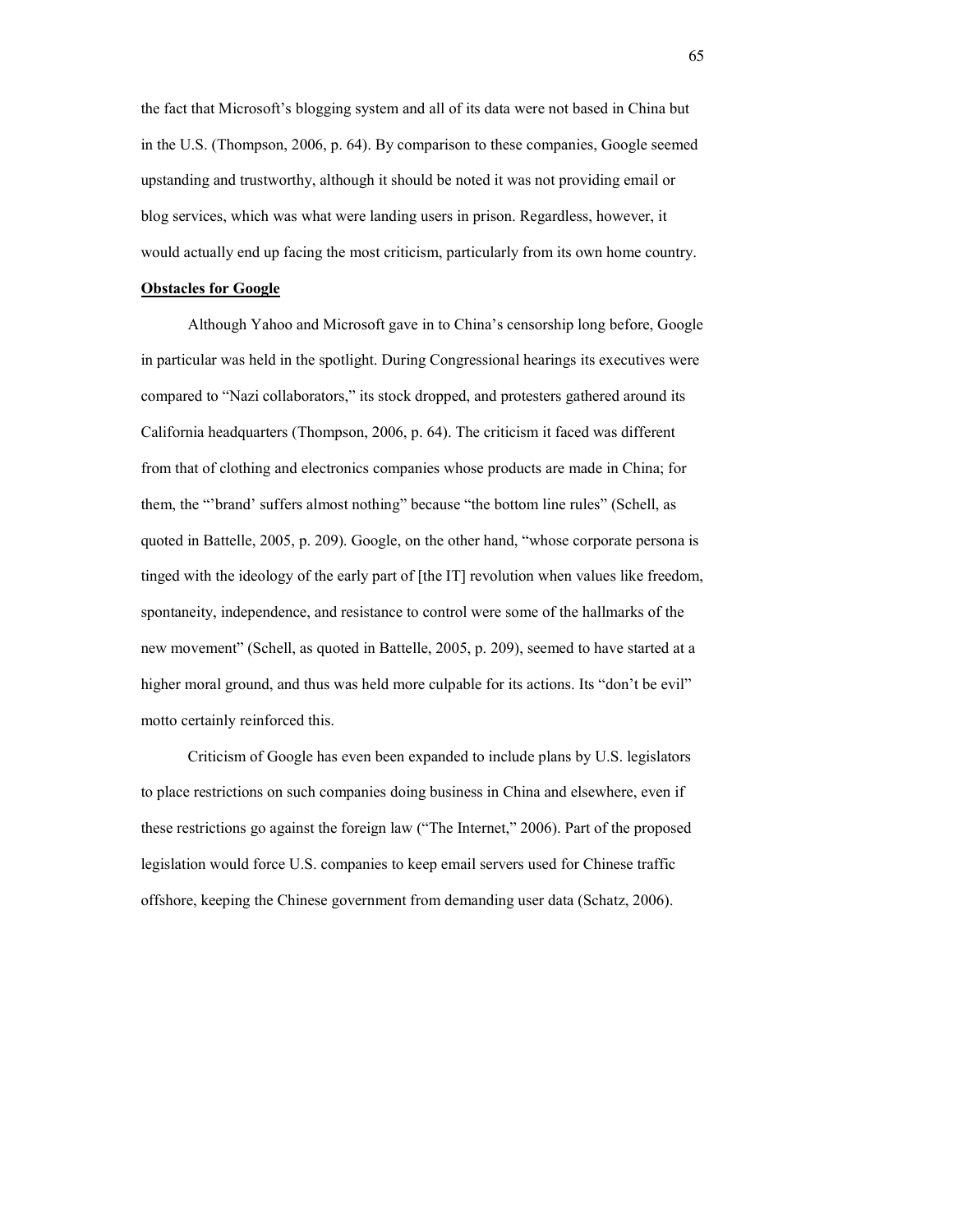However, this would provide for a tricky precedent, for if the U.S. government is allowed to restrict companies' operations in other countries due to concerns over dictatorship, it might theoretically be allowed to legislate for other reasons, perhaps even taking an opportunity to impose American values in the process. Conversely though, another problem would be the precedent that offering concessions to the Chinese government sets for companies like Google, who could theoretically negotiate censorship policies with any country that demanded it (Battelle, 2005).

Battelle (2005) brings up a good point, though, which is that if the U.S. government wants to change China's policies, it should not lay the task on the shoulders of private industry, since it is really the only power strong enough to offer leadership on such an issue. Furthermore, this would allow private companies to appear politically neutral, neither becoming entangled in conflicts with governments nor becoming their lapdogs. Google itself is pushing for the U.S. Departments of State and Commerce and the office of the U.S. Trade Representative to make censorship issues, which act as barriers to trade, part of trade agendas (Schrage, 2006).

Meanwhile, criticism aside, Google has been threatened with litigation from other countries, which include France, Germany, Israel, and Italy, in particular over trademark infringement (Datamonitor, 2006). Google also still faces competition from domestic companies. For example, search engine company NHN held forty percent of online ad sales in Korea in 2005, while Google had less than two percent. In this particular case, home field advantage allowed it to provide more relevant search results than Google, and it also created the Knowledge-In program that records millions of answers to user questions on a wide variety of topics (Ihlwan, Woyke, & Elgin, 2006). Baidu, meanwhile,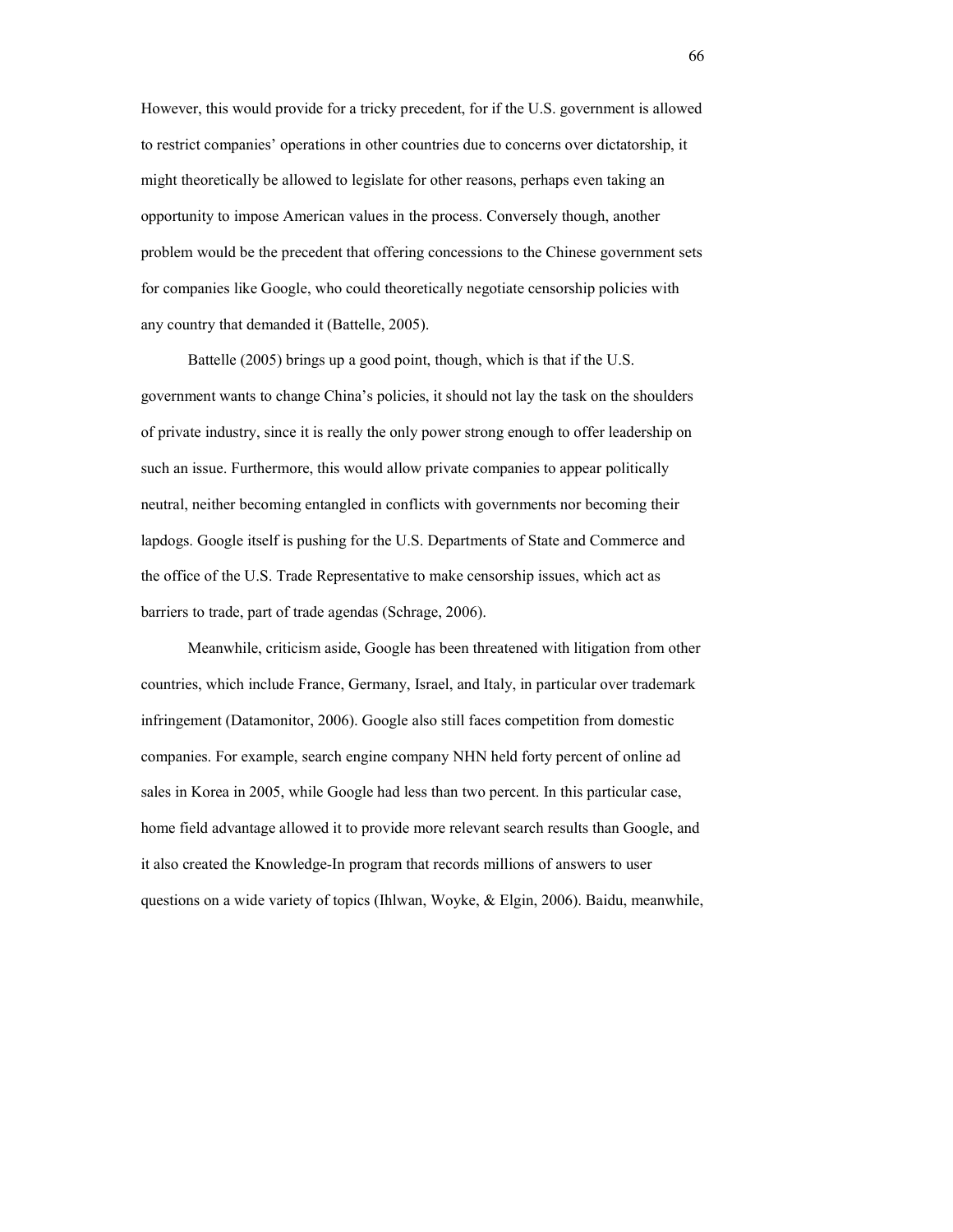Google's main competitor in China, also created a service that lets people start and join instant discussion groups based on popular search terms, appealing to the Chinese preference for live interaction, such as chat groups (Thompson, 2006). Such "cultural nuances" made American search engines feel "foreign," and pushed Chinese users toward their own domestic sites (Thompson, 2006, p. 64).

Another American company on the international stage, eBay, had earlier made a similar misstep when it was beaten in its efforts to enter China by a Chinese site, Taobao, which not only was free but also was more "aesthetically Chinese" and allowed chatting between buyers and sellers to facilitate the important Chinese function of haggling (O'Leary, 2007b, p. 25). Google has since teamed up with eBay, becoming the exclusive supplier of Web search advertising outside the U.S., in addition to creating a joint development of click-to-call ads, which bring together potential buyers and sellers (Hof, 2006, p. 8). Such collaborations between companies will also play an important role in the future, especially when it can all be done online, as advanced specialties will be brought together to offer the "next layer of value creation" (Friedman, 2005, p. 353).

## **Thoughts for the Future**

In this environment of digital technology and emerging Eastern economies, what strategies should be employed by companies looking to expand internationally in the future? In the case of China, does a company make concessions to the local people and culture or to the government, who can control that company's access to those people? And what happens when an approach to international markets results in public criticism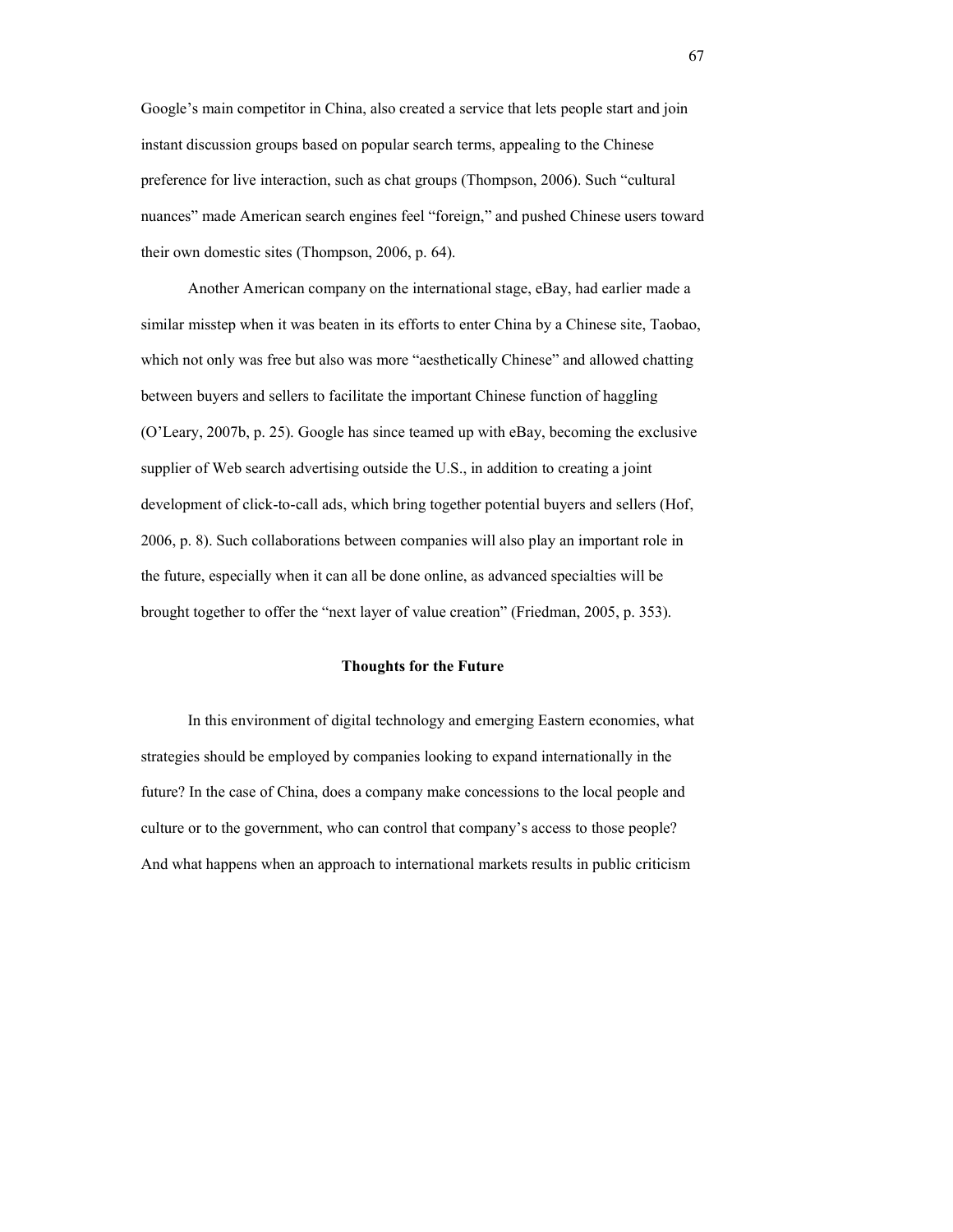in the home market? These types of questions are likely to be faced by such companies in the near future, if they are not facing them already.

 In addition, the ethical problems exist not only with the nature of the government of these countries, but also with what effect all these new economies industrializing and advancing at once will have on the environment. This has the potential to be another controversial issue for American corporations doing business abroad, and it will be difficult for them to push for restraint without seeming hypocritical. To make matters more complex, countries like China are also looking for fuel sources from other countries that have even worse reputations, such as Sudan and Iran.

According to Zhao Jing, the blogger whose entries had been erased by Microsoft, Google ranks at the top of the U.S. search companies, as it was "genuinely improving the quality of Chinese information and trying to do its best within a bad system" (Thompson, 2006, p. 64). Google.cn was seen as a "necessary first step" by its founders, as "the best way to work toward the results we all desire" (McLaughlin, 2006, paragraph 7). Whether or not, as some claim, Google is simply trying to tap into this extremely lucrative market, just like numerous other companies, its ability to spread knowledge to users indiscriminately is still quite a democratic push, and only time will tell if that spirit will take root in the country's other institutions.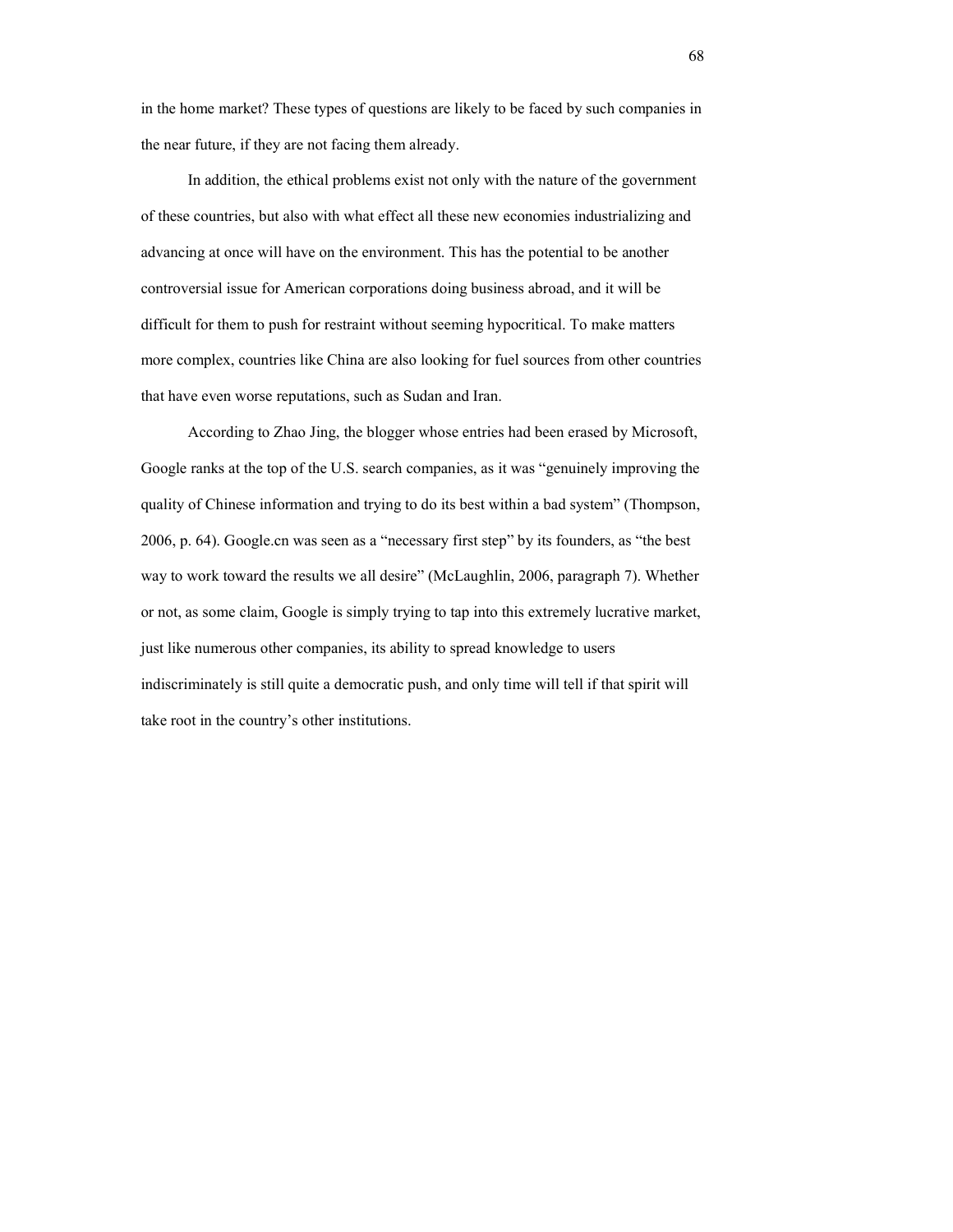## **CHAPTER FIVE: Conclusion**

Hartley (2001) identifies three C's, "complacency, conservatism, and conceit," which can hinder corporations, even those that are leaders in their industries (p. 349). Business consultant Michael Hammer states that one indicator a company is "in trouble" is when they continually talk about "how good they were in the past" (Friedman, 2005, p. 451). In contrast, he maintains, "the hallmark of a truly successful organization is the willingness to abandon what made it successful and start fresh" (Friedman, 2005, p. 451). This seems to have been difficult for American companies like Coca-Cola and Disney to do, particularly in the case of international expansion. America has largely been responsible for progressing the public relations field, and it holds assumptions of its own superiority in business models. An "astute practitioner," however, "recognizes his or her competence in the U.S. does not necessarily translate to competence in other countries" (Howard & Matthews, as quoted in Zaharna, 2000, p. 91).

Both Coca-Cola and Disney are seen as quintessentially American corporations, whose global expansions have even been viewed as thinly veiled attempts of Americanization. In their respective cases, they each suffered from the perceived threat of American culture and bigness in the form of "Coca-colonization" or "Disnification." For both companies, outdated or ineffective international strategies were at the heart of the problem, involving conservative management and the belief in the easy transfer of American practices to other countries, drawing on that "arrogance of success." Coca Cola's reliance on a universal global marketing strategy, tied to former CEO Ivester, was a major source of difficulty. Taylor (2000) notes that it may not have been brought about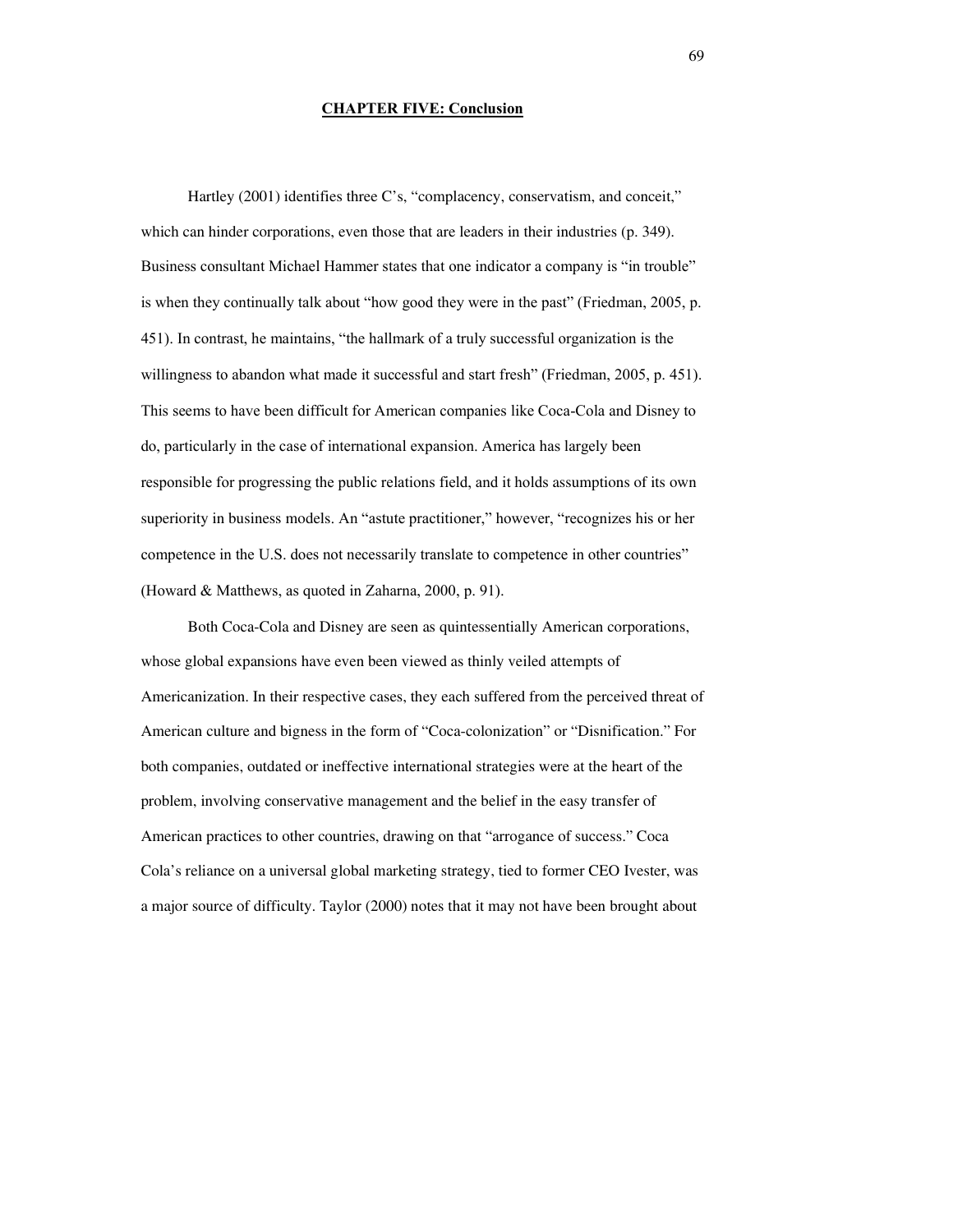by arrogance necessarily but an "inability to accurately understand and react to the complex cultural dynamics of the European marketplace" (p. 289). The rational worldview held by top management became impossible to apply to the unpredictability and diversity of global markets.

In Euro Disney's case, its major mistake was following the "American business's tendency to assume the transferability of culturally loaded business models," particularly "the codification and protection of organizational procedures…[which] results in an approach to overseas business interactions which can easily become domineering and rigid" (Packman & Casmir, 1999, p. 476). Disney certainly held a domineering attitude with its perceived superiority, which rubbed the proud French the wrong way. In addition, Packman and Casmir (1999) note that Euro Disney even "attempted to function as separate from their environment," which served to further the gulf between it and the French people (p. 480).

Both Coca-Cola and Euro Disney's traumatic experiences can offer lessons for multinational companies. There is a strong need to understand that "cultural variability, recent events, and societal tolerance of risks" can affect the way global markets respond to a crisis and an organization's efforts to manage it (Taylor, 2000, p. 290). In addition, companies must clearly avoid the ethnocentrism that assumes that any strategy for their home countries will naturally work in other regions (Taylor, 2000). Hartley (2001) recommends that a corporation that wishes to expand internationally must "tread carefully, tone down inclinations toward arrogance, and be subtle and patient in seeking acquisitions on foreign turf" (p. 23).

Disney is currently looking to expand further in China, hoping to spot a park on the mainland, preferably near Shanghai. It sees this as an opportunity to make a bold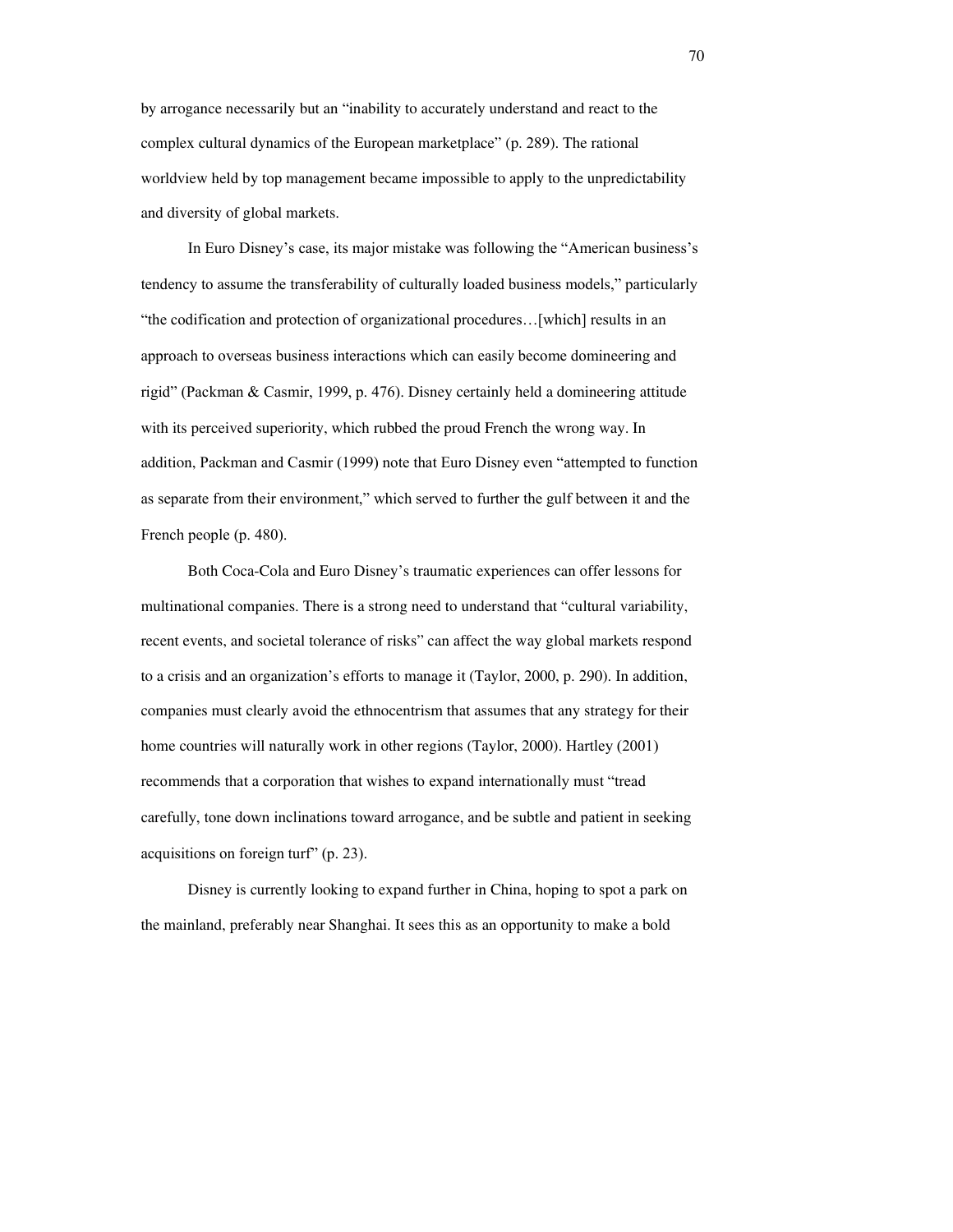entry into a new market, and the Chinese government is in favor of the project, due to its potential to increase employment and economic growth (Marr & Fowler, 2005). However it still has such issues to face as the wide disparity in income levels. Disney is also looking to South Korea as a possible site for a new park. Even though it believes that "the family values it stands for are relevant in any part of the world" (Fowler & Marr, 2005), the success of a new park is still by no means guaranteed. Interestingly enough, though, in a fitting collaborative effort Disney has been advertising for its Chinese TV show on cans of Coca-Cola (Fowler & Marr, 2005).

As for Google, it has reached worldwide recognition in a remarkably short timeframe, and the technological nature of its products and services has not left much of a national stamp upon it. Not that ethnocentric arrogance is likely to be a problem for it, as it embodies none of the three C's that Hartley has described. Indeed, it is committed to innovation, which should give it great flexibility as it continues to expand in new markets.

## **Third Culture Building**

As a final note, although globalization may be bringing about a divergence effect, cultures will be just as imprudent as businesses if they refuse to allow their interactions on the world stage to bring about a modicum of change. Although Disney stubbornly retained its established protocol in Europe, perhaps France too can be held accused of a certain degree of conservatism itself. Cultural critic John Andrews maintains, "any culture or nation that does not come to grips with the technologies changing our lives is, quite literally, living in the past" (as quoted in Lainsbury, 2000), which is a fitting analogue to Hartley's 3 C's for corporations. In addition, Norwegian media researcher Helge Ronning has suggested that "American popular culture is becoming everyone's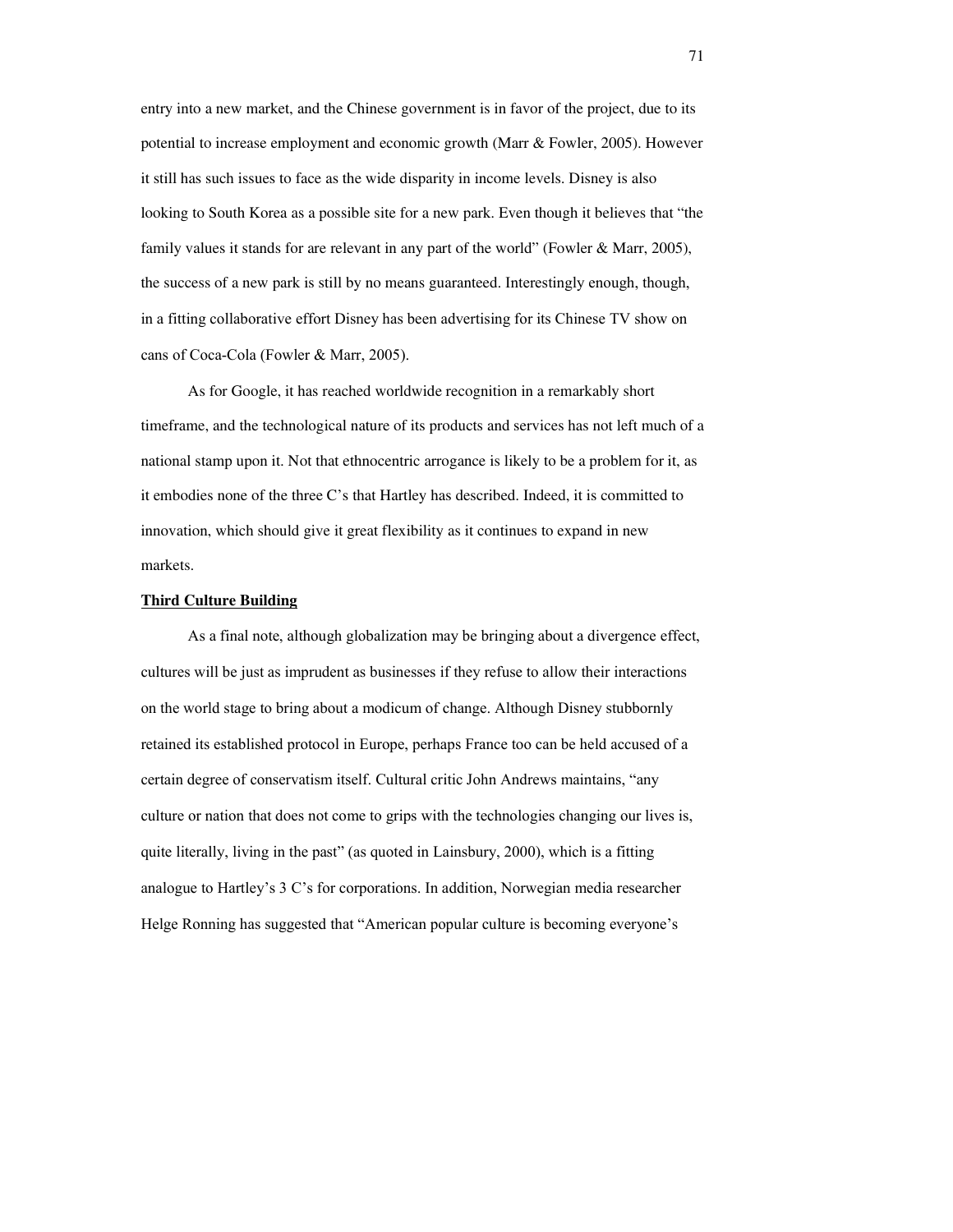second culture," resulting in a "certain cultural bilingualism" (Gitlin, 1992, p. 1). This coexistence is important, as it shuns the notion that cultural exports can only result in "the stark binary form of a zero-sum game" (Kroes, as quoted in Lainsbury, 2000). As one member of the French government delegation put it, "just because an amusement park will open, university students are not going to stop studying Sartre" (Rudolph & Gomez, 1991, p. 49). Disney's sole international success, its park in Tokyo, was described by anthropologist Aviad Raz as partially the result of a "subtle local adaptation that lets Japanese people appropriate Disney's characters and Americana for themselves" (Fowler & Marr, 2005, p. B1). Casmir describes this resulting process as "third culture building," which "involves mutual learning, a cooperative dialogue and building experience," instead of a "one-sided" effort (Packman & Casmir, 1999, p. 485). This resonates with Friedman, who stresses the importance of glocalization, whereby a culture takes in "foreign ideas and best practices," combining them with its own system of doing things (2005, p. 325). This process bestows an advantage on such open cultures in a globalized, shrinking world.

China will certainly find itself tested by this. Its burgeoning middle class, "a class that prides itself on being cosmopolitan rather than nationalistic" (Thompson, 2006, p. 64), will most assuredly embrace the knowledge and benefits to be derived from exposure to other cultures. However, if its authoritarian government stubbornly clings to its conservative ways, it will likely only hold China back (albeit barely). Fortunately, though, the cooperative and collaborative process has already begun, particularly in science and technology, and China's desire to become a formidable world economic player offers a good chance for the scales to tip in favor of democratic progress.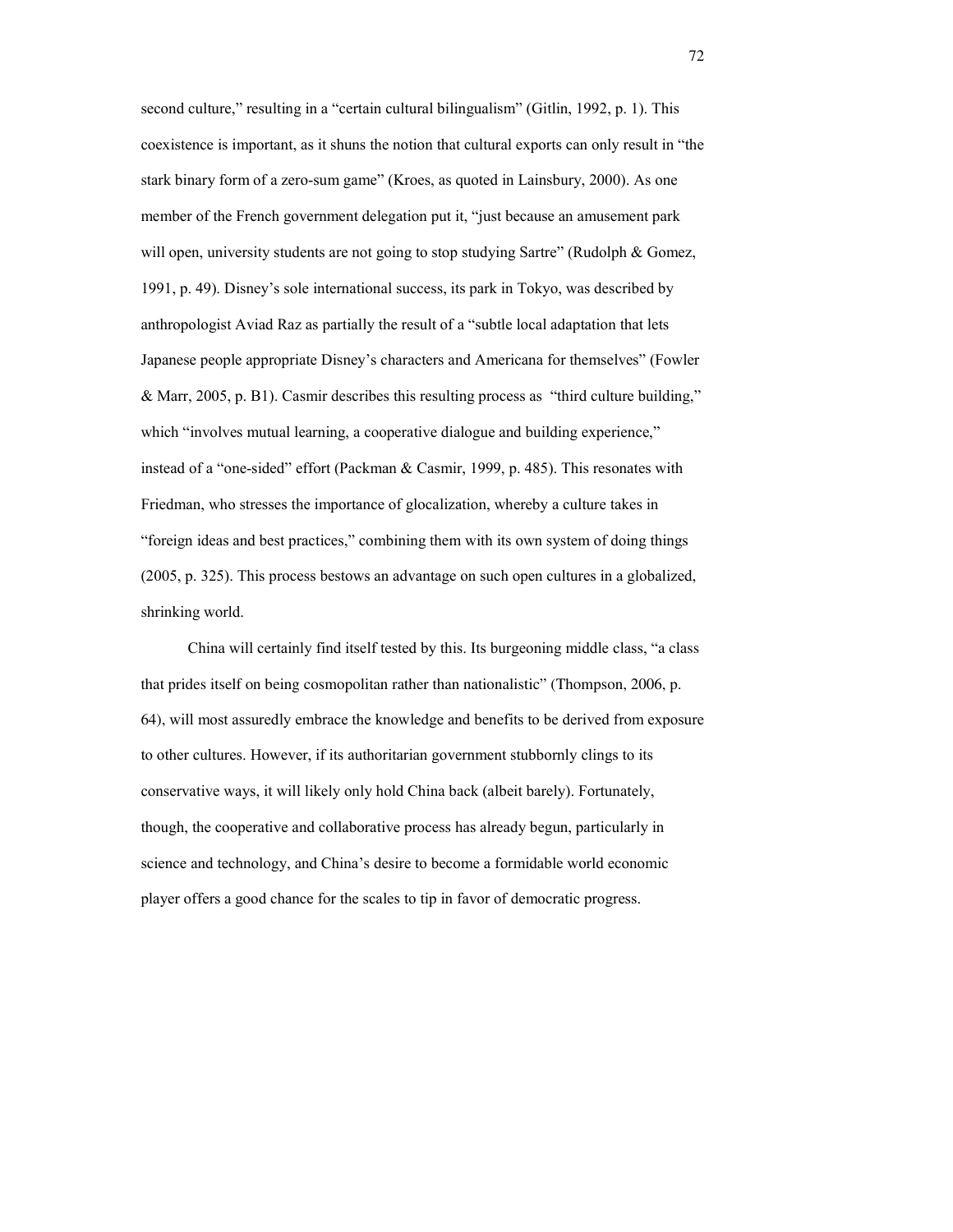Applied back to business again, Casmir's third culture building model stresses the "importance of creating organizations that reflect the needs and values of the culture in which they are to function by avoiding the creation of a 'mere replica,' and still providing the unique contribution intended by its founders" (Packman & Casmir, 1999, p. 486). Nonetheless, Zaharna (2001) points out that "cultural assumptions are notoriously elusive to its own members" (p. 146). It may be hard to break out of old patterns, to see the world from different eyes. Successful international businesses, however, will be able to "act global, think [multi]local" (de Mooij, 1998, p. 299). Of course, this is more complex than simply adopting the policy of "When in Rome" and will require a solid understanding of local cultures and how they fit in the larger global context. But there is no longer any excuse for a business to ignore the role of culture in communication; as has been illustrated in this paper, even giants like Coca-Cola and Disney have been laid low for taking the superiority of their own way of doing things for granted. As the digital age continues to advance, and nascent economies join in with the rest of the world, that world will only shrink further. Great will be those companies that take advantage of this, who are flexible enough to appeal to the various markets now just a mouse click away. Even greater still, however, will be those companies that reflect the needs and values of these markets' individual cultures, not simply existing alongside them, but finding ways to merge with and become a part of them.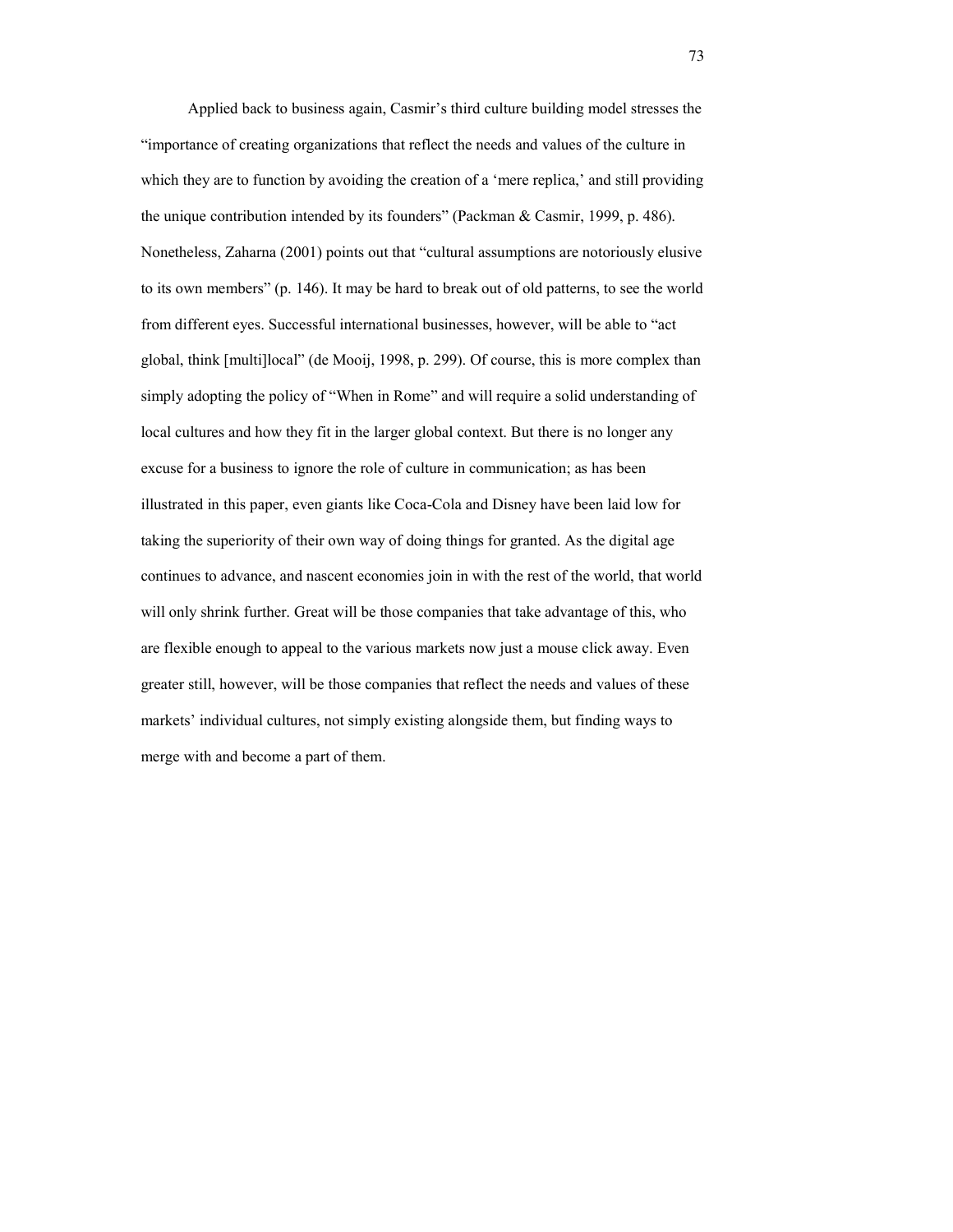## **REFERENCES**

- Abelson, R. (1999, June 16). In a crisis, Coke tries to be reassuring. *The New York Times*, pp. 2.
- Andrews, E.L. (1999, June 17). Coke's chief apologizes for response on contamination. *The New York Times*, pp. 4.
- Battelle, J. (2005). *The Search: How Google and its rivals rewrote the rules of business and transformed our culture*. New York: Portfolio.
- Belgian scientists question role of Coca-Cola in illnesses. (1999, June 16). *Agence France Press*. Retrieved November 28, 2006 from Lexis-Nexis Academic.
- Benoit, W.L. (1997). Image repair discourse and crisis communication. *Public Relations Review*, *23*(2), 177-186.
- Brannigan, M. & Richter, K. (1999, June 11). Coke bottler in Belgium recalls product after 41 children are sent to hospital. *The Wall Street Journal*, pp. A4.
- Buckley, N. & Liu, B. (1999, June 16). Coca-Cola hit as European health scare prompts bans: Battle to recover consumer confidence as dozens fall ill. *The Financial Times*, pp. 1.
- Certain Coca-Cola company drinks to go back on shelves. (1999, June 17). *Agence France Press*. Retrieved November 28, 2006 from Lexis-Nexis Academic.
- Chang, S. (2007). The top 10 challenges and myths for doing business in China. http://webershandwick.com/capabilities/cap/index.cfm/ cap,4,contentid,13831,display,tl.html
- Coca-Cola Belgium identifies cause of contamination of soft drinks. (1999, June 15). *Agence France Press*. Retrieved November 28, 2006 from Lexis-Nexis Academic.
- Coca-Cola chairman "deeply regrets" problems caused to Europeans. (1999, June 16). *Agence France Press*. Retrieved November 28, 2006 from Lexis-Nexis Academic.
- Coca-Cola Enterprises Inc.: Bottles recalled in France due to defect in packaging. (2001, March 8). *The Wall Street Journal,* pp. C9.
- Coca-Cola Enterprises Inc.: Recall of some of Coke Classic was completed last fall. (2001, February 21). *The Wall Street Journal*, pp. B2.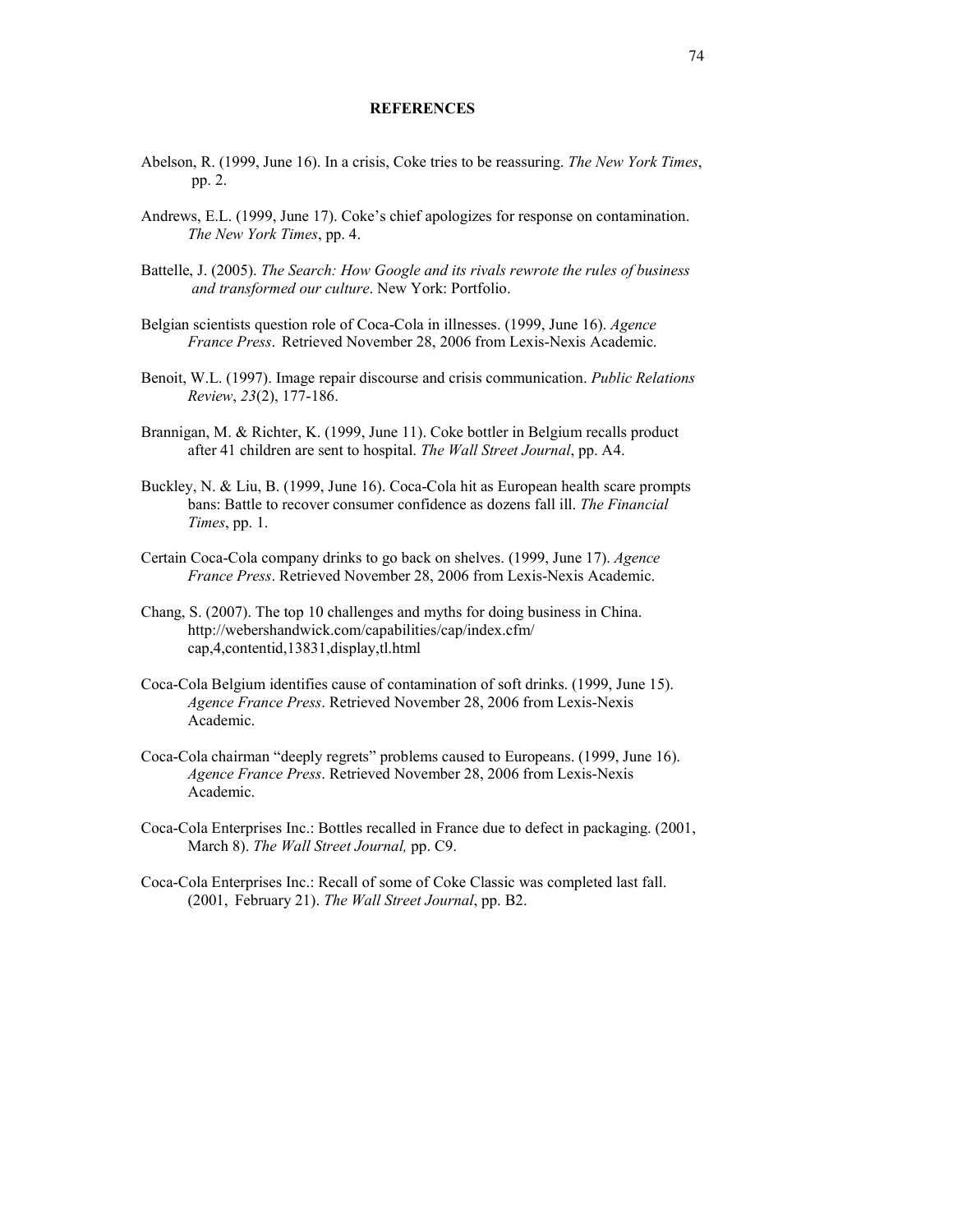- Coca-Cola gives test results to Belgian government. (1999, June 21). *Agence France Press*. Retrieved November 28, 2006 from Lexis-Nexis Academic.
- Coca-Cola health scare still shrouded in mystery. (1999, June 16). *De Financieel- Economische Tijd.* Retrieved November 28, 2006 from World News Connection.
- Coca-Cola health scare widens in Europe. (1999, June 18). *Reuters News*. Retrieved November 28, 2006 from Factiva.
- Coca-Cola ordered to stop promotional campaign in Belgium. (1999, November 30). *Agence France Press*. Retrieved November 28, 2006 from Lexis-Nexis Academic.
- Coca-Cola pulled off shelves in Belgium, Luxembourg, Netherlands. (1999, June 15). *Agence France Press*. Retrieved November 28, 2006 from Lexis-Nexis Academic.
- Coca-Cola reassures French consumers as bans on cans upheld. (1999, June 21). *Agence France Press*. Retrieved November 28, 2006 from Lexis-Nexis Academic.
- Coca-Cola recalls bottles of drink sold in Belgium. (2001, May 29). *The Wall Street Journal*, pp. B11.
- Coca-Cola sees sales fall, finds mold dead in drink. (1999, June 30). *Agence France Press*. Retrieved November 28, 2006 from Lexis-Nexis Academic.
- Coca-Cola urged to heed consumers to salvage image. (1999, June 18). *Reuters News*. Retrieved November 28, 2006 from Factiva.
- Cohen, R. (1992a, April 10). Threat of strike in Euro Disney debut. *The New York Times*, pp. D20.
- Cohen, R. (1992b, June 8). Slow Start at Europe's Disneyland. *The New York Times*, pp. D1.
- Cohen, R. (1993, July 18). When you wish upon a deficit. *The New York Times,* pp. 1.
- Coke faces struggle in European recovery, Goldman report says. (1999, July 28). *The Wall Street Journal*, pp. B15.
- Coke will foot medical bills if link with illnesses proved. (1999, June 17). *Agence France Press*. Retrieved November 28, 2006 from Lexis-Nexis Academic.
- Cowell, A. (1999, June 29). Coke scare was preceded by a May case. *The New York Times*, pp. C1.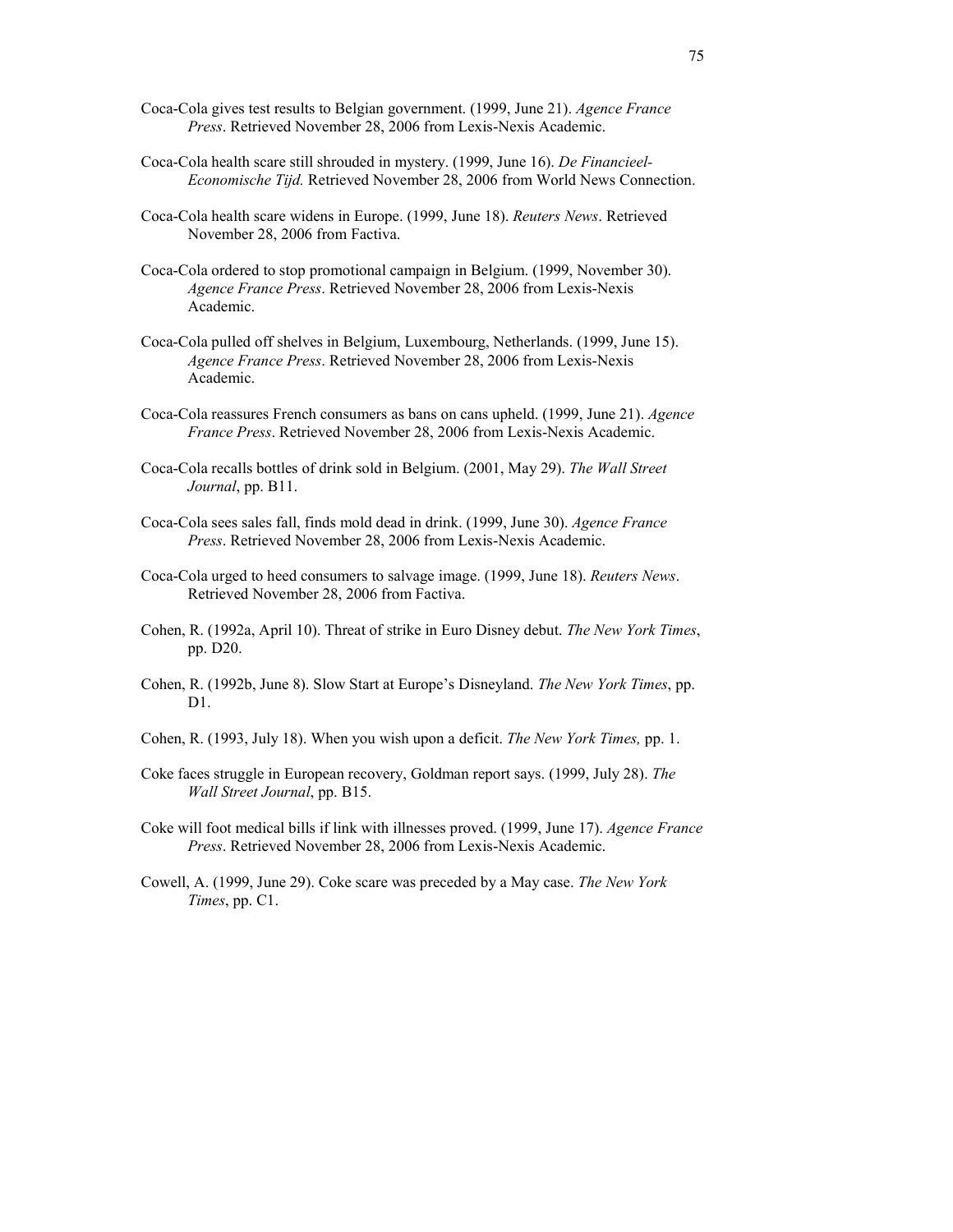- Crumley, B. & Fisher, C. (1994). Euro Disney tries to end evil spell. *Advertising Age*, *65*(6), 39.
- Curwen, P. (1995). EuroDisney: the mouse that roared (not!). *European Business Review, 95*(5), 15-20.
- Datamonitor. (2006, October). *Google Inc.: Company Profile*. Retrieved March 18, 2006 from Business Source Complete.
- De Mooij, M. (1998). *Global marketing and advertising: Understanding cultural paradoxes*. Thousand Oaks, CA: SAGE Publications.
- Dejevsky, M. (1996, October 30). Mickey finds a place in French life. *The Independent*, pp. 9.
- Deogun, N. & Richter, K. (1999a, June 15). Belgium bans most Coca-Cola products after complaints of over 100 illnesses. *The Wall Street Journal*, pp. B15.
- Deogun, N. & Richter, K. (1999b, June 16). Coca-Cola pinpoints set of problems in production, distribution in Belgium. *The Wall Street Journal*, pp. A4.
- Deogun, N., Hagerty, J.R., Stecklow, S. & Johannes, L. (1999, June 29). Cola stains—anatomy of a recall: How Coke's controls fizzled out in Europe. *The Wall Street Journal*, pp. A1.
- Diamond, H. (2007). The globalization of PR: Myth or reality. http://webershandwick.com/newsroom/thoughtleadership.cfm/ contentid,13886.html
- Echikson, W. & Rocks, D. (1999). The name Coke now scares people. *BusinessWeek*, *3636*, 32.
- Eisner, M. (1998). *Work in progress*. New York: Random House.
- Euro Disney net profit sharply higher in year to September. (1997, November 13). *Agence France Presse.* Retrieved February 18, 2007 from Lexis-Nexis Academic.
- Euro Disney posts loss in 1992, sees no improvement next year. (1992, November 19). *Agence France Presse.* Retrieved February 18, 2007 from Lexis-Nexis Academic.
- Euro Disney profit soars 34 percent. (1998, November 18). *Agence France Presse.* Retrieved February 18, 2007 from Lexis-Nexis Academic.
- Euro Disney profits slump on resumption of royalty payments. (1999, November 2). *Agence France Presse.* Retrieved February 18, 2007 from Lexis-Nexis Academic.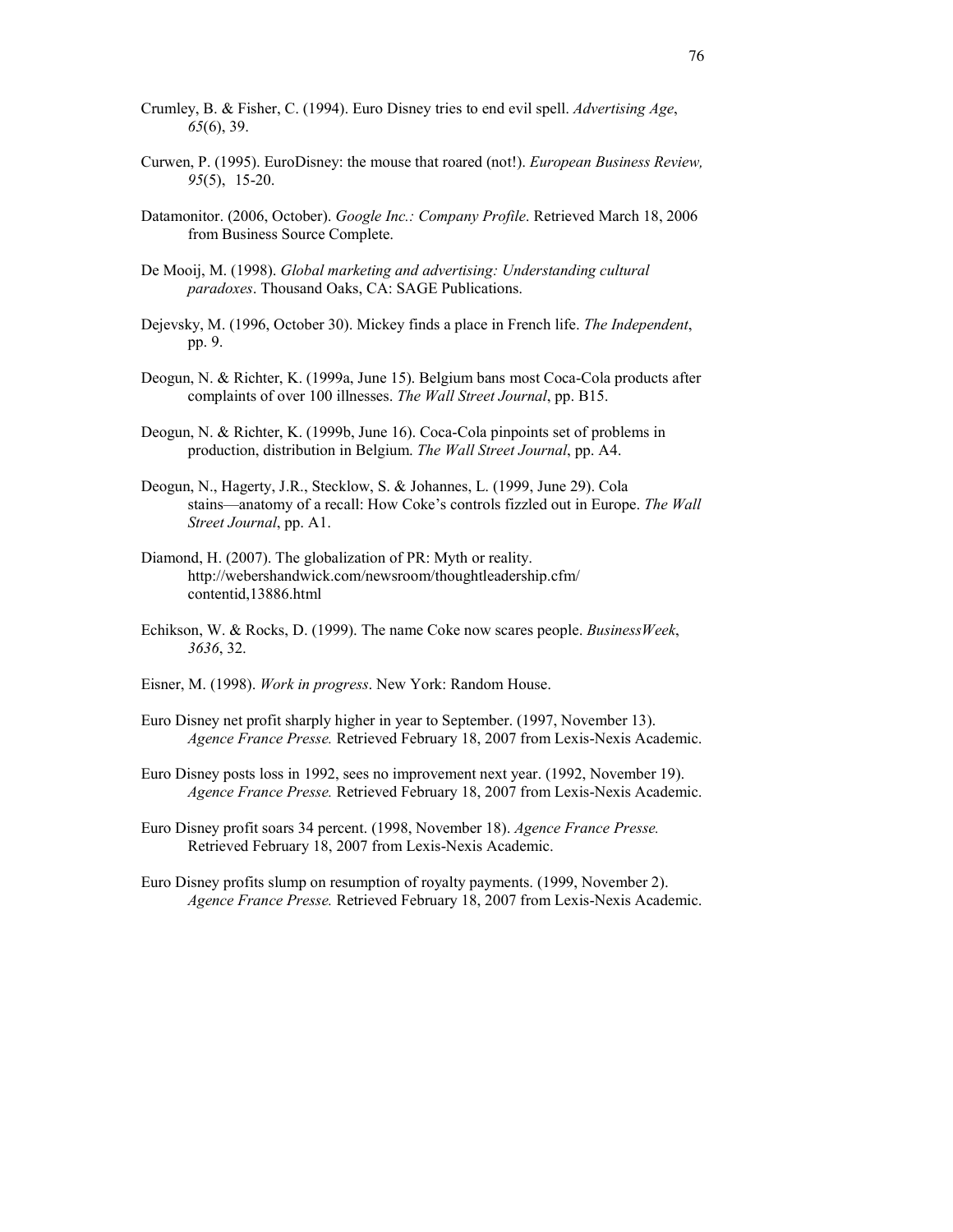- Euro Disney registers 350 million dollar loss. (1994, November 3). *Agence France Presse.* Retrieved February 18, 2007 from Lexis-Nexis Academic.
- Euro Disney reports less visitors, bigger losses at theme park. (2003, November 17). *Agence France Presse.* Retrieved February 18, 2007 from Lexis-Nexis Academic.
- Euro Disney reports profit for '95, but the future remains cloudy. (1995, November 16). *The New York Times*, pp. D7.
- Euro Disney's performance "dreadful," says Walt Disney Chairman. (1993, December 29). *Agence France Presse.* Retrieved February 18, 2007 from Lexis-Nexis Academic.
- Euro Disney's shares surge 16.0 percent on launch of capital increase. (2005, January 31). *Agence France Presse.* Retrieved February 18, 2007 from Lexis-Nexis Academic.
- Fawcett, K. (1992). The (PR) mouse that roared in six languages. *Communication World, 9*(12), 13-16.
- Fifty million cans of Coca-Cola drinks withdrawn in France. (1999, June 16). *Agence France Press*. Retrieved November 28, 2006 from Lexis-Nexis Academic.
- Fleming, C. (1999, September 30). Euro Disney to build movie theme park outside Paris. *The New York Times*, pp. A18.
- Fondiller, D. (1997, November 3). Mickey's last laugh. *Forbes*, pp. 16C.
- Forman, J. (1998). Corporate image and the establishment of Euro Disney: Mickey Mouse and the French press. *Technical Communication Quarterly*, *7*(3), 247-258.
- Fowler, G.A. (2006, September 5). Hong Kong Disney misses target. *The Wall Street Journal*, pp. D2.
- Fowler, G.A. & Marr, M. (2005, June 16). Disney's China play—its new Hong Kong park is a big cultural experiment. *The Wall Street Journal*, pp. B1.
- Freedman, R.D. & Butterfield, C. (2000). *Coke loses some fizz*. Retrieved November 27, 2006 from http://www.stern.nyu.edu/mgt/private\_file/mo/rfreedma\_ca/coca.pdf
- French coach operators threaten Euro Disney boycott. (1992, May 4). *Agence France Press.* Retrieved February 18, 2007 from Lexis-Nexis Academic.
- French far right targets Disneyland. (1992, January 16). *Agence France Presse*. Retrieved February 18, 2007 from Lexis-Nexis Academic.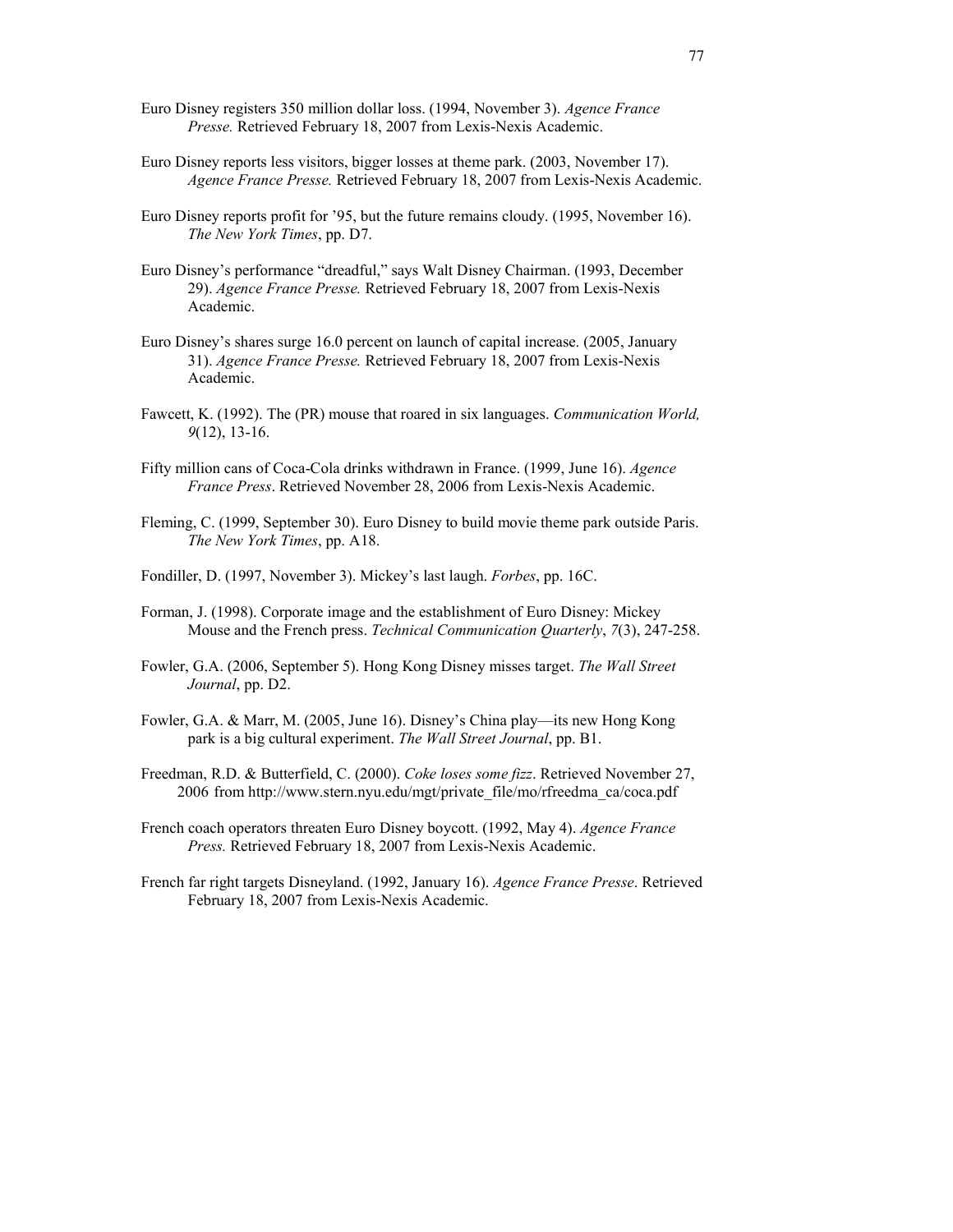- Friedman, T.L. (2005). *The world is flat: A brief history of the twenty-first century*. New York: Farrar, Straus, and Giroux.
- Garrahan, M. (2005, April 29). Euro Disney hopes to ride out bad times. *Financial Times*, pp. 30.
- Garrahan, M. & Hearn, L. (2002, November 14). Park launch hits Euro Disney. *Financial Times*, pp. 30.
- Gibson, D.C. (1995). Public relations considerations of consumer product recall. *Public Relations Review*, *21*(3), 225-240.
- Gitlin, T. (1992, May 3). World leaders: Mickey, et al. *The New York Times*, pp. 1.
- Godwin, N. (1994) Disneyland Paris is new address in France for Mickey and Minnie. *Travel Weekly*, *53*(84), 1-3.
- Grant, R.M. (2003). Euro Disney: From dream to nightmare, 1987-94. In R.M. Grant & K.E. Neupert (eds.) *Cases in contemporary strategy analysis* (pp. 256-284). Malden, MA: Blackwell Publishing.
- Greenhouse, S. (1991, February 17). Playing Disney in the Parisian fields. *The New York Times*, pp. 1.
- Gumbel, P. (1994, February 22). Euro Disney calls on Mary Poppins to tidy up mess at French resort. *The Wall Street Journal*, pp. A14.
- Gumbel, P. & Turner, R. (1994, March 10). Mouse trap: Fans like Euro Disney but its parent's goofs weigh the park down. *The Wall Street Journal*, pp. A1.
- Hagerty, J.R. & Barrett, A. (1999a, June 18). Management: Can Douglas Ivester end Coke's crisis? *The Wall Street Journal*, pp. B1.
- Hagerty, J.R. & Barrett, A. (1999b, June 24). Coke wins clearance to resume Belgian sales. *The Wall Street Journal*, pp. A2.
- Hagerty, J.R. & Deogun, N. (1999a, June 17). Management: Coke scrambles to contain a scare in Europe. *The Wall Street Journal*, pp. B1.
- Hagerty, J.R. & Deogun, N. (1999b, June 22). Coke's Ivester apologizes to Belgians. *The Wall Street Journal*, pp. A3.
- Hagerty, J.R. & Deogun, N. (1999c, June 25). France lets Coke resume production at plant. *The Wall Street Journal*, pp. A4.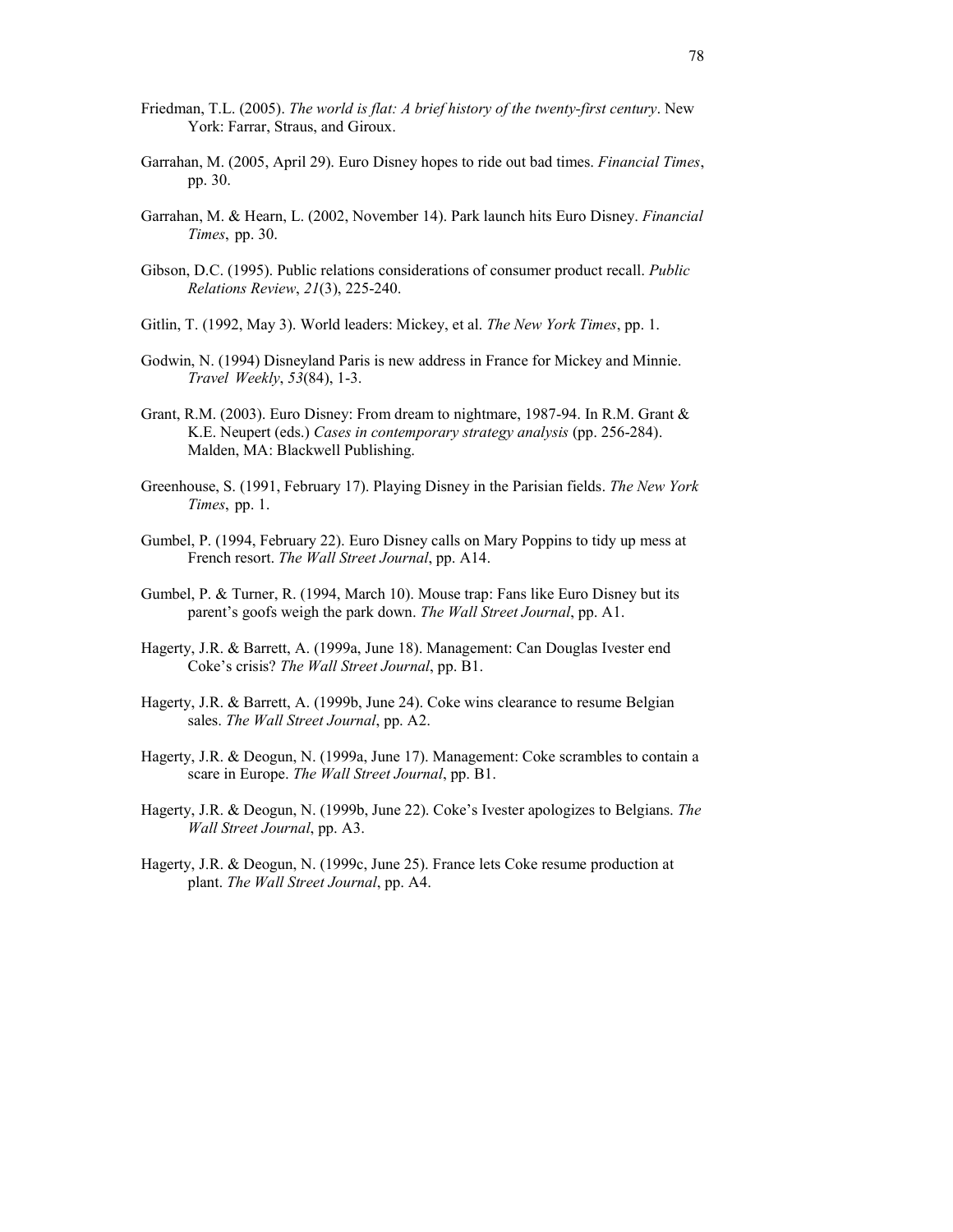- Handyside, G. (1999, June 27). Coca-Cola mishandled health scare says executive. *Reuters News.* Retrieved November 28, 2006 from Factiva.
- Hartley, R.F. (2001). *Marketing mistakes and successes.* New York: John Wiley & Sons, Inc.
- Hays, C. L. (1999a, June 22). Coca-Cola chairman uses ads to apologize to Belgians. *The New York Times*, pp. 4.
- Hays, C.L. (1999b, July 16). Coca-Cola earnings fall 21%, reflecting troubles in Europe. *The New York Times,* pp. 2.
- Herbig, P. A. (1998). *Handbook of cross-cultural marketing*. New York: The International Business Press.
- Hof, R. (2006, August 29). Google and eBay's new connection. *Business Week Online*, 8. Retrieved March 3, 2007 from Business Source Complete.
- Huey, J. (1995). Eisner explains everything. *Fortune*, *131*(7), 44-48.
- Ihlwan, M., Woyke, E., & Elgin, B. (2006). The little search engine that could. *Business Week*, *3969*, 44.
- Johnson, V. & Peppas, S.C. (2003). Crisis management in Belgium: The case of Coca- Cola. *Corporate Communications: An International Journal*, *8*(1), 18-22.
- Kielmas, M. (1999). Interest in recall cover rises. *Business Insurance, 33*(33), 31-32.
- Lainsbury, A. (2000). *Once upon an American dream: The story of Euro Disneyland*. Lawrence, KA: University of Kansas Press.
- Landler, M. (1999, November 3). Mickey and Minnie go to Hong Kong. *The New York Times*, pp. C1.
- Lawson, M. (1993, August 24). Taking the mickey out of Euro Disney. *The Independent*, pp. 20.
- Lee, S. (2005). The emergence of global public and international public relations. *Public Relations Quarterly*, *50*(2), 14-16.
- Marr, M. & Fowler, G.A. (2005, June 16). Why intrepid mouse looks to Asia for growth. *The Wall Street Journal*, pp. B1.
- Marsh, H. (1996, May 2). Variations on a theme park. *Marketing*, pp. 14.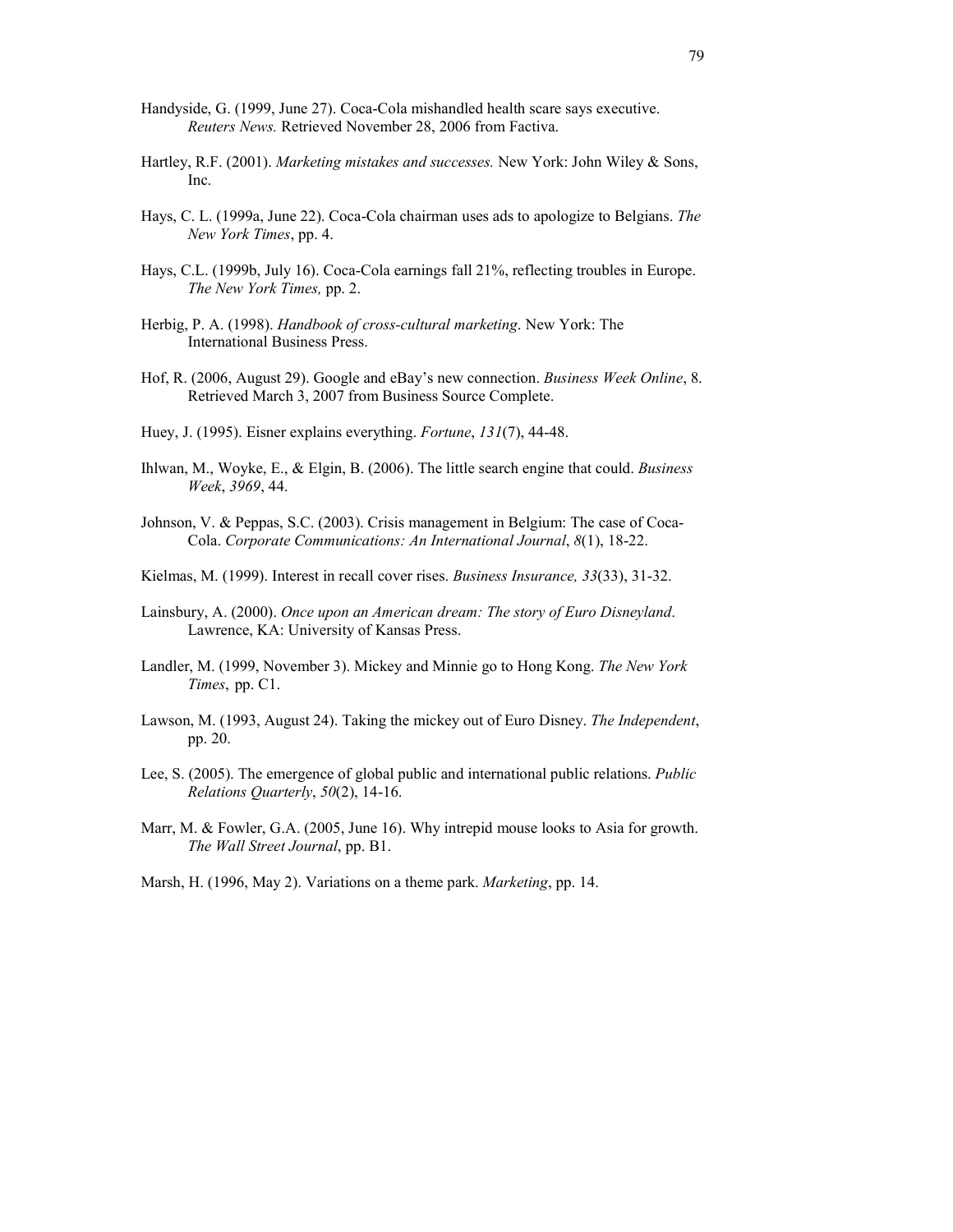- McKay, B. & Deogun, N. (1999, December 17). After short, stormy tenure, Coke's Ivester to retire. *The Wall Street Journal*, pp. B1.
- McLaughlin, A. (2006, January 27). Google in China. http://googleblog.blogspot.com/2006/01/google-in-china.html
- Muir Packman, H. & Casmir, F.L. (1999). Learning from the Euro Disney experience. *Gazette*, *61*(6), 473-489.
- Nash, N.C. (1995, July 26). Euro Disney reports its first profits. *The New York Times*, pp. D3.
- New twist in French Coca-Cola scare as judicial inquiry opened. (1999, June 23). *Agence France Press*. Retrieved November 28, 2006 from Lexis-Nexis Academic.
- O'Leary, N. (2007a). The new superpower: China's emerging middle class. *Adweek, 48*(1), 12-18.
- O'Leary, N. (2007b). Bright lights, big challenge. *Adweek, 48*(3), 22-33.
- O'Leary, N. (2007c). The lay of the land. *Adweek*, *48*(6), 14-21.
- Phillips, A. (1993). Where's the magic? *Maclean's, 106*(18), 47.
- Prada, P. (2000, November 17). Euro Disney's net income climbs 64%. *The Wall Street Journal*, pp. A17.
- Prada, P. & Orwall, B. (2002, March 12). A certain "je ne sais quoi" at Disney's new park. *The Wall Street Journal*, pp. B1.
- Rees, J. (1992). The mouse that ate France. *National Review, 44*(9), 57-59.
- Riding, A. (1992, April 13). Only the French elite scorn Mickey's debut. *The New York Times*, pp. A1.
- Rudolph, B. & Gomez, E.M. (1991). Monsieur Mickey. *Time*, *137*(12), 48-49.
- Schatz, A. (2006). Internet censorship: Firms face grilling on China. *The Wall Street Journal*, pp. A2.
- Schrage, E. (2006, February 15). Testimony: The Internet in China. http://googleblog.blogspot.com/2006/02/testimony-internet-in-china.html

Sellers, P. (1999). Crunch time for Coke. *Fortune*, *140*(2), 72-78.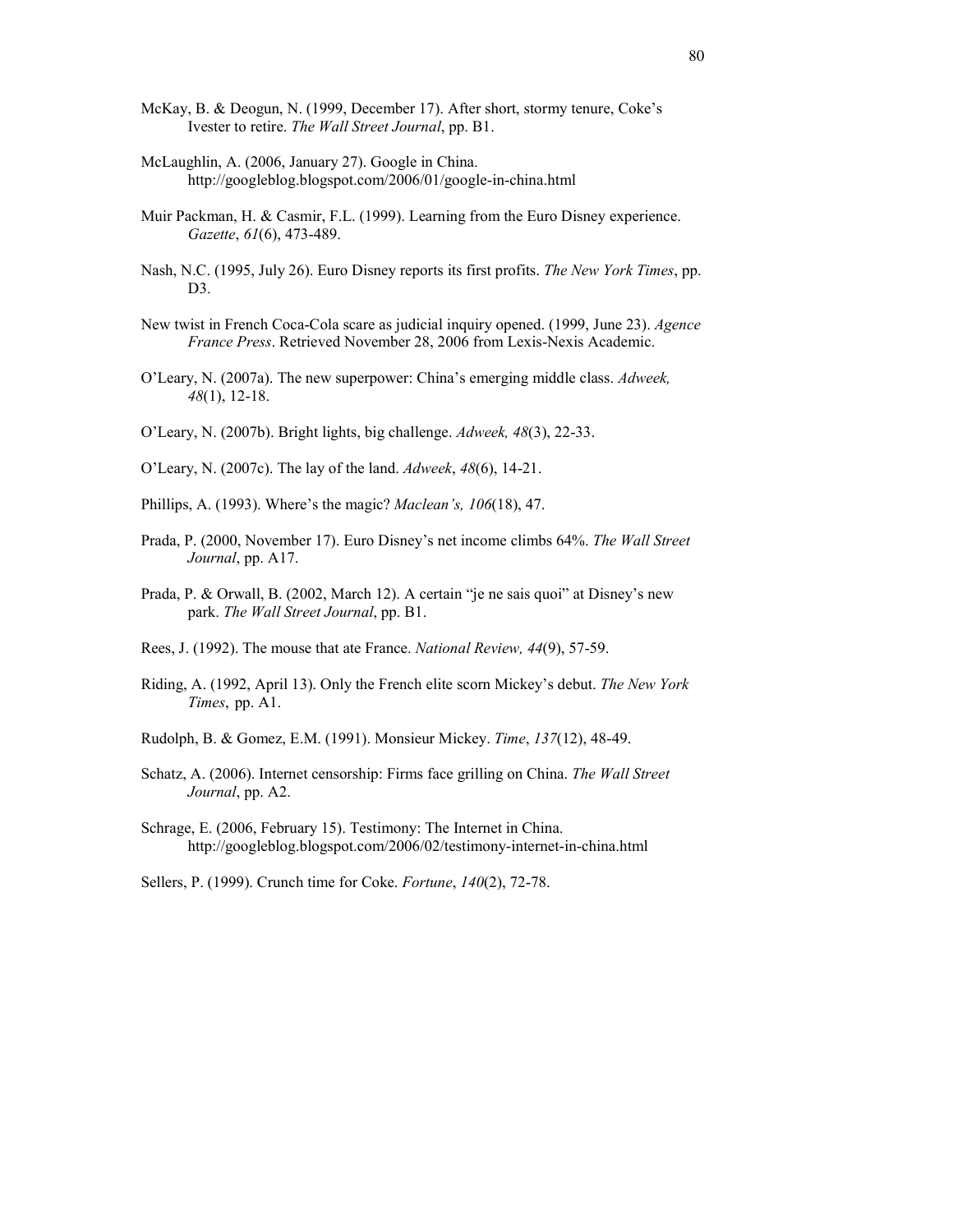- Slater, J. & Wentz, L. (1999). Coke taps Publicis to stanch crisis. *Advertising Age*, *70*(26), 50.
- Smith, H., Feighan, A., & O'Rourke, J.S. (2002). Coca-Cola and the European contamination crisis. In J.S. O'Rourke (Ed.), *The business communication casebook: A Notre Dame collection* (pp. 293-301). Canada: South-Western Thomson Learning.
- Smith, N.C., Thomas, R.J., & Quelch, J.A. (1996). A strategic approach to managing product recalls. *Harvard Business Review*, *74*(5), 102-112.
- Solomon, J. & Stanger, T. (1994). Mickey's trip to trouble. *Newsweek*, *123*(7), 34-38.
- Sparks-Fitzgerald, S. & Spagnolia, N. (1999). Four predictions for PR practitioners in the new millennium. *Public Relations Quarterly*, *44*(3), 12.
- Spencer, E.P. (1995). Euro Disney--What happened? What next? *Journal of International Marketing*, *3*(3), 1995, 103-114.
- Tagliabue, J. (1995, August 23). Step right up, monsieur! *The New York Times*, pp. D1.
- Taylor, M. (2000). Cultural variance as a challenge to global public relations: A case study of the Coca-Cola scare in Europe. *Public Relations Review*, *26*(3), 277-293.
- Tempest, R. (1992, June 27). French farmers block Europe's Disneyland; Park draws ire of those angry at America. *The Washington Post*, pp. A14.
- The Internet: East meets West. (2006). *New Jersey Lawyer*, *15*(11), 6.
- Thompson, C. (2006, April 23). Google's China problem (and China's Google problem). *The New York Times*, pp 64.
- Tokyo Disneyland has no crisis of conscience, only makes money. (1992, April 10). *Agence France Press*. Retrieved February 18, 2007 from Lexis-Nexis Academic.
- Tomkins, R. (1999a, June 17). A spillage of goodwill: Richard Tomkins examines the flaws in Coca-Cola's approach to product contamination, and the lessons it might have learned from history. *The Financial Times,* pp. 25.
- Tomkins, R. (1999b, June 19). Coca-Cola names sulphur as a contaminant. *The Financial Times*, pp. 3.
- Turner, R. (1992, May 27). Euro Disney's Fitzpatrick denies report that 3,000 workers quit over low pay. *The Wall Street Journal*, pp. B10.